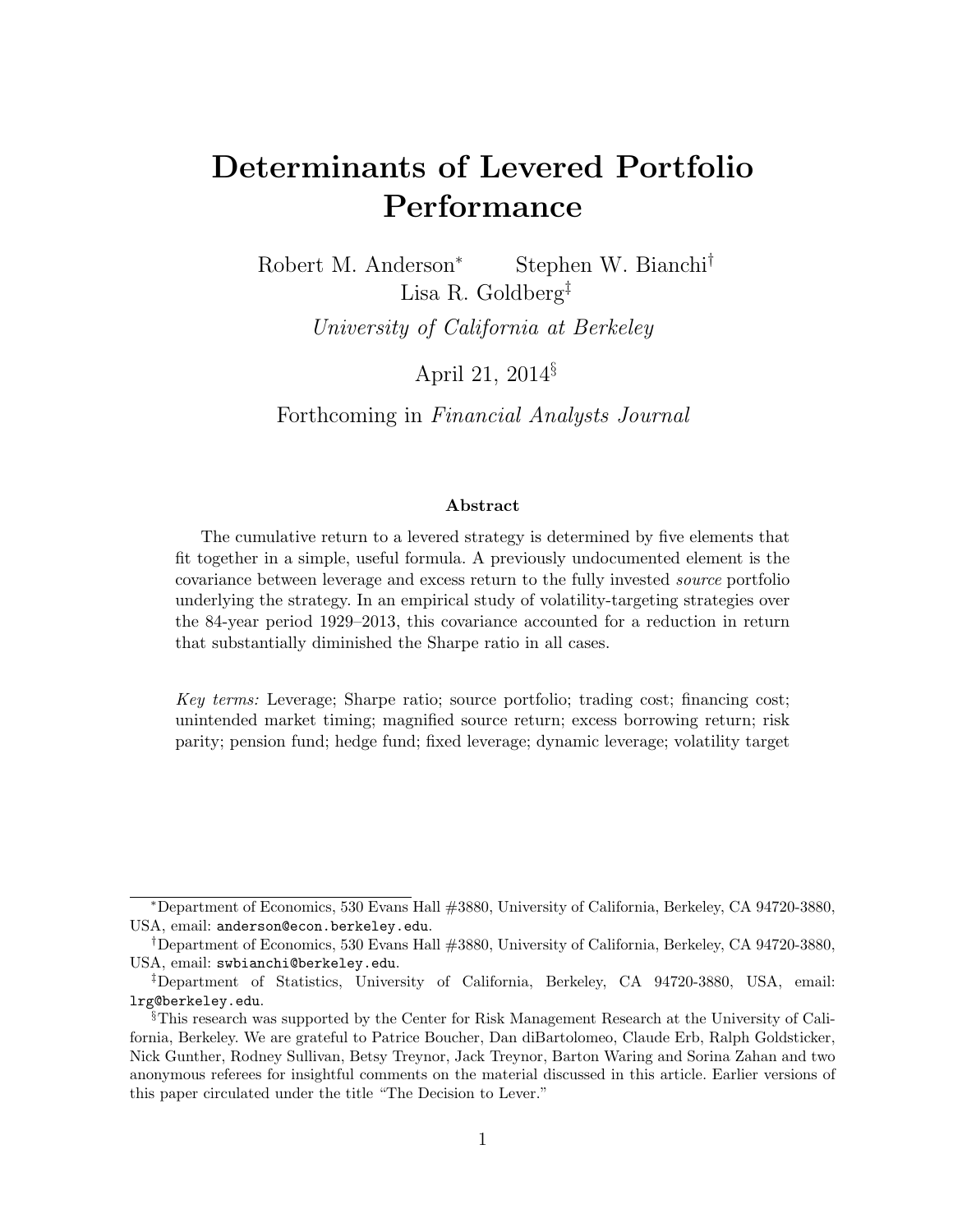## 1 A Simple Two-Period Example

In this paper, we show that there are five elements that determine the cumulative return to a levered strategy, and they fit together in a simple, useful formula. Looking backward, our formula can be used to attribute performance. Looking forward, an investor can populate our formula with his or her forecast of the five determinants in order to generate a forecast for return to the levered strategy.

A levered strategy begins with a fully-invested source portfolio, such as unlevered risk parity, unlevered minimum variance, or unlevered bonds. The source portfolio is then levered according to a leverage rule. The most common leverage rules target volatility: they estimate the current volatility of the source portfolio in some way, and then choose leverage so that the estimated volatility of the levered strategy matches the target. Since the source portfolio typically exhibits variable volatility, volatility targeting requires dynamic leverage, even if the volatility target is fixed.

Much of our intuition about levered strategies comes from single-period models. In a single-period model, the return of the levered strategy is determined by the return of the source portfolio, the leverage, and the financing cost associated with the leverage. By definition, leverage is constant; there is no trade and hence no trading costs; and there is no compounding to take into account.

Now consider a simple two-period model. Assume that the source portfolio earns a 10% arithmetic return in period 1 and a -10% arithmetic return in period 2. We invest \$100.00 which is worth \$110.00 at the end of period 1 and \$99.00 at the end of period 2, as shown in Table 1. The average of the arithmetic return over the two periods is zero, but the cumulative return of the source portfolio over the two periods is:

$$
\frac{99 - 100}{100} = -0.01 = -1.00\%
$$

The average arithmetic return of the source portfolio return must be corrected for compounding. As noted by Booth and Fama (1992) and discussed in Appendix D, the correction subtracts half the variance of arithmetic return each period; we call this corection the variance drag. Note that the variance of the arithmetic returns is:

$$
\frac{(0.1-0)^2 + (-0.1-0)^2}{2} = .01 = 1.00\%
$$

If we subtract half the variance from the arithmetic return each period, we get a total return of:

$$
0.1 - \frac{.01}{2} + (-0.1) - \frac{.01}{2} = -0.01 = -1.00\%
$$

which matches the actual cumulative return over the two periods.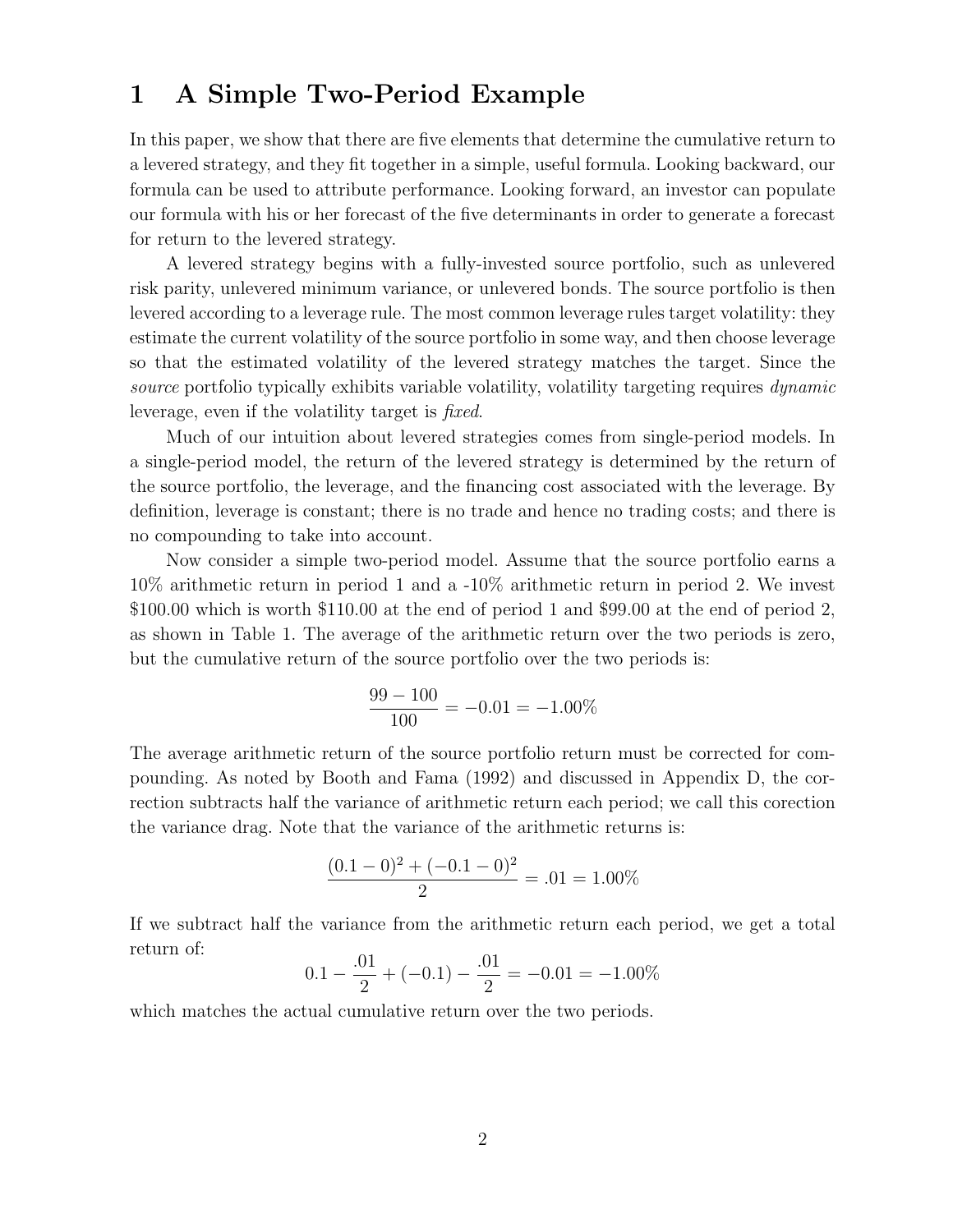| Time                            | Source Return | Assets  | Debt    | Strategy Value |
|---------------------------------|---------------|---------|---------|----------------|
|                                 | $r^S$         | $A($ \$ | $D($ \$ | $A-D$ (\$)     |
| Source Portfolio:               |               |         |         |                |
| Beginning of 1                  |               | 100.00  | 0.00    | 100.00         |
| End of 1                        | 10%           | 110.00  | 0.00    | 110.00         |
| End of 2                        | $-10\%$       | 99.00   | 0.00    | 99.00          |
| <i>Fixed Leverage Strategy:</i> |               |         |         |                |
| Beginning of 1                  |               | 250.00  | 150.00  | 100.00         |
| End of 1                        | 10%           | 275.00  | 150.00  | 125.00         |
| End of $1'$                     |               | 312.50  | 187.50  | 125.00         |
| End of 2                        | $-10\%$       | 281.25  | 187.50  | 93.75          |
| Dynamically Levered Strategy:   |               |         |         |                |
| Beginning of 1                  |               | 200.00  | 100.00  | 100.00         |
| End of 1                        | 10%           | 220.00  | 100.00  | 120.00         |
| End of $1'$                     |               | 360.00  | 240.00  | 120.00         |
| End of 2                        | $-10\%$       | 324.00  | 240.00  | 84.00          |

Table 1: Strategies in the Two-Period Example

Table 1: Calculation of return of the source portfolio and levered strategies in the twoperiod model. The rows with time End of 1 represent the levered strategy prior to rebalancing, while the rows with time End of  $1'$  represents the levered strategy after rebalancing.

Now, consider a levered strategy. Suppose for simplicity that leverage can be financed at the risk-free rate, which happens to be zero. We initially invest \$100.00. Suppose that we target a fixed volatility of 12% per period, and our estimate of the source portfolio volatility is 6% at the beginning of the first period and 4% at the beginning of the second period. Thus, we choose leverage  $\lambda_1 = \frac{12}{6} = 2$  in the first period and  $\lambda_2 = \frac{12}{4} = 3$  in the second period.

If we try to squeeze this into a one-period analysis, we might be tempted to assume the return will be similar to that of a strategy with fixed leverage  $\bar{\lambda} = \frac{\lambda_1 + \lambda_2}{2} = 2.5$ , since this is the average leverage over the two periods. Thus, we might expect to earn about 2.5 times the average arithmetic return of the source portfolio, or  $2.5 \times 0.00\% = 0.00\%$ . If we are a little more sophisticated and take compounding into account, we might expect to earn  $2.5 \times -1.00\% = -2.50\%$ . However, both these answers are wrong, even for the case of fixed leverage, and they are particularly wrong for the case of dynamic leverage.

Consider a fixed leverage strategy that uses leverage 2.5 in both periods. As noted in Table 1, we hold assets of \$250.00 in the source portfolio (financed by our \$100.00 and \$150.00 in debt) at the beginning of the first period. At the end of the first period, our assets are worth \$275.00, and our debt is \$150.00, so the value of the levered strategy is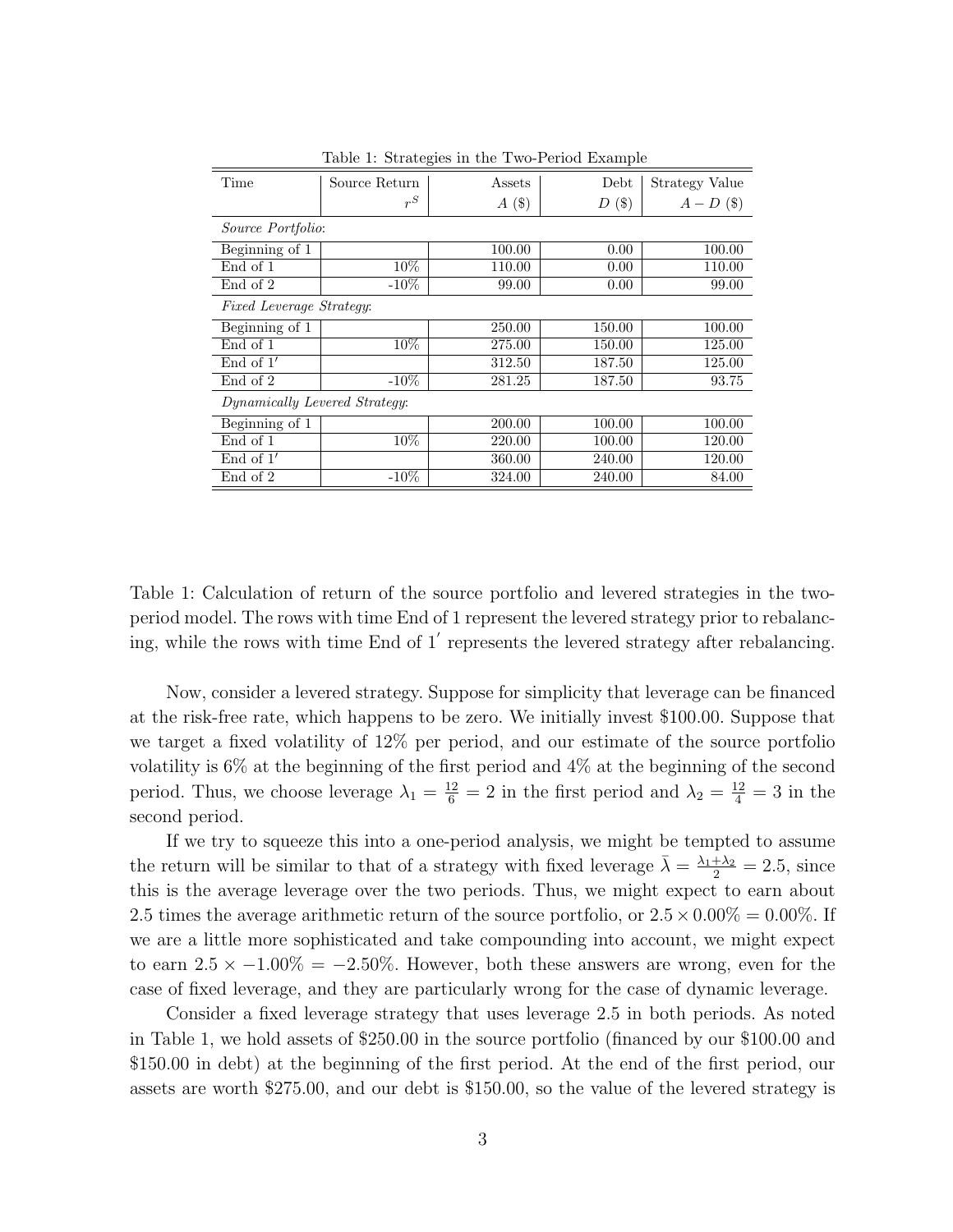\$125.00. Even though we want to maintain fixed leverage, we need to rebalance. We hold assets of  $$125.00 \times 2.5 = $312.50$  in the source portfolio. We must borrow, increasing our debt to \$312.50-125.00=\$187.50 to finance the position. At the end of the second period, our assets in the source portfolio are worth  $312.50 \times 0.9 = 281.25$ , so the value of the levered strategy is  $$281.25 - 187.50 = $93.75$ ; our cumulative return over the two periods is  $\frac{93.75-100}{100} = -0.625$ , a loss of 6.25%. The variance of levered strategy return is:

$$
\frac{(.25-0)^2 + (-0.25-0)^2}{2} = .0625 = 6.25\%
$$

The correction for compounding (variance drag) is  $\frac{6.25\%}{2}$  per period; over two periods, this gives -6.25%, exactly matching the realized return. Note that the variance drag is quadratic in leverage, so constant leverage of 2.5 increases the variance drag by a factor of 6.25.

With our more sophisticated understanding of the quadratic nature of the variance drag, we might expect the dynamically levered strategy to have a cumulative return of about -6.25%. However, that answer is also wrong. As shown in Table 1, the dynamically levered strategy holds assets of \$200.00 in the source portfolio at the beginning of the first period, financed by our initial \$100.00 and debt of \$100.00. At the end of the first period, the assets are worth a total of \$220.00, the debt is still \$100.00, so the value of the levered strategy is \$120.00. We rebalance to achieve the prescribed leverage. Since the levered strategy calls for leverage  $\lambda_2 = 3$ , we borrow an additional \$140.00 for total debt of \$240.00, and hold assets of \$360.00 in the source portfolio. We incur trading costs, which for simplicity we assume to be zero. At the end of the second period, our shares of the source portfolio are worth  $$360.00 \times 0.9 = $324.00$ ; since we owe \$240.00, so our equity is \$84.00. The cumulative return to the levered strategy over the two periods is:

$$
\frac{84 - 100}{100} = -.16 = -16.00\%
$$

Rather than breaking even, or losing 2.5%, or losing 6.25% as we expected from our single-period intuition, we have lost 16%.

We went wrong because we ignored the *covariance* between leverage  $\lambda$  and source portfolio return  $r^{\mathbf{S}}$ :

$$
cov(\lambda, r^{\mathbf{S}}) = \frac{(\lambda_1 - \bar{\lambda}) \times (r_1^{\mathbf{S}} - 0) + (\lambda_2 - \bar{\lambda}) \times (r_2^{\mathbf{S}} - 0)}{2}
$$
  
= 
$$
\frac{(2 - 2.5)(.1 - 0) + (3 - 2.5)(-0.1 - 0)}{2}
$$
  
= 
$$
\frac{-0.05 - 0.05}{2}
$$
  
= -0.05 = -5.00%

The covariance term reduces return by 5.00% each period, producing a return of −10.00%. The arithmetic return of the dynamically levered strategy is 0.2 in the first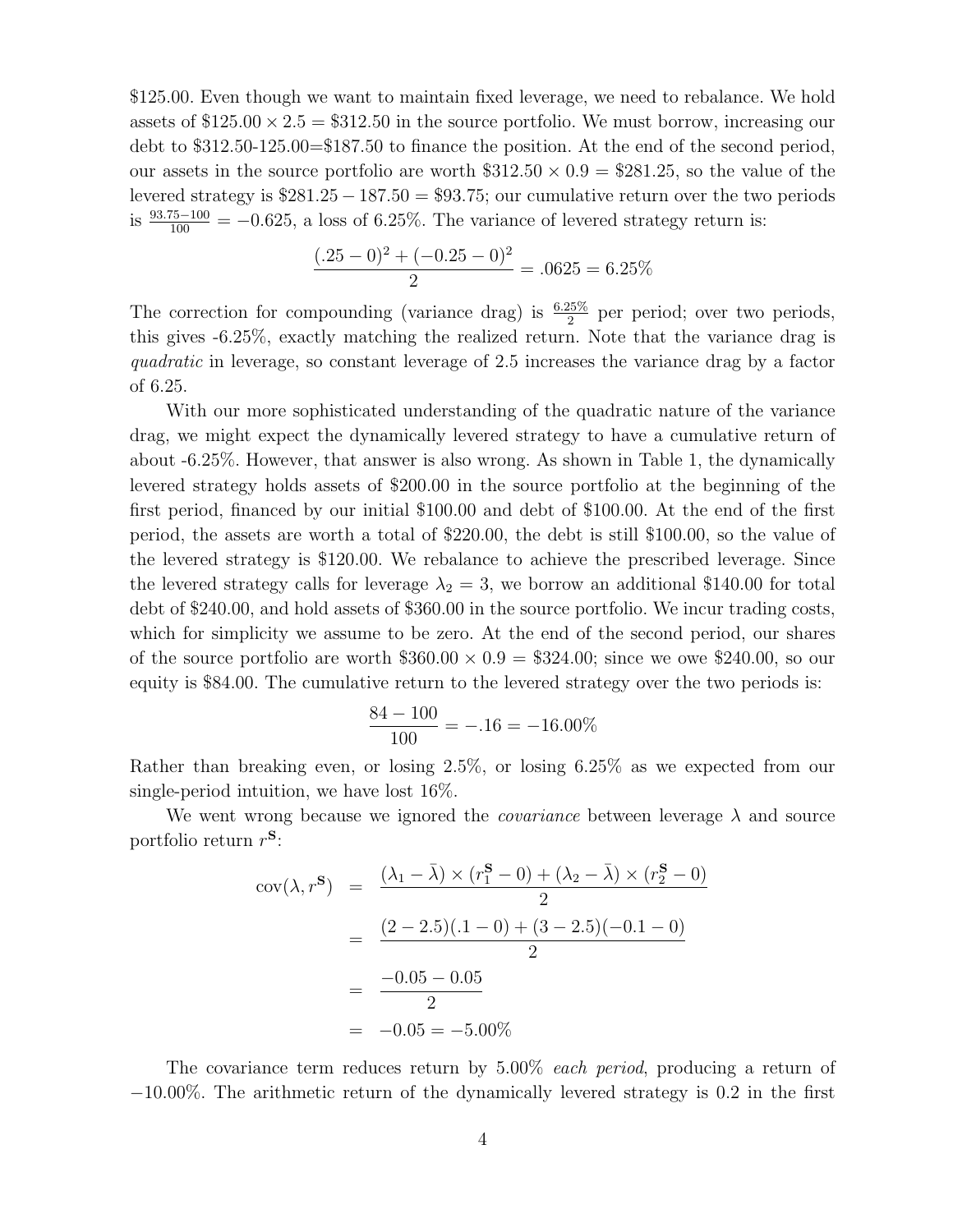period and -0.3 in the second periods, so the variance of the return of the levered strategy is:

$$
\frac{(.2 - (-0.05))^2 + (-0.3 - (-0.5))^2}{2} = \frac{(0.25)^2 + (-0.25)^2}{2} = 0.0625 = 6.25\%
$$

The variance drag for the dynamically levered strategy is the same as for the fixed leverage strategy:<sup>1</sup> half the variance, or  $3.125\%$ , each period. Combining the covariance and variance, we get a return of  $-8.125\%$ , per period, suggesting a cumulative loss of 16.25%, close to the cumulative actual return of −16.00% over the combination of the two periods.

As this example indicates, the covariance term can make a big difference over a few periods. One might be tempted to think the covariance term would wash out over time. If that were true, the covariance term might not be particularly important. Strikingly, we found that the covariance term made a *substantial difference* over a very long horizon. Our empirical examples include as source portfolios risk parity (with asset classes consisting of US stocks and US Treasury bonds) and Treasury bonds alone, with two different types of volatility targeting and two different volatility targets. In all of our examples, the covariance term turned out to be negative, subtracting between 0.64% and 4.23% from annualized return over an 84-year horizon. Consequently, the Sharpe ratios of volatilitytargeting strategies were diminished relative to their source portfolios and fixed leverage benchmarks.

# 2 Synopsis of Theoretical Contributions and Empirical Findings

Hedge funds, real estate investment trusts, and many other investment vehicles routinely use leverage. Even among the most conservative and highly regulated investors such as US public pension funds, the use of levered investment strategies is widespread and growing.<sup>2</sup> In the period since the financial crisis, strategies such as risk parity that explicitly lever holdings of publicly traded securities have emerged as candidates for these investment portfolios.<sup>3</sup>

In the single-period Capital Asset Pricing Model (CAPM), the market portfolio is the unique portfolio of risky assets that maximizes the Sharpe ratio. Leverage serves only as a means to travel along the efficient frontier. Both excess return and volatility scale linearly with leverage, and a rational investor will lever or de-lever the market portfolio in accordance with his or her risk tolerance.

Empirically, certain low-volatility portfolios have exhibited higher Sharpe ratios than  $\rm{did}$  the market portfolio,<sup>4</sup> which suggests that levering a low-volatility source portfolio

<sup>&</sup>lt;sup>1</sup>This is true in this specific example, but is not true in general.

<sup>2</sup>See, for example, Kozlowski (2013).

<sup>3</sup>Sullivan (2010) discusses the risks that a pension fund incurs by employing a levered strategy.

<sup>4</sup>See, for example, Anderson et al. (2012).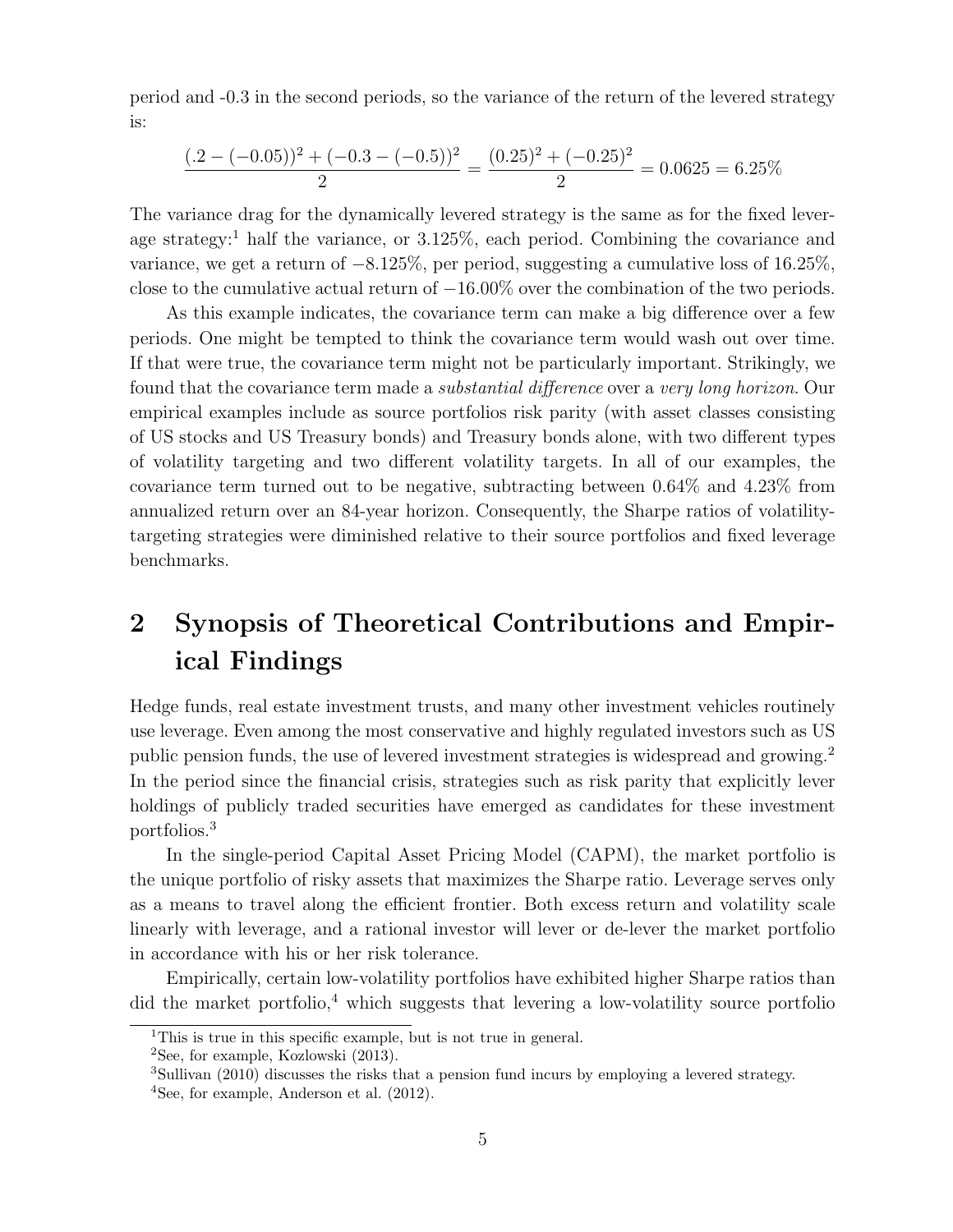could deliver an attractive risk-return tradeoff. However, market frictions such as the difference between borrowing and lending rates, and the correlations that arise in multiperiod models make the relationship between the realized return of a levered strategy and the Sharpe ratio of its source portfolio both nuanced and complex. Levered strategies tend to have substantially higher transaction  $\text{costs}^5$  than do traditional strategies.<sup>6</sup>

We develop an exact performance attribution for levered strategies that takes market frictions into account. Specifically, we show that there are five important elements to cumulative return. The first element is the return to the fully invested portfolio to be levered, which we call the source portfolio. The second element is the expected return to the source in excess of the borrowing rate, amplified by leverage minus one. We call the sum of these terms the *magnified source return*, and it represents the performance of a levered strategy in an idealized world.

In the real world, the magnified source return is enhanced or diminished by the covariance between leverage and excess borrowing return, which is the third element of cumulative return of a levered strategy. Empirically, the covariance term turned out to be unstable at medium horizons of three to five years. Looking back, this made certain levered strategies appear particularly appealing at some times and particularly disappointing at other times. Viewed prospectively, it added considerable noise to medium horizon returns. The fourth and fifth elements, the cost of trading and the variance drag, are familiar to many investors. We penalized trading according to a linear model and we estimated the variance drag, which is effectively the difference between arithmetic and geometric return, using a formula that is adapted from Booth and Fama (1992).

Section 3 provides the foundation for our performance attribution, which is derived in Section 3.1. In Section 3.2, we illustrate the performance attribution in the context of a particular risk parity strategy,  $\text{UVT}_{60/40}$ , which targeted a fixed volatility equal to the realized volatility of a 60/40 fixed mix over our 84-year sample period, 1929–2012. As shown in Table 2, all five terms in the performance attribution contributed materially to the cumulative return of  $UVT_{60/40}$ . For example, the covariance term subtracted an average of 1.84% per year from the expected arithmetic return of the magnified source portfolio.

Section 4 discusses the assumptions we made about historical borrowing and trading costs and their impact on performance comparisons.

Our performance attribution facilitates a comparison between a levered strategy and a variety of benchmarks, which are explored in Section 5. The benchmarks fall into two classes. The first consists of fully invested portfolios, while the second consists of portfolios

<sup>&</sup>lt;sup>5</sup>Investment returns are often reported gross of fees and transaction costs. That practice may be reasonable in comparing strategies with roughly equal fees or transaction costs, but it is inappropriate when comparing strategies with materially different fees or transaction costs.

<sup>&</sup>lt;sup>6</sup>By traditional strategies, we mean the strategies that have typically been employed over the last 50 years by pension funds and endowments. These strategies invest, without leverage, in a relatively fixed allocation among asset classes.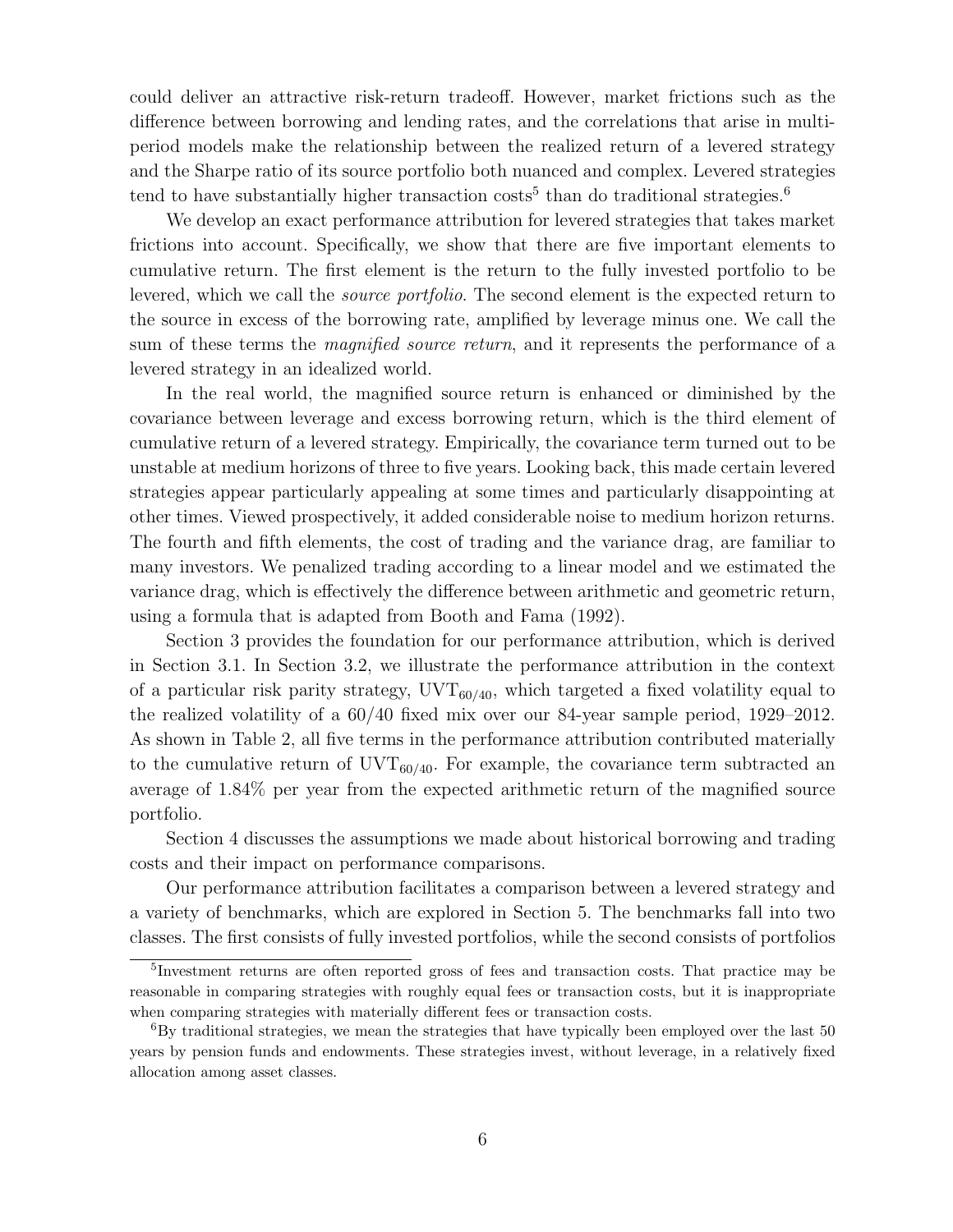that use fixed leverage. For example, we compare  $UVT_{60/40}$  to its source portfolio and its volatility target, a 60/40 fixed mix. The comparison of a levered strategy to fully invested benchmarks is important since there would be no rational reason to invest in a levered strategy if it underperformed these benchmarks. However the comparison is clouded by the fact that backtests of levered strategies rely on assumptions about historical financing costs, while backtests of unlevered strategies do not.<sup>7</sup>

By contrast, comparisons among backtests of different types of levered strategies are on firmer ground: even if there are errors in the assumptions about financing costs, they affect all the strategies under consideration in similar ways. We introduce two fixedleverage strategies in Section 5.2. The first,  $FLT_{60/40,\lambda}$  had constant leverage equal to the average leverage of  $\text{UVT}_{60/40}$ ; the second,  $\text{FLT}_{60/40,\sigma}$ , had constant leverage and had volatility equal to the volatility of  $\text{UVT}_{60/40}$ . In our backtests, the fixed leverage strategies outperformed  $\text{UVT}_{60/40}$  as well as a conditional volatility-targeting risk parity strategy,  $\text{CVT}_{60/40}$ , which is also introduced in Section 5.2. The volatility-targeting strategies had lower Sharpe ratios than the corresponding fixed-leverage strategies, which had lower Sharpe ratios than the underlying source portfolios. Section 5.3 discusses how the levered strategies UVT, CVT, and FLT responded to changes in market conditions; in particular, with  $\lambda > 1$ , these turned out to be momentum strategies.

 $\text{CVT}_{60/40}$  matched the contemporaneous volatility of the fixed-mix 60/40, rather than its unconditional volatility over a long horizon. An advantage of  $\text{CVT}_{60/40}$  over the other strategies is that is investable: perfect foresight is not required to rebalance the strategy each month. On the other hand, UVT and FLT strategies can be set by choosing a fixed volatility or leverage that is in the ball park of the expected future volatility of the target. This raises the question of sensitivity to parameters: if we set a UVT target volatility with an intent to match the volatility of a given strategy, such as the value-weighted market or 60/40, how close will the performance of the strategy we implement be to the performance of the strategy we intended to implement? We do not seriously address this question here, but a hint about its complexity and depth is in Section 5.4, which looks at the impact of the target volatility on strategy performance. These four risk parity strategies lever a common source portfolio, so it is straightforward to compare the return attributions of the strategies. The details are in Table 6, which shows, for example, that the covariance drag in  $\text{UVT}_{60/40}$  was substantially larger than in  $\text{CVT}_{60/40}$ , and the difference in the covariance drags of  $\text{UVT}_{\text{MKT}}$  and  $\text{CVT}_{\text{MKT}}$  was even more pronounced. The high magnitude of the covariance drag and its sensitivity to the volatility target in UVT, came from both a high volatility of leverage and high sensitivity of the volatility of leverage to the UVT volatility target, compared to CVT.

In Section 5.5, we look beyond risk parity by considering a US government bond index levered to the volatility of US equities. The results are qualitatively similar although they

<sup>7</sup>To the extent that levered strategies exhibited higher turnover than fully invested strategies, their returns may have been more sensitive to assumptions about historical trading costs. In our empirical results, financing costs had a significantly greater impact than did trading costs.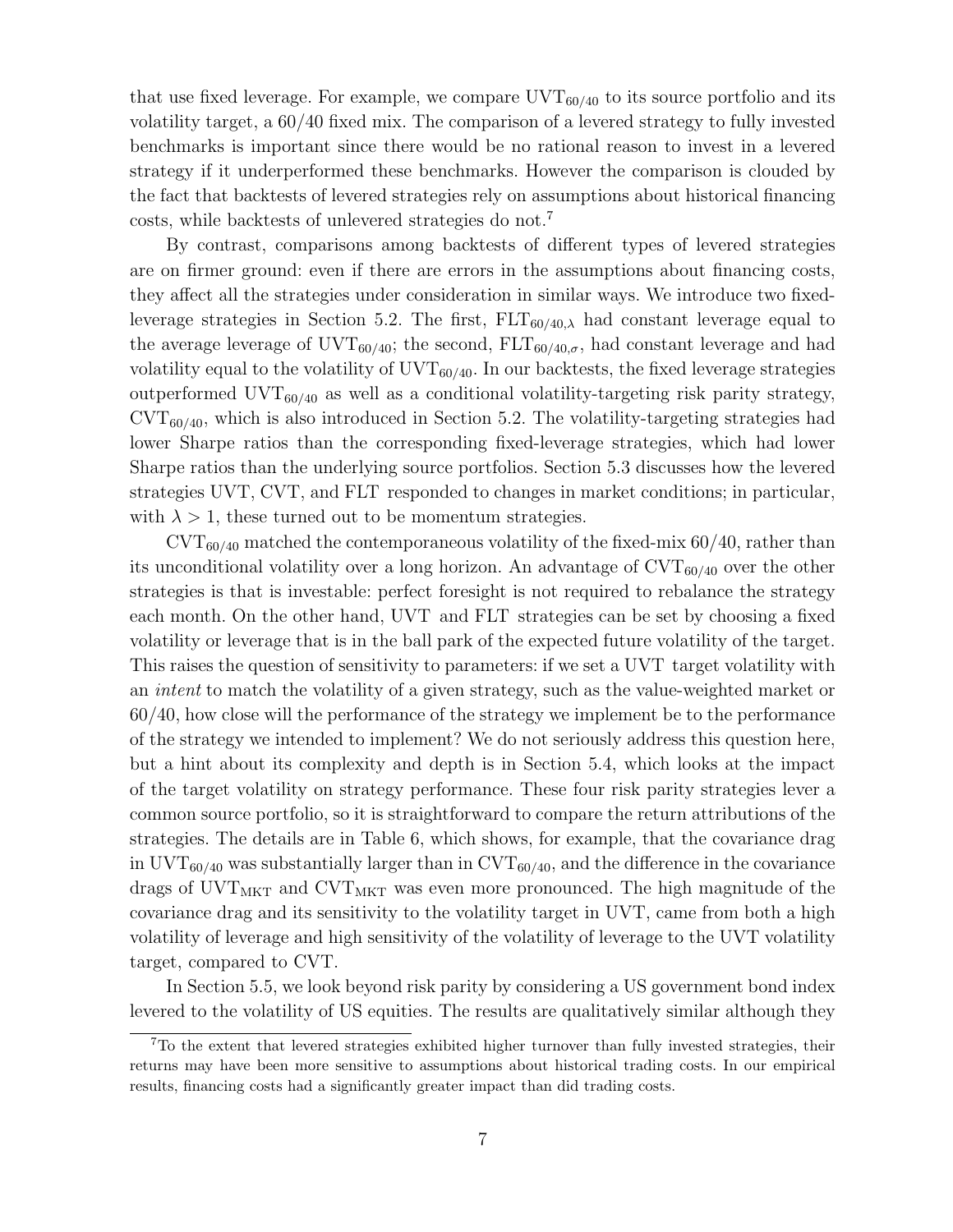are more dramatic since the volatility of the source portfolio is lower in this example than in the others, while the target volatility is higher. The results are in Table 7. For example, the covariance term in  $UVTB<sub>STOCKS</sub>$  subtracted 4.23% per year from strategy performance.

Section 6 revisits the covariance term from the viewpoint of volatility-targeting. It demonstrates that the covariance term is still present from the volatility-matching perspective, and demonstrates that fixed-volatility targeting is a form of unintended markettiming, whereas fixed leverage is not.

In all of the volatility-targeting strategies we considered, the covariance term in the UVT strategies was negative over our 84-year data period. We note that the UVT covariance term was positive over many three-to-five year periods, and some periods lasting two to four decades.

Section 7 summarizes our main conclusions.

We also include a number of appendices that support our main narrative. Appendix A provides a detailed overview of the literature on low-risk investing and leverage. Appendix B describes the data in enough detail to allow researchers to replicate our results. Appendix C describes our linear trading model. Appendix D derives our approximation of geometric return from arithmetic return. As illustrated in our empirical examples, this approximation has a high degree of accuracy in practical situations. Appendix E presents a table with the formulas and corresponding words for the elements of our performance attribution.

# 3 The Impact of Leverage on the Return to an Investment Strategy

Leverage magnifies return, but that is only one facet of the impact that leverage has on an investment strategy. Leverage requires financing and exacerbates turnover, thereby incurring transaction costs. It amplifies the variance drag on cumulative return due to compounding. When leverage is dynamic, it can add substantial noise to strategy return. We provide an exact attribution of the cumulative return to a levered strategy that quantifies these effects.

A levered strategy is built from a fully invested source portfolio of risky assets, presumably chosen for its desirable risk-adjusted returns, and a *leverage rule*.<sup>8</sup>

An investor has a certain amount of capital, L. The investor chooses a leverage ratio  $\lambda$ , borrows  $(\lambda - 1)L$ , and invests  $\lambda L$  in the source portfolio.<sup>9</sup>

In what follows, we assume  $\lambda > 1$ .

<sup>&</sup>lt;sup>8</sup>The source portfolio can be long-short in the risky assets. It must, however, have a non-zero value, so that returns can be calculated. Since we want to model leverage explicitly, we do not allow the source portfolio to contain a long or short position in a riskless asset, such as T-bills, the money market account, or commercial paper.

<sup>9</sup>Leverage may be achieved through explicit borrowing. It may also be achieved through the use of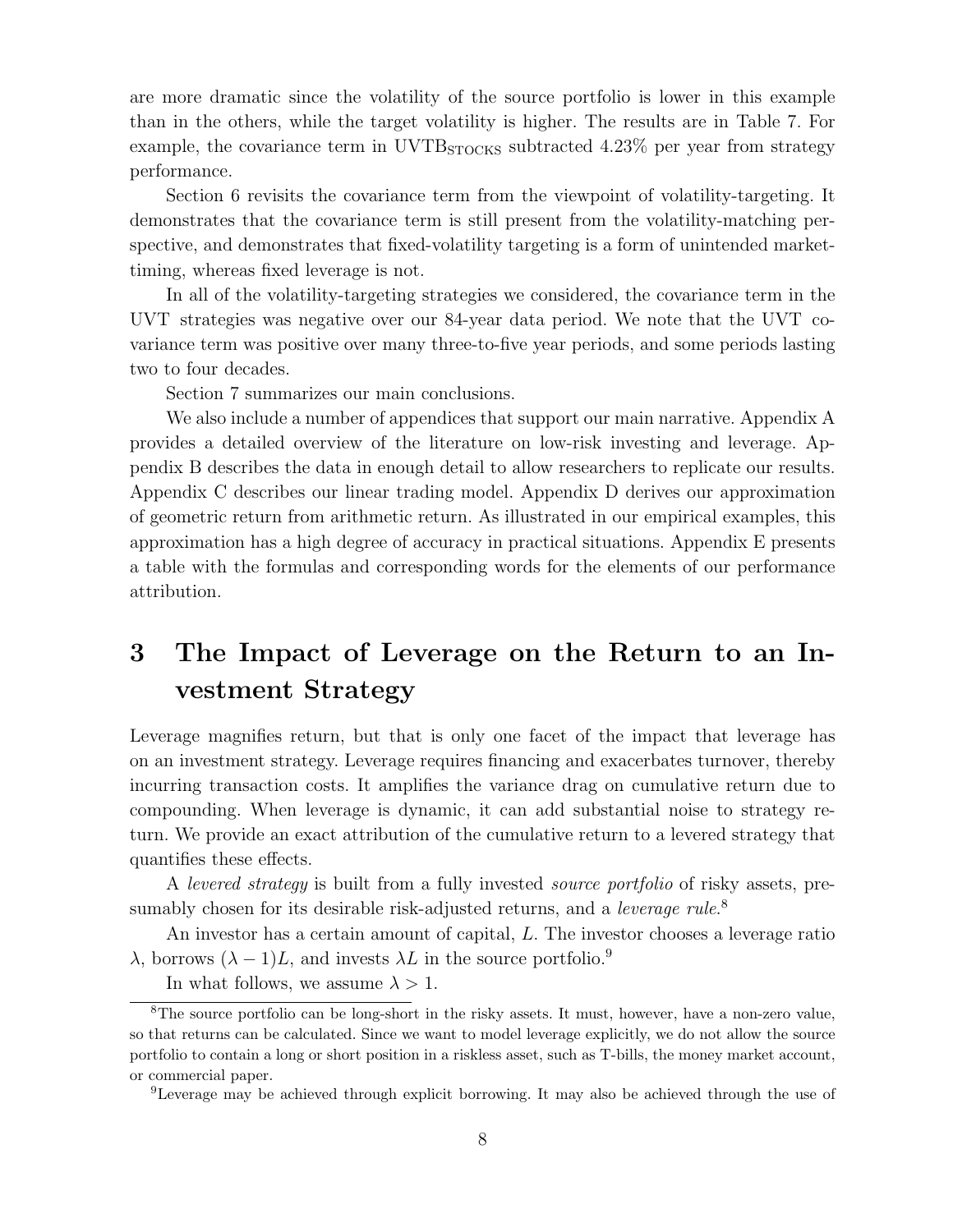### 3.1 Attribution of Arithmetic and Geometric Return

The relationship between the single-period return to a levered portfolio,  $r^L$ , and to its source portfolio,  $r^{\mathbf{S}}$ , is given by:

$$
r^{\mathbf{L}} = \lambda r^{\mathbf{S}} - (\lambda - 1)r^{b},\tag{1}
$$

where the borrowing rate,  $r^b$ , is greater than or equal to the risk-free rate  $r^f$ . Note that the excess return is given by:

$$
rL - rf = \lambda rS - (\lambda - 1)rb - rf
$$
  
=  $\lambda (rS - rf) - (\lambda - 1) (rb - rf)$  (2)

Excess return and volatility scale linearly in  $\lambda$  for  $\lambda \geq 0$  if and only if  $r^b = r^f$ ; in that case, the situation is essentially the same as the single-period CAPM, except that the source portfolio need not be the market portfolio.

When  $r^b > r^f$ , volatility still scales linearly in  $\lambda \geq 0$  but Formula (2) indicates that excess return scales sublinearly; as a consequence, the Sharpe ratio is a *declining* function of  $\lambda$ . Note that the excess borrowing return of the levered strategy is:

$$
r^{\mathbf{L}} - r^b = \lambda (r^{\mathbf{S}} - r^b)
$$
 (3)

It is the excess *borrowing* return and volatility that scale linearly in leverage, for  $\lambda \geq 1$ . The bar for leverage to have a positive impact on return has gotten higher: the excess borrowing return,  $r^{\mathbf{S}} - r^{b}$ , must be positive.

The expected return to a levered strategy is estimated by rewriting Formula (3) as:

$$
r^{\mathbf{L}} = r^{\mathbf{S}} + (\lambda - 1) (r^{\mathbf{S}} - r^{b})
$$
\n(4)

and taking the expectation over multiple periods:

$$
E[r^{L}] = E[r^{S}] + E[(\lambda - 1)(r^{S} - r^{b})]
$$
  
= 
$$
E[r^{S}] + E[\lambda - 1]E[r^{S} - r^{b}] + cov(\lambda, r^{S} - r^{b})
$$
(5)

We use the term *magnified source return* to denote the sum of the first two terms on the right side of Formula (5). That formula shows that the expected return to a levered strategy is equal to the magnified source return plus a covariance correction. We find empirically that, even when the correlation between leverage and excess borrowing return is quite small, the covariance correction can be substantial in relation to the magnified source return.

derivative contracts, such as futures. In these derivative contracts, the borrowing cost is implicit rather than explicit, but it is real and is typically at a rate higher than the T-Bill rate. For example, Naranjo (2009) finds that the implicit borrowing cost using futures is approximately the applicable LIBOR rate, applied to the notional value of the futures contract.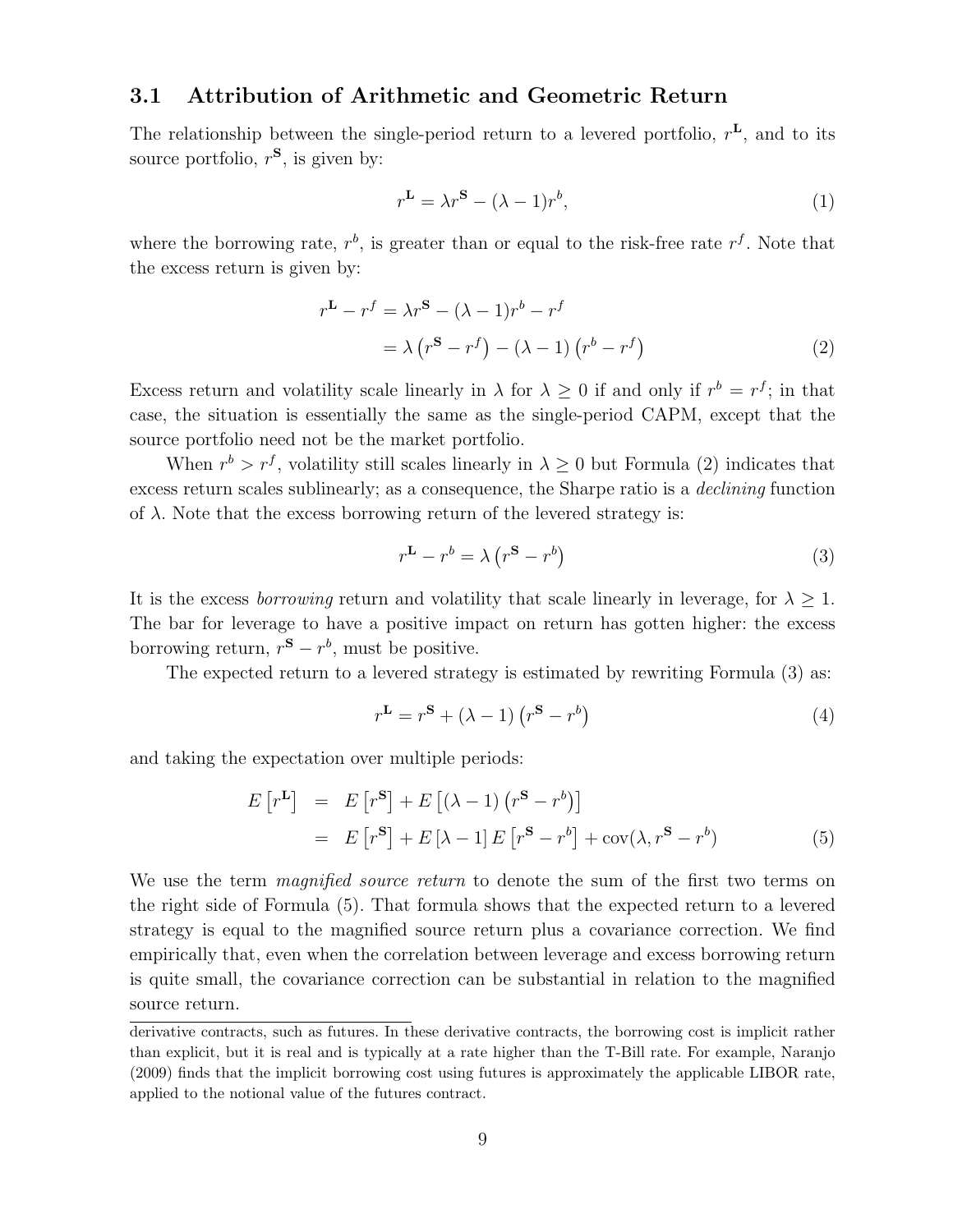We can interpret the expectation and covariance in Formula  $(5)$  in two ways. Prospectively, they represent the expectation and covariance under the true probability distribution. Retrospectively, they represent the realized mean and realized covariance of the returns.<sup>10</sup>

Also important over multiple periods is the cost of trading, which imposes a drag  $r^{\mathbf{TC}}$  on any strategy: To take account of this effect, we extend Formula (5):

$$
E[r^{\mathbf{L}}] = E[r^{\mathbf{S}}] + E[\lambda - 1]E[r^{\mathbf{S}} - r^{b}] + \text{cov}(\lambda, r^{\mathbf{S}} - r^{b}) - E[r^{\mathbf{TC}}]
$$
  
= 
$$
E[r^{\mathbf{S}}] + E[\lambda - 1]E[r^{\mathbf{S}} - r^{b}] + \text{cov}(\lambda, r^{\mathbf{S}} - r^{b}) - (E[r^{\mathbf{TCS}}] + E[r^{\mathbf{TCL}}])
$$
(6)

where  $r^{\rm TC}$  is expressed as a sum of trading costs due to turnover in the source portfolio and trading costs due to leverage-induced turnover:

$$
r^{\mathrm{TC}} = r^{\mathrm{TCS}} + r^{\mathrm{TCL}}.
$$

Estimates of  $r^{\text{TC}}$  and its components rely on assumptions about the relationship between turnover and trading cost. We assumed that cost depended linearly on the dollar value that turned over, and we used Formulas (15) and (16) to estimate  $r^{\mathbf{TC}}$  in our empirical studies. More information is in Appendix C.

Formula (6) is based on arithmetic expected return, which does not correctly account for compounding. The correction for compounding imposes a variance drag on cumulative return that affects strategies differentially; for any given source portfolio, the variance drag is quadratic in leverage. If a levered strategy has high volatility, the variance drag may be substantial.

If we have monthly returns for months  $t = 0, 1, \ldots, T-1$  the realized geometric average of the monthly returns is:

$$
G[r] = \left(\prod_{t=0}^{T-1} (1+r_t)\right)^{1/T} - 1\tag{7}
$$

where  $r_t$  is the arithmetic return in month  $t$ . Given two strategies, the one with the higher realized geometric average will have higher realized cumulative return. In Appendix D, we show that the following holds to a high degree of approximation: $^{11}$ 

$$
G\left[r\right] \sim \left(1 + E\left[r\right]\right)e^{-\frac{\text{var}(r)}{2}} - 1\tag{8}
$$

Note that the correction depends only on the realized variance of return.<sup>12</sup> Booth and Fama (1992) provide a correction for compounding based on continuously compounded

 $10$ Note that we take the realized covariance, obtained by dividing by the number of dates, rather than the realized sample covariance, which would be obtained by dividing by one less than the number of dates. We use the realized covariance because it makes Formula (5) true.

<sup>&</sup>lt;sup>11</sup>The magnitude of the error is estimated following Formula (20). Note that G and E denote realizations of the geometric and average arithmetic return, respectively. The term  $var(r)$  denotes the realized variance of  $r$ , rather than the realized sample variance.

 $12$ In an earlier version of this paper, we indicated, incorrectly, that both the level and the variability of volatility determine the magnitude of the variance drag.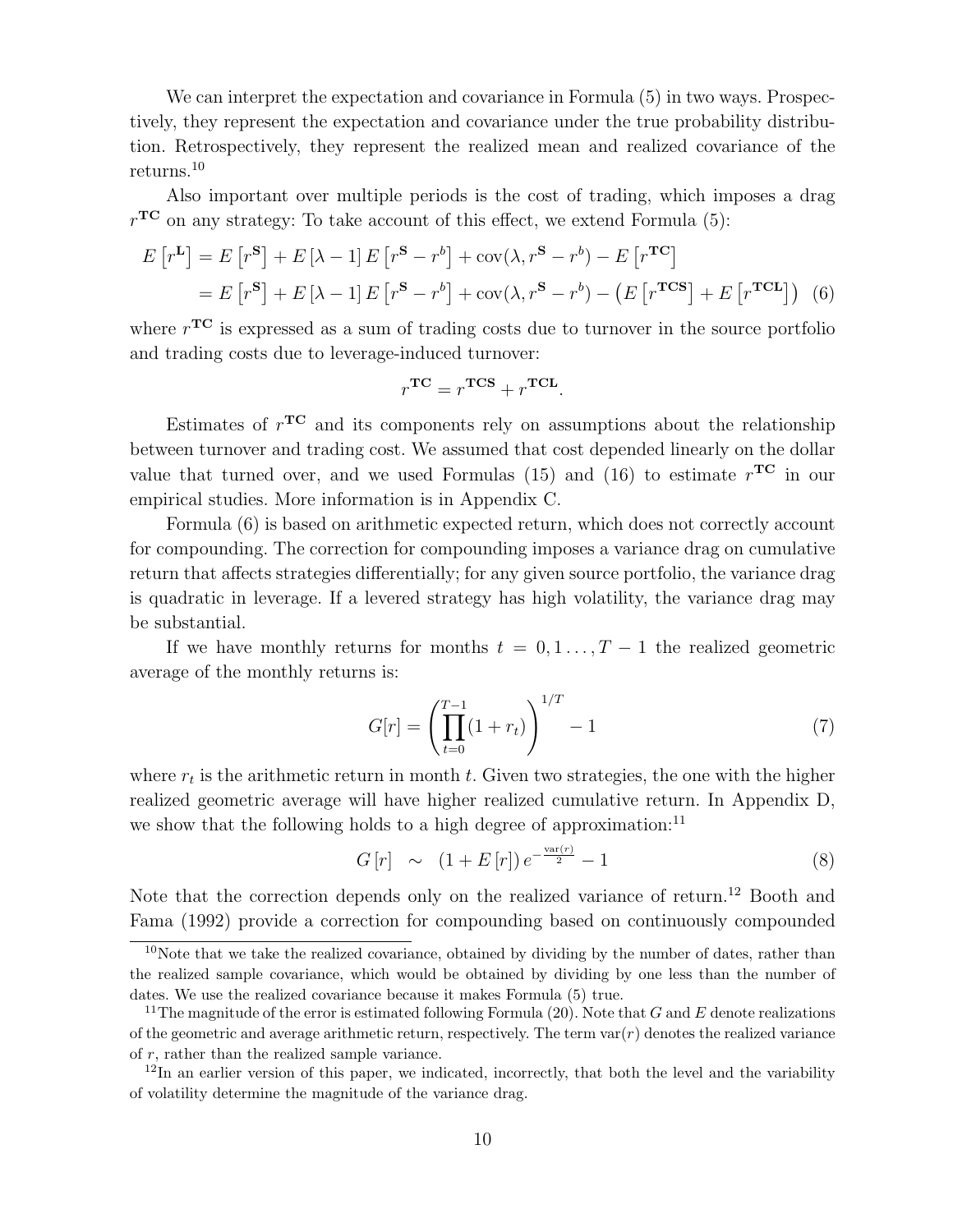return; our correction for the geometric average of monthly returns in Formula (8) is slightly simpler.

Thus, in comparing the realized returns of strategies, the magnified source return of the levered strategy must be adjusted for three factors that arise only in the multi-period setting: the covariance correction, the variance drag, and trading costs.<sup>13</sup>

## 3.2 Empirical Example: Performance Attribution of a Levered Risk Parity Strategy

We demonstrate the utility of the performance attribution detailed above in the context of  $\text{UVT}_{60/40}$ , a risk parity strategy that was rebalanced monthly and levered to an unconditional volatility target equal to the realized volatility, 11.59%, of the 60/40 fixed-mix between January 1929 and December 2012.<sup>14</sup> The source portfolio was unlevered risk parity based on two asset classes, US Equity and US Treasury Bonds. Foresight was required in order to set this target: the volatility of the 60/40 strategy was not known until the end of the period.<sup>15</sup>

Figure 1 shows the magnified source return and the realized cumulative return to  $\text{UVT}_{60/40}$ , as well as the realized cumulative return to its source portfolio (fully invested risk parity) and target (60/40 fixed mix). All computations assumed that leverage is financed at the 3-month Eurodollar deposit rate. The realized cumulative returns were based on the additional assumption that trading is penalized according to the linear model described in Appendix C, and took into account the covariance correction and variance drag on cumulative return. The magnified source return of  $UVT_{60/40}$  easily beat the cumulative return of both the source and the target; however, the realized cumulative return of UVT<sub>60/40</sub> was well below the realized cumulative return of the  $60/40$  target portfolio (with essentially equal volatility  $(11.58\%)$ ) and only slightly better than unlevered risk parity source portfolio, which had much lower volatility  $(4.20\%)$ .<sup>16</sup>

<sup>&</sup>lt;sup>13</sup>Note that the source and target portfolios may incur their own trading costs, as well as benefit from volatility pumping. The performance attribution of Formula (6) uses the source return and magnified source return, *gross* of trading costs. When we report historical arithmetic returns to the source and target portfolio, we report these net of trading costs, and inclusive of any benefit from volatility pumping. When we report cumulative returns to the source and target portfolios, we report these net of the variance drag.

<sup>&</sup>lt;sup>14</sup>The leverage was chosen so that the volatility, gross of trading costs, was exactly 11.59%. When trading costs were taken into account, the realized volatility was slightly lower:  $11.54\%$ . UVT<sub>60/40</sub> was constructed in effectively the same way as the levered risk parity strategy in Asness et al. (2012), with one main difference. They levered risk parity to match the volatility of the market, which had higher volatility than 60/40. In Section 5.4, we consider risk parity levered to the volatility of the market.

<sup>&</sup>lt;sup>15</sup>The sensitivity of strategy performance to the volatility target is discussed in Section 5.4.

<sup>16</sup>The volatilities are reported in Table 3.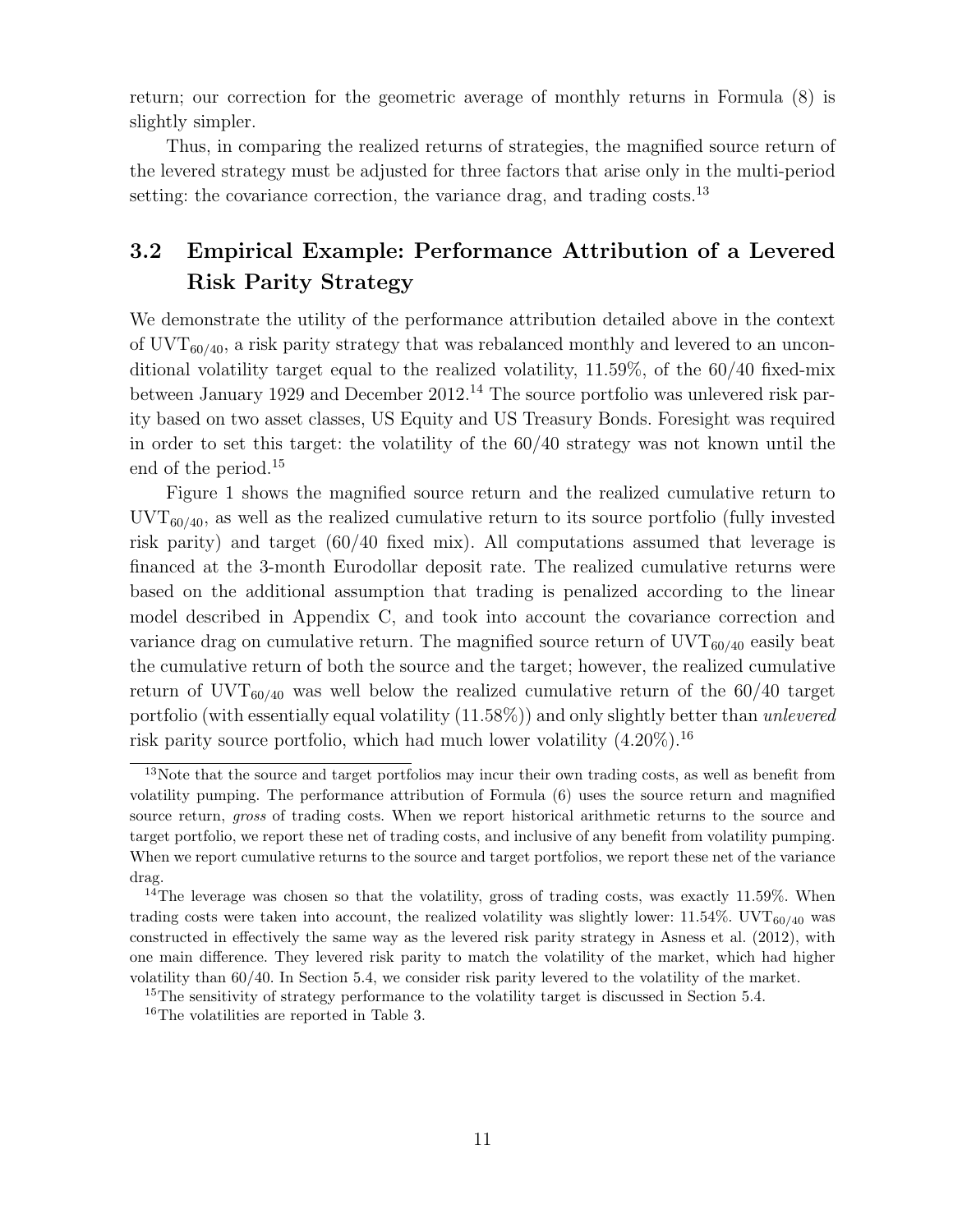

Figure 1: Magnified source return (in magenta) and realized cumulative return (in light green) for UVT<sub>60/40</sub> (risk parity unconditionally levered to a target volatility of 11.59%) over the period 1929–2012. For comparison, we also plot the realized cumulative return of the volatility target (60/40 fixed mix, in blue) and the source (fully invested risk parity, in lavender). Magnified source return is an idealized return that cannot be achieved in practice; the curve depicts what we would earn if we achieved a geometric return equal to the arithmetic magnified source return.

The return decomposition Formulas (6) and (8) provide a framework for analyzing the performance of  $\text{UVT}_{60/40}$ . Table 2 provides the required information. Consider first the magnified source return. The source portfolio had an annualized arithmetic return of 5.75% gross of trading costs.<sup>17</sup> Leverage added an extra 3.97% to annualized return from the magnification term, the average excess borrowing return to the source portfolio multiplied by average leverage minus one. The annualized magnified source return was thus 9.72%. However, the covariance between leverage and excess borrowing return reduced the annualized return by 1.84%, trading costs by 96 basis points, and variance drag by a

<sup>&</sup>lt;sup>17</sup>Trading costs subtracted only 7 basis points per year from the source return.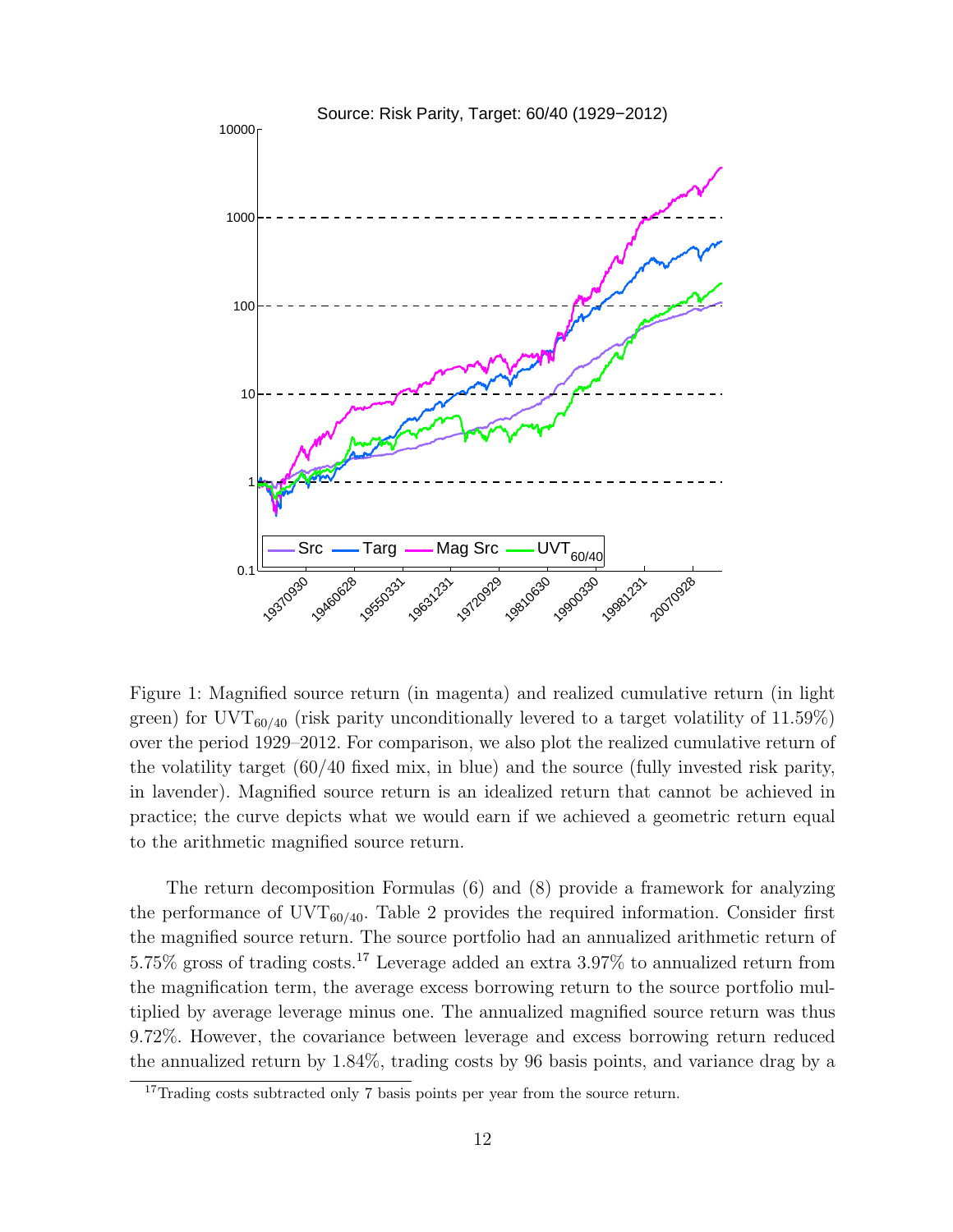further 48 basis points. Together, these three effects ate up 3.28% of the 3.97%, or 82.6%, of the contribution of leverage to the magnified source return.

| Sample Period: 1929-2012<br>Source: Risk Parity, Target: 60/40<br>$r^{b} = 3$ M-EDR, with trading costs                                                             |                               | $UVT_{60/40}$ |
|---------------------------------------------------------------------------------------------------------------------------------------------------------------------|-------------------------------|---------------|
| Total Source Return (gross of trading costs)                                                                                                                        |                               | 5.75          |
| Leverage<br>Excess Borrowing Return<br>Levered Excess Borrowing Return                                                                                              | 2.66<br>1.49                  | 3.97          |
| Magnified Source Return                                                                                                                                             |                               | 9.72          |
| Volatility of Leverage<br>Volatility of Excess Borrowing Return<br>Correlation (Leverage, Excess Borrowing Return)<br>Covariance(Leverage, Excess Borrowing Return) | 7.7212<br>4.2219<br>$-0.0566$ | $-1.84$       |
| Source Trading Costs                                                                                                                                                |                               | $-0.07$       |
| Leverage-Induced Trading Costs                                                                                                                                      |                               | $-0.96$       |
| Total Levered Return (arithmetic)                                                                                                                                   |                               | 6.85          |
| Compounded Arithmetic Return (gross)<br>Variance Correction<br>Variance Drag                                                                                        | 1.0707<br>0.9934              | $-0.48$       |
| Approximation Error                                                                                                                                                 |                               | 0.00          |
| Total Levered Return (geometric)                                                                                                                                    |                               | 6.37          |
|                                                                                                                                                                     |                               |               |

| Table 2: Performance Attribution |  |
|----------------------------------|--|
|                                  |  |

Table 2: Performance attribution of the realized geometric return of the levered strategy  $\text{UVT}_{60/40}$  in terms of its source portfolio, risk parity, over the period January 1929– December 2012. The performance attribution was based on Formulas (6) and (8). Borrowing was at the Eurodollar deposit rate and trading costs were based on the linear model in Appendix C. Arithmetic returns were estimated from monthly data and annualized by multiplication by 12; they are displayed in percent. Geometric returns are also displayed in percent and were annualized by  $(1 + G[r])^{12} - 1$ . Formulas corresponding to the words in the performance attribution are presented in Table 9.

# 4 Assumptions about Transaction Costs and Their Impact on Empirical Results

The return calculations in our empirical examples relied on assumptions about transaction costs over our study period, 1929–2012. Comparisons between levered and unlevered strategies were sensitive to these assumptions, but comparisons between strategies that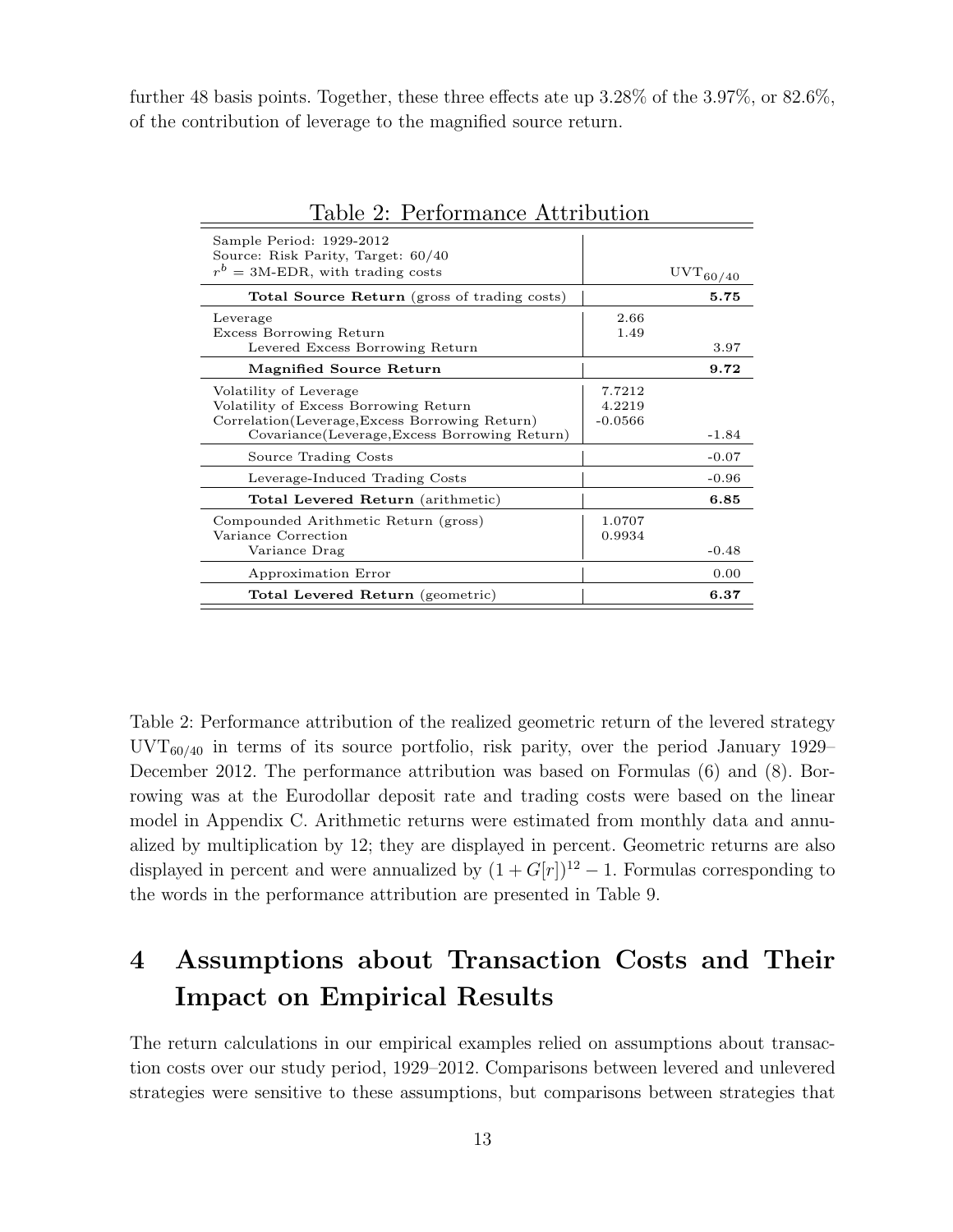were comparably levered were much less sensitive to them. For transparency, we include the details of our assumptions about transaction costs in Appendices B and C. Here, we explain some of the reasoning that led to the choices we made, and we discuss the impact of our choices on the results.

One guideline is that trading became less expensive over time during the study period, so we assessed a greater cost to turnover at the beginning of the period than the end. Specifically, we assumed that the portfolio was rebalanced monthly<sup>18</sup> and that trading cost 1% of the dollar amount of a trade between 1929 and 1955, .5% between 1956 and 1971, and .1% between 1972 and 2012. Since turnover tended to be higher in a levered strategy than in an unlevered strategy, higher trading costs tended to do more damage to a levered strategy than to an unlevered strategy.

As a borrowing rate, we used the 3-month Eurodollar deposit rate, for which we had data back to the beginning of 1971. Prior to 1971, we used the 3-month T-bill rate plus a spread of 60 basis points, which was 40 basis points less than the average spread between the Eurodollar deposit rate and the T-bill rate between 1971 and 2012. This choice improved the performance of our levered strategies relative to what they would have been had we used the average spread. Of course, a lower borrowing rate would have further improved the performance of the levered strategies.<sup>19</sup> Since the levered strategies involved borrowing and the unlevered strategies did not, there were more assumptions underlying the empirical results for levered strategies than for unlevered strategies. As a consequence, our uncertainty about results for levered strategies was greater than for unlevered strategies.

It would, of course, have been possible to include empirical results based on a wider range of assumptions about transaction costs. However, that would have been misleading since it would have conveyed the impression that we had done a thorough study of the issue. We did not. We chose a streamlined approach of providing examples based on single set of assumptions that are consistent with published literature and that rely on readily available data. The purpose of these examples is to illustrate the efficacy of our performance attribution framework. We encourage practitioners and scholars to apply our framework using their own estimates of trading and borrowing costs in order to evaluate strategies and to facilitate the decision to lever.

 $18$ In practice, trading costs can be reduced by reducing the frequency or completeness of rebalancing, at the cost of introducing tracking error. Further, trading costs may be higher for some asset classes than for others. However, in our empirical examples, financing costs were more important than trading costs.

<sup>&</sup>lt;sup>19</sup>We considered using 1-month rates, but that would have engendered a more complex extrapolation since the 1-month T-bill rate began only in 2001. Note that the difference between the 1-month and 3-month Eurodollar deposit rates averaged 20 basis points between 1971 and 2013. This was offset by the 40 basis points we subtracted in our extrapolation.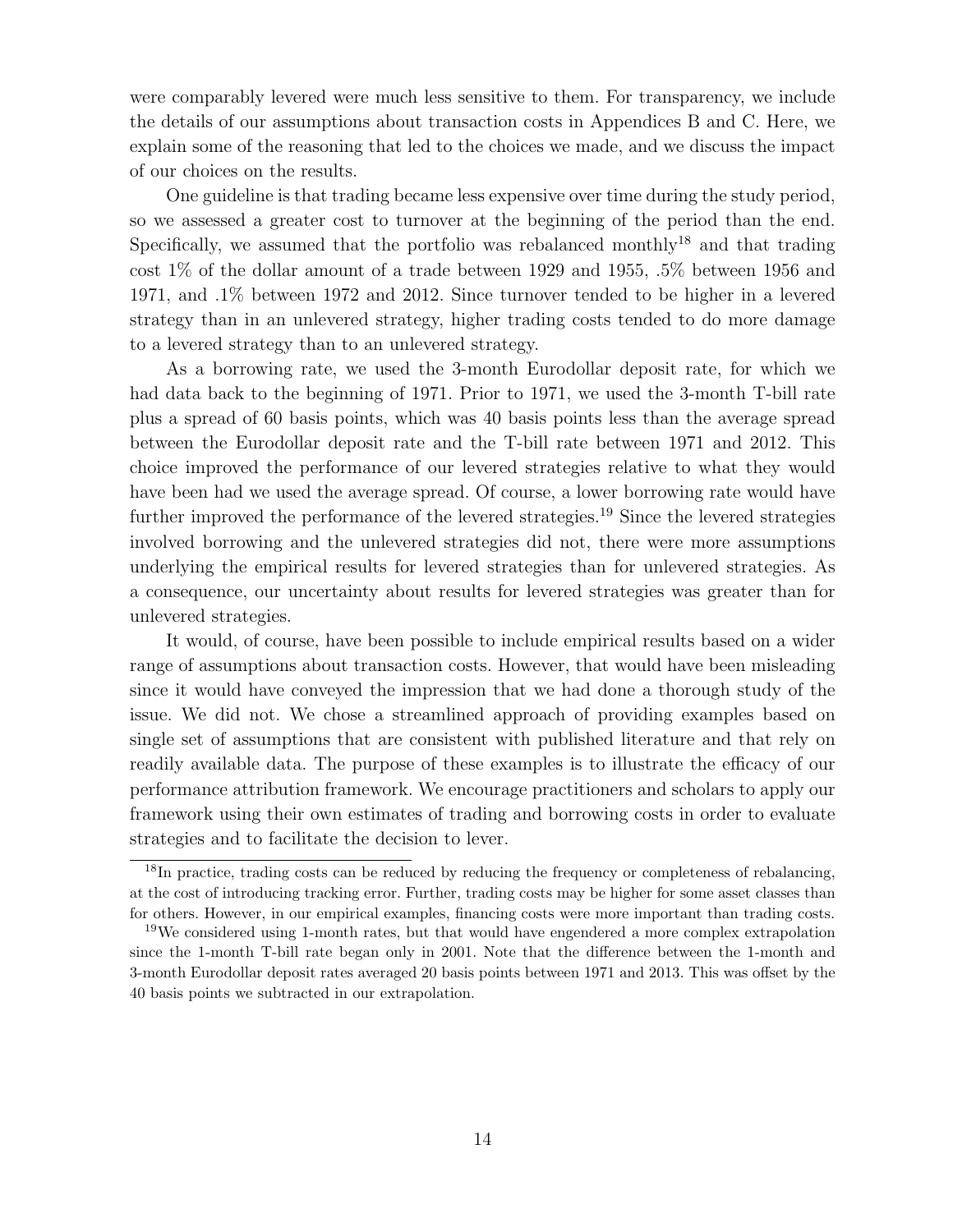## 5 Benchmarks for a Levered Strategy

### 5.1 Fully Invested Benchmarks

Table 3 reports annualized arithmetic and geometric return, volatility and Sharpe ratio to  $\text{UVT}_{60/40}$ , its source, and its target. Because  $\text{UVT}_{60/40}$  was levered, while the source and target were not, these comparisons were subject to uncertainty about historic financing and trading costs.  $\text{UVT}_{60/40}$  had annualized geometric return only 63 basis points higher than the source portfolio, unlevered risk parity.<sup>20</sup> At the same time, the source portfolio had a much lower volatility (4.20%). As a result,  $UVT_{60/40}$  had a Sharpe ratio of 0.29, compared to 0.52 for unlevered risk parity. Note that the high Sharpe ratio of unlevered risk parity was obtained at the cost of low expected return.

 $60/40$  and UVT<sub>60/40</sub> had essentially equal volatilities. Under our assumptions on historic financing and trading costs, 60/40 delivered an annualized geometric return of 7.77% and a realized Sharpe ratio of 0.40, while the analogous figures for  $\text{UVT}_{60/40}$  were 6.37% and 0.29. Investors who are considering an investment in risk parity or any levered strategy can populate Tables 2 and 3 with their forward-looking estimates of the components of strategy return. This analysis can inform the decision to invest in a levered strategy instead of the fully invested source or target portfolio.

### 5.2 Fixed Leverage and Conditional Leverage Benchmarks

In this section, we focus on comparisons of realized returns among levered strategies that were constructed in different ways. These comparisons were less sensitive to the assumptions on historical financing and trading costs. Like any volatility targeting strategy,  $\text{UVT}_{60/40}$  was dynamically levered. However, as we saw in Section 3.2, the covariance between leverage and excess borrowing return diminished annualized arithmetic return by 1.84%. Deeper insight into this cost is provided in Table 2, which decomposes these covariances into products of correlation and standard deviations. Note that the magnitude of the correlation between leverage and excess borrowing return was small: -0.056. Figure 2 shows rolling 36-month estimates of the correlation between leverage and excess borrowing return, and indicates that the sign of the correlation flipped repeatedly at short horizons. At investment horizons of three to five years, the main effect of the covariance term appeared to be to add noise to the returns.

<sup>&</sup>lt;sup>20</sup>Note that the annualized geometric return of the source portfolio, 5.74%, slightly exceeded 5.68%, the annualized arithmetic return of the source portfolio, net of trading costs. This is an artifact of the annualization procedures for arithmetic and geometric return. The source portfolio had monthly arithmetic return of 47.3 basis points, net of transaction costs. The latter was annualized by multiplying by 12:  $12\times0.473\% = 5.68\%$ . Annualized geometric return takes into account compounding:  $1.00473^{12} - 1 =$ 5.83%. The variance drag reduced this by 9 basis points to 5.74%. The variance drag on the source return was much smaller than the variance drag on the levered portfolios, because the source portfolio was so much less volatile and the variance drag is quadratic in volatility.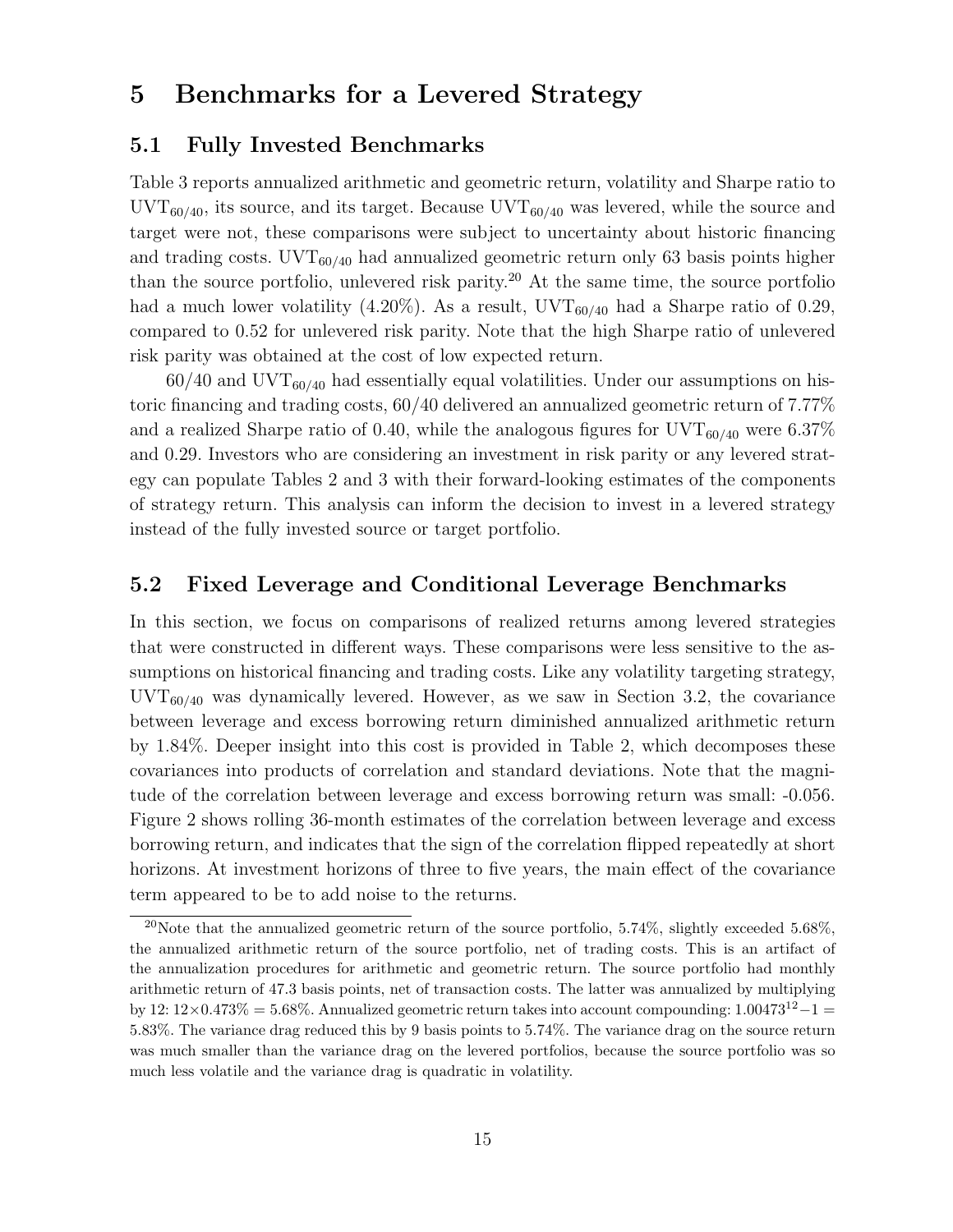|                                                                                   |                               | Table 3: Historical Performance |                     |               |                                |                 |              |                    |
|-----------------------------------------------------------------------------------|-------------------------------|---------------------------------|---------------------|---------------|--------------------------------|-----------------|--------------|--------------------|
| Sample Period: 1929-2012<br>Source: Risk Parity, Target: 60/40<br>$r^b = 3$ M-EDR | Arithmetic<br>Total<br>Return | Geometric<br>Total<br>Return    | Average<br>Leverage | Volatility    | Arithmetic<br>Excess<br>Return | Sharpe<br>Ratio | Skewness     | Excess<br>Kurtosis |
| 60/40<br>Risk Parity                                                              | 8.18<br>5.68                  | 7.77<br>5.74                    | 1.00<br>1.00        | 11.58<br>4.20 | 4.69<br>2.20                   | 0.40<br>0.52    | 0.19<br>0.05 | 7.44<br>4.92       |
| $UVT_{60/40}$                                                                     | 6.85                          | 6.37                            | 3.66                | 11.54         | 3.37                           | 0.29            | $-0.43$      | 2.23               |

Table 3: Annualized arithmetic and geometric returns, volatility and Sharpe ratio, of  $\text{UVT}_{60/40}$  (risk parity levered to an unconditional volatility target of 11.59%, the realized volatility of 60/40), the source portfolio (unlevered risk parity), and the volatility target (60/40) over the period 1929–2012. Arithmetic returns were estimated from monthly data and annualized by multiplication by 12; they are displayed in percent. Geometric returns are also displayed in percent and were annualized by  $(1 + G[r])^{12} - 1$ . Volatility was measured from monthly returns and annualized by multiplying by  $\sqrt{12}$ . Sharpe ratios were calculated using annualized excess return and annualized volatility.



Correlation was computed from monthly data using a trailing 36-month window. 20 levered to match the realized volatility of 60/40 fixed mix over the period 1929–2012. Figure 2: Correlation of excess borrowing return and leverage for  $\text{UVT}_{60/40}$ , risk parity

 $\text{UVT}_{60/40}$  but had lower leverage. leverage of UVT<sub>60/40</sub>, but had higher volatility, while  $\text{ELT}_{60/40,\sigma}$  matched the volatility of must be zero. We consider two fixed leverage strategies:  $FLT_{60/40,\lambda}$  matched the average −40 Vh<br>be When leverage is fixed, the covariance between leverage and excess borrowing return

Another alternative to UVT is a conditional volatility targeting strategy. CVT<sub>60/40</sub><br> $\sqrt{\frac{1}{100}}$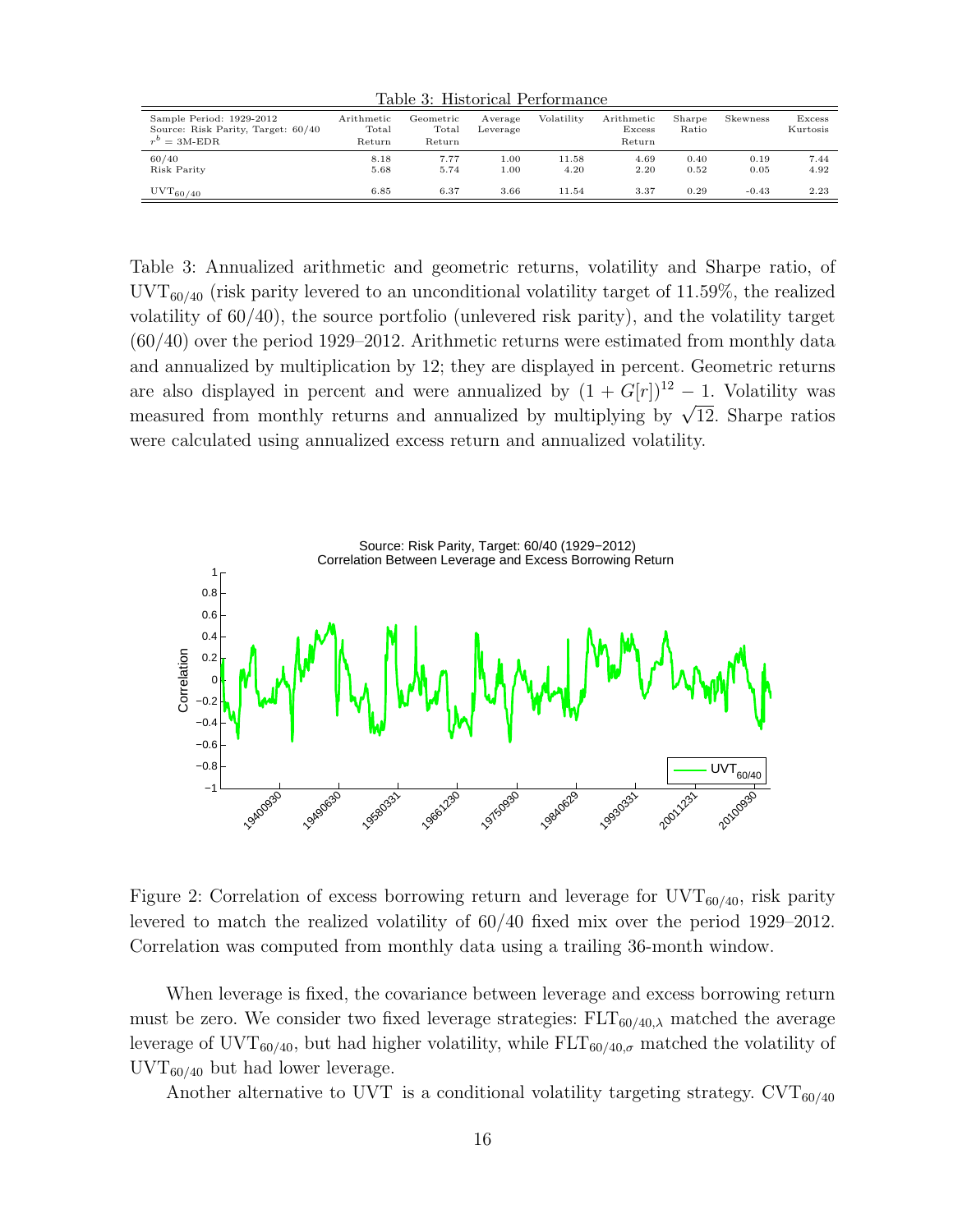levered fully invested risk parity so that the projected volatility (based on the previous 36 months returns) equalled the volatility of the target  $60/40$  over the previous 36 months.<sup>21</sup>

Table 4 provides performance attributions for  $\text{UVT}_{60/40}$ ,  $\text{ELT}_{60/40,\lambda}$ ,  $\text{ELT}_{60/40,\sigma}$  and  $\text{CVT}_{60/40}$ . Note that each column of Table 4 is a version of Table 2 applied to one of our four levered strategies. All four levered strategies made use of the same source portfolio, and hence had the same source arithmetic return. Leverage contributed substantially and at roughly the same level to the magnified source return of  $UVT_{60/40}$ ,  $FLT_{60/40,\lambda}$  and  $\text{CVT}_{60/40}$ , since those three strategies had similar average leverage. The contribution to the return of  $\text{ELT}_{60/40,\sigma}$  was significantly lower because that strategy had lower average leverage. The covariance term reduced the annualized arithmetic return of  $UVT_{60/40}$  by 1.84%, but led to a much smaller reduction in the return of  $\text{CVT}_{60/40}$  and, by design, had no effect on the return of the two FLT strategies. Trading costs reduced the return of  $\text{UVT}_{60/40}$  and  $\text{CVT}_{60/40}$  by about 95 basis points, but had a smaller effect on the two FLT strategies.<sup>22</sup> The variance drag reduced the geometric returns of  $\text{UVT}_{60/40}$ ,  $\text{ELT}_{60/40,\sigma}$  and  $\text{CVT}_{60/40}$  by similar amounts, since these strategies had similar variances; the effect on  $FLT_{60/40,\lambda}$  was greater as a result of its higher volatility. When all the effects were taken into account, the geometric returns of  $\text{ELT}_{60/40,\lambda}$ ,  $\text{ELT}_{60/40,\sigma}$  and  $\text{CVT}_{60/40}$  exceeded the geometric return of  $\text{UVT}_{60/40}$  by 192, 125 and 66 basis points, respectively.

 ${}^{21}$ CVT<sub>60/40</sub> was introduced in Anderson et al. (2012).

<sup>22</sup>As discussed in Section 5.3 below, even maintaining a fixed leverage requires trading. It is possible in principle that the trading needed to adjust leverage to meet a volatility target could offset some of the trading required to maintain fixed leverage, but this strikes us as unlikely in typical situations. Had we assumed lower trading costs, it would have narrowed the gap in trading costs among the strategies, but not changed the ranking of those costs.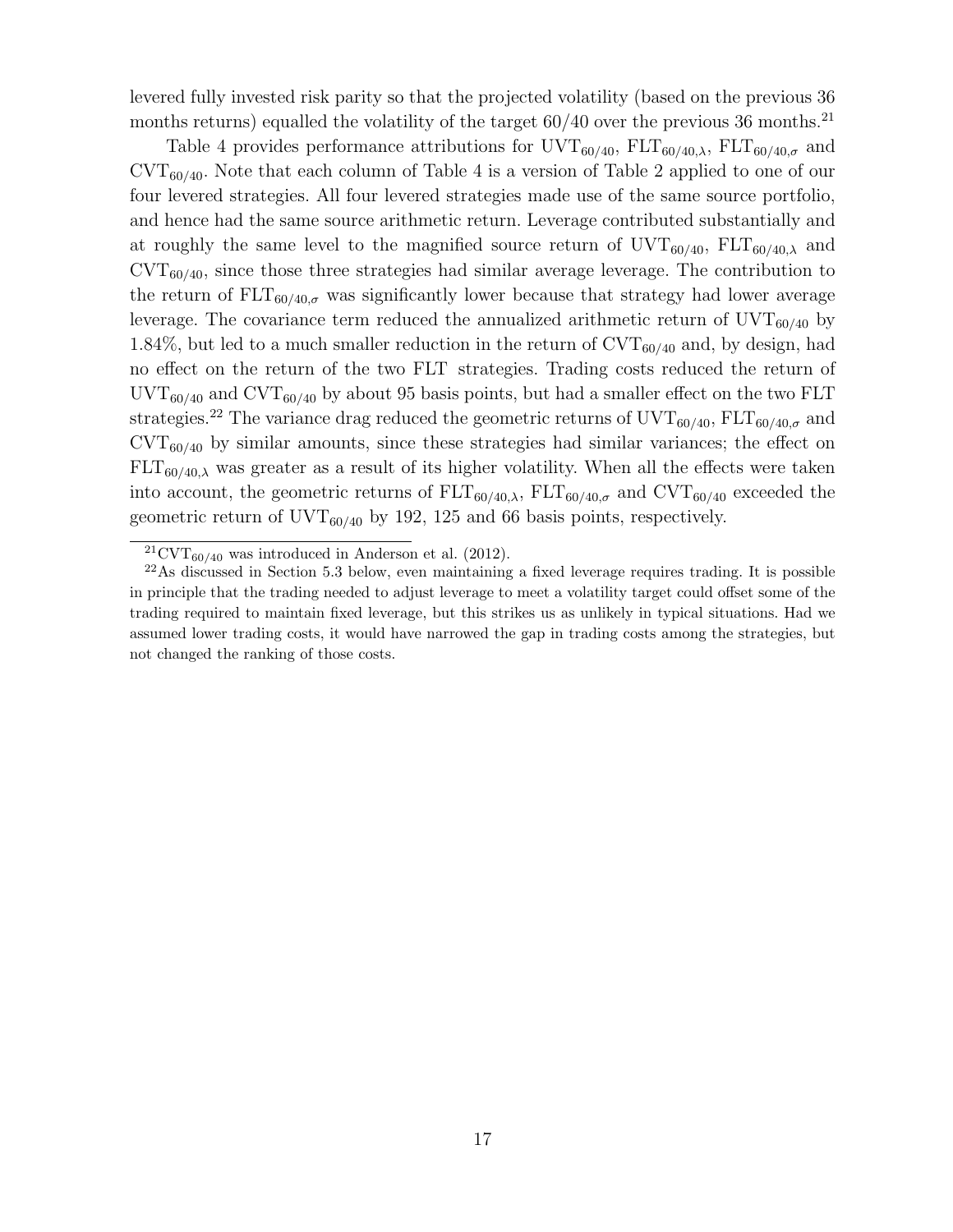| Sample Period: 1929-2012<br>Source: Risk Parity, Target: 60/40                                                                                                     |                               |                      |                            |                                |                            |                             |                               |                        |
|--------------------------------------------------------------------------------------------------------------------------------------------------------------------|-------------------------------|----------------------|----------------------------|--------------------------------|----------------------------|-----------------------------|-------------------------------|------------------------|
| $r^{b}$ = 3M-EDR, with trading costs                                                                                                                               |                               | $_{\rm UVT_{60/40}}$ |                            | $\mathrm{FLT}_{60/40,\lambda}$ |                            | $\text{FLT}_{60/40,\sigma}$ |                               | $\mathrm{CVT}_{60/40}$ |
| Total Source Return (gross of trading costs)                                                                                                                       |                               | 5.75                 |                            | 5.75                           |                            | 5.75                        |                               | 5.75                   |
| Leverage<br>Excess Borrowing Return<br>Levered Excess Borrowing Return                                                                                             | 2.66<br>1.49                  | 3.97                 | 2.69<br>1.49               | 4.02                           | 1.75<br>1.49               | 2.61                        | 2.31<br>1.49                  | 3.45                   |
| <b>Magnified Source Return</b>                                                                                                                                     |                               | 9.72                 |                            | 9.77                           |                            | 8.37                        |                               | 9.20                   |
| Volatility of Leverage<br>Volatility of Excess Borrowing Return<br>Correlation(Leverage, Excess Borrowing Return)<br>Covariance(Leverage, Excess Borrowing Return) | 7.7212<br>4.2219<br>$-0.0566$ | $-1.84$              | 0.0000<br>4.2219<br>0.0000 | 0.00                           | 0.0000<br>4.2219<br>0.0000 | 0.00                        | 5.0791<br>4.2219<br>$-0.0299$ | $-0.64$                |
| Source Trading Costs                                                                                                                                               |                               | $-0.07$              |                            | $-0.07$                        |                            | $-0.07$                     |                               | $-0.07$                |
| Leverage-Induced Trading Costs                                                                                                                                     |                               | $-0.96$              |                            | $-0.51$                        |                            | $-0.27$                     |                               | $-0.93$                |
| Total Levered Return (arithmetic)                                                                                                                                  |                               | 6.85                 |                            | 9.19                           |                            | 8.03                        |                               | 7.56                   |
| Compounded Arithmetic Return (gross)<br>Variance Correction<br>Variance Drag                                                                                       | 1.0707<br>0.9934              | $-0.48$              | 1.0959<br>0.9881           | $-0.91$                        | 1.0833<br>0.9934           | $-0.41$                     | 1.0783<br>0.9926              | $-0.53$                |
| Approximation Error                                                                                                                                                |                               | 0.00                 |                            | 0.01                           |                            | 0.01                        |                               | 0.00                   |
| Total Levered Return (geometric)                                                                                                                                   |                               | 6.37                 |                            | 8.29                           |                            | 7.62                        |                               | 7.03                   |

Table 4: Performance Attribution

Table 4: Performance attribution of the realized geometric return of the levered strategies  $\text{UVT}_{60/40}$ ,  $\text{ELT}_{60/40,\lambda}$ ,  $\text{ELT}_{60/40,\sigma}$ , and  $\text{CVT}_{60/40}$  in terms of their common source portfolio, risk parity, over the period January 1929–December 2012.  $FLT_{60/40,\lambda}$  had constant leverage 3.69, matching the average leverage of  $\text{UVT}_{60/40}$ , while  $\text{ELT}_{60/40,\sigma}$  had constant leverage 2.75, chosen to match the volatility of  $\text{UVT}_{60/40}$ . The performance attribution was based on Formulas (6) and (8). Borrowing was at the Eurodollar deposit rate and trading costs were based on the linear model in Appendix C. Arithmetic returns were estimated from monthly data and annualized by multiplication by 12; they are displayed in percent. Geometric returns are also displayed in percent and were annualized by  $(1 + G[r])^{12} - 1$ . Formulas corresponding to the words in the performance attribution are presented in Table 9.

### 5.3 Attributes of Levered Strategies

The parameters of the UVT and two FLT levered strategies were set with foresight. The dynamically levered strategy  $\text{UVT}_{60/40}$  was based on the realized volatility of a 60/40 fixed mix between January 1929 and December 2012. That volatility was known only at period end even though it was used to make leverage decisions throughout the period. The  $FLT_{60/40,\lambda}$  leverage was set to match the average leverage of  $\text{UVT}_{60/40}$  and the  $\text{FLT}_{60/40,\sigma}$ leverage was set so that the volatility matched the volatility of  $\text{UVT}_{60/40}$ .

 $\text{CVT}_{60/40}$ , introduced in Section 5.2, did not rely on future information to set leverage.<sup>23</sup> As a result, its realized volatility failed to match the realized volatility of the target. At each monthly rebalancing,  $\text{CVT}_{60/40}$  was levered to match the volatility of the 60/40 fixed mix; both volatilities were estimated using a 36-month rolling window.

<sup>&</sup>lt;sup>23</sup>The foresight in the definitions of UVT and the two FLT strategies allowed them to exactly match their volatility or leverage targets, gross of trading costs. Since  $\text{CVT}_{60/40}$  did not rely on foresight, it could not exactly match the realized target volatility, gross of trading costs. Both UVT and  $\text{CVT}_{60/40}$ volatility and FLT leverage were further affected by trading costs.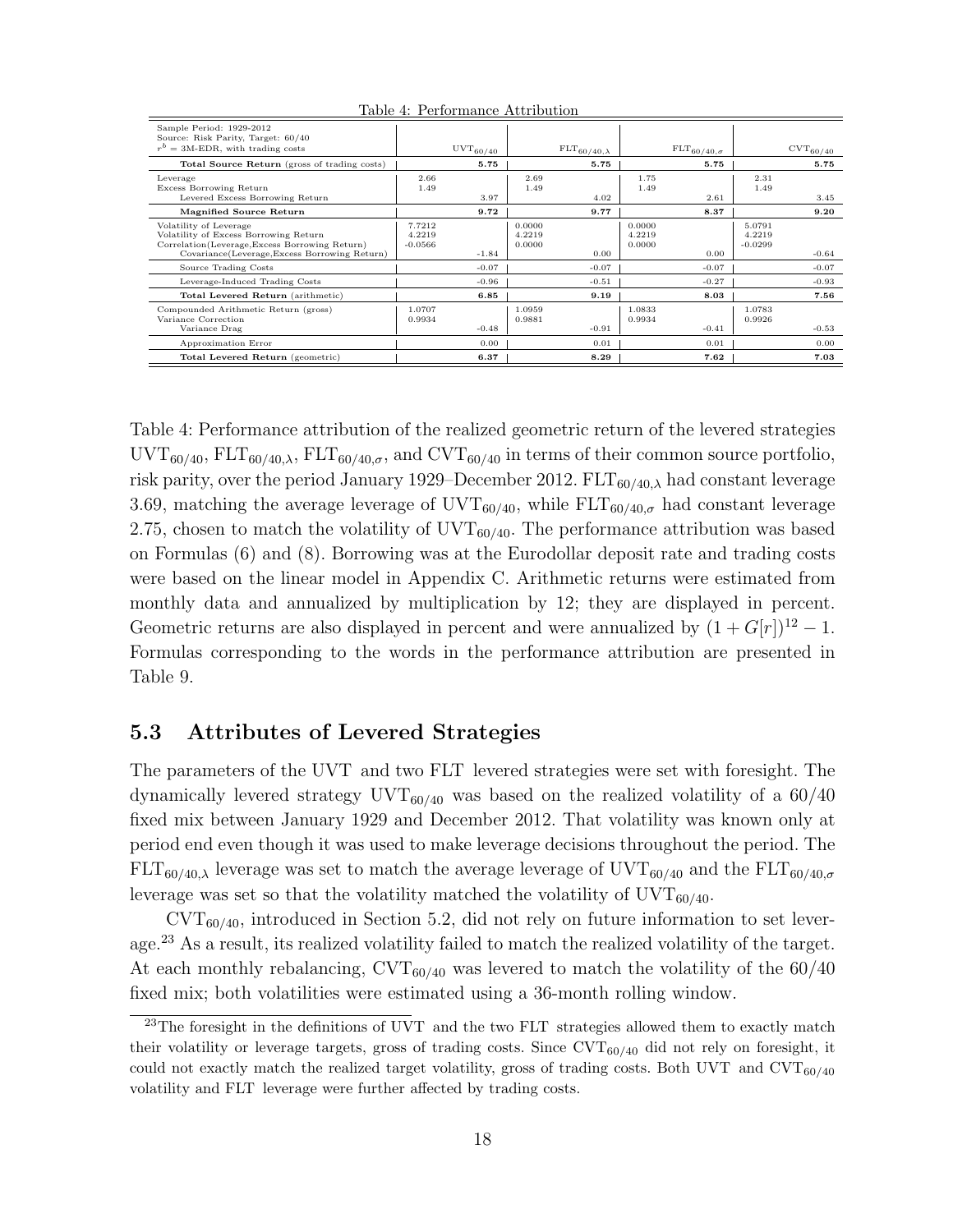All else equal,  $\text{UVT}_{60/40}$ ,  $\text{ELT}_{60/40,\lambda}$ ,  $\text{ELT}_{60/40,\sigma}$  and  $\text{CVT}_{60/40}$  called for additional investment in the source portfolio when its price rose. A decline in the value of the source portfolio reduced the net value of the levered portfolio, while keeping the amount borrowed constant; leverage had increased, and rebalancing required selling the source portfolio to return to leverage  $\lambda$ . Similarly, an increase in the value of the source portfolio resulted in taking on more debt and using the proceeds to buy more of the source portfolio. In this sense, the UVT, FLT and CVT strategies with  $\lambda > 1$  were momentum strategies. UVT, FLT and CVT strategies responded differently to changes in asset volatility; see Table 5.

|                               | Response:  |                       |                       |
|-------------------------------|------------|-----------------------|-----------------------|
| Trigger                       | FLT.       | <b>IIVT</b>           | <b>CVT</b>            |
| Increase in Target Volatility | no change  | no change             | $\uparrow$ leverage   |
| Increase in Source Volatility | no change  | $\downarrow$ leverage | $\downarrow$ leverage |
| Increase in Price of Source   | buy source | buy source            | buy source            |

Table 5: Strategy Responses to Changes in Market Conditions

Table 5: Responses of levered strategies to changes in market conditions.

### 5.4 Changing the Volatility Target

In this section, we explore the relationship between UVT and CVT strategies, and in particular their sensitivity to the volatility target. In addition to 60/40, we used the Market Portfolio (i.e. the value-weighted portfolio of stocks and bonds, which has a higher volatility than 60/40) as the volatility target. UVT<sub>MKT</sub> and CVT<sub>MKT</sub> denote unconditionally levered and conditionally levered risk parity strategies with the market as the volatility target. Return comparisons of UVT<sub>MKT</sub> to CVT<sub>MKT</sub> and of UVT<sub>60/40</sub> to CVT<sub>60/40</sub> were not sensitive to our assumptions on historical financing and trading costs, while the comparisons of UVT<sub>MKT</sub> to UVT<sub>60/40</sub> and of CVT<sub>MKT</sub> to CVT<sub>60/40</sub> were only slightly sensitive to those assumptions.

Each term in the return attribution of the UVT risk parity strategies was sensitive to the choice of MKT or 60/40 as the volatility target. By contrast, the magnified source returns, covariance terms and trading costs of  $\text{CVT}_{\text{MKT}}$  were quite similar to those of  $\text{CVT}_{60/40}$ ; the only large difference between the two CVT strategies lay in the variance drag. This finding indicates that CVT strategies were more stable than UVT strategies.

The geometric returns of UVT<sub>MKT</sub> (6.53%) and CVT<sub>MKT</sub> (6.52%) were virtually tied, while CVT<sub>60/40</sub> outperformed UVT<sub>60/40</sub> by 63 basis points.<sup>24</sup>

 $^{24}$ These findings do not support the assertion by Asness et al. (2013) that CVT is an inherently inferior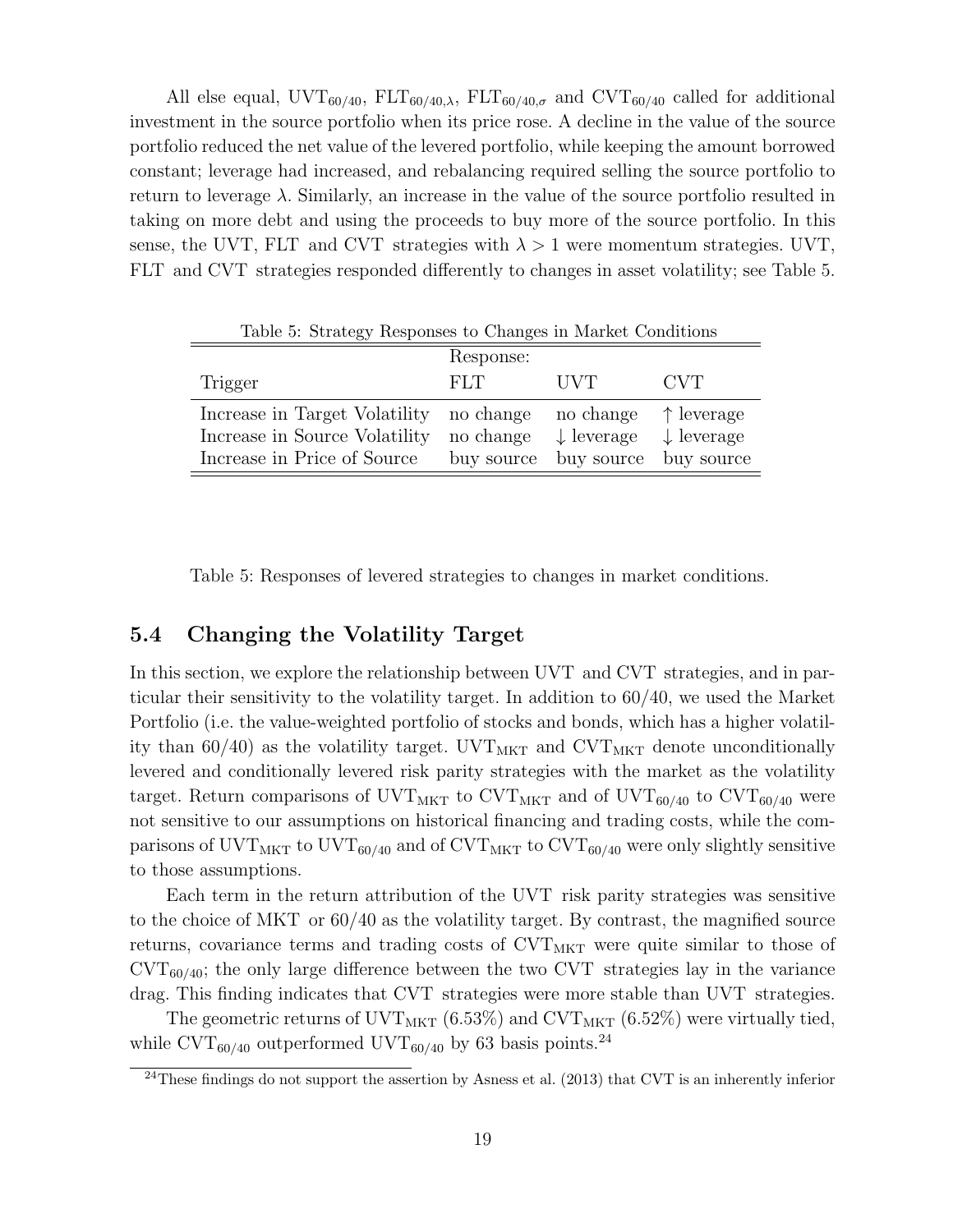| Sample Period: 1929-2012<br>Source: Risk Parity, Targets: VW Market, 60/40<br>$r^{b} = 3$ M-EDR, with trading costs                                                |                               | $_{\rm UVT_{\rm MKT}}$ |                               | $_{\rm UVT_{60/40}}$ |                               | $_{\rm CVT_{\rm MKT}}$ |                               | $\mathrm{CVT}_{60/40}$ |
|--------------------------------------------------------------------------------------------------------------------------------------------------------------------|-------------------------------|------------------------|-------------------------------|----------------------|-------------------------------|------------------------|-------------------------------|------------------------|
| Total Source Return (gross of trading costs)                                                                                                                       |                               | 5.75                   |                               | 5.75                 |                               | 5.75                   |                               | 5.75                   |
| Leverage<br>Excess Borrowing Return<br>Levered Excess Borrowing Return                                                                                             | 3.71<br>1.49                  | 5.55                   | 2.66<br>1.49                  | 3.97                 | 2.58<br>1.49                  | 3.85                   | 2.31<br>1.49                  | 3.45                   |
| <b>Magnified Source Return</b>                                                                                                                                     |                               | 11.30                  |                               | 9.72                 |                               | 9.60                   |                               | 9.20                   |
| Volatility of Leverage<br>Volatility of Excess Borrowing Return<br>Correlation(Leverage, Excess Borrowing Return)<br>Covariance(Leverage, Excess Borrowing Return) | 9.9463<br>4.2219<br>$-0.0566$ | $-2.37$                | 7.7212<br>4.2219<br>$-0.0566$ | $-1.84$              | 5.3164<br>4.2219<br>$-0.0321$ | $-0.72$                | 5.0791<br>4.2219<br>$-0.0299$ | $-0.64$                |
| Source Trading Costs                                                                                                                                               |                               | $-0.07$                |                               | $-0.07$              |                               | $-0.07$                |                               | $-0.07$                |
| Leverage-Induced Trading Costs                                                                                                                                     |                               | $-1.40$                |                               | $-0.96$              |                               | $-1.13$                |                               | $-0.93$                |
| Total Levered Return (arithmetic)                                                                                                                                  |                               | 7.45                   |                               | 6.85                 |                               | 7.68                   |                               | 7.56                   |
| Compounded Arithmetic Return (gross)<br>Variance Correction<br>Variance Drag                                                                                       | 1.0771<br>0.9891              | $-0.92$                | 1.0707<br>0.9934              | $-0.48$              | 1.0796<br>0.9872              | $-1.11$                | 1.0783<br>0.9926              | $-0.53$                |
| Approximation Error                                                                                                                                                |                               | 0.00                   |                               | 0.00                 |                               | $-0.05$                |                               | 0.00                   |
| Total Levered Return (geometric)                                                                                                                                   |                               | 6.53                   |                               | 6.37                 |                               | 6.52                   |                               | 7.03                   |

Table 6: Performance Attribution

Table 6: Performance attribution of the realized geometric return of the levered strategies  $\text{UVT}_{\text{MKT}}$ ,  $\text{UVT}_{60/40}$ ,  $\text{CVT}_{\text{MKT}}$  and  $\text{CVT}_{60/40}$  in terms of their common source portfolio, risk parity, over the period January 1929–December 2012. The performance attribution was based on Formulas (6) and (8). Borrowing was at the Eurodollar deposit rate and trading costs were based on the linear model in Appendix C. Arithmetic returns were estimated from monthly data and annualized by multiplication by 12; they are displayed in percent. Geometric returns are also displayed in percent and were annualized by  $(1 +$  $G[r]$ <sup>12</sup> − 1. Formulas corresponding to the words in the performance attribution are presented in Table 9.

### 5.5 Changing the Source Portfolio

Thus far, we have illustrated our performance attribution on a variety of risk parity strategies that share a common source portfolio, unlevered risk parity. That allowed us to isolate the impact of different leverage rules on performance.

In this section, we examine the impact of the source portfolio on performance: we consider strategies that levered an index of US government bonds to target the volatility of US equities. As in the previous examples, we consider both a dynamically levered volatility targeting strategy, UVTB $_{STOCKS}$ , as well as fixed leverage benchmarks,  $FLTB<sub>STOCKS</sub>$ , (with the same average leverage as  $\text{UVTB}_{\text{STOCKS}}$ ) and  $\text{FLTB}_{\text{STOCKS},\sigma}$  (with the same volatility as UVTB<sub>STOCKS</sub>). The details, presented in Table 7, were qualitatively similar to what we saw for the risk parity strategies in Tables 4 and 6: an attractive magnified source return was diminished substantially by transaction costs for all levered strategies and by the covariance term for the dynamically levered strategy,  $\text{UVTB}_{\text{STOCKS}}$ . However, since the source portfolio had lower volatility than unlevered risk parity, and the target volatility was higher than that of 60/40 and the value-weighted market, leverage was

implementation of risk parity, compared to UVT.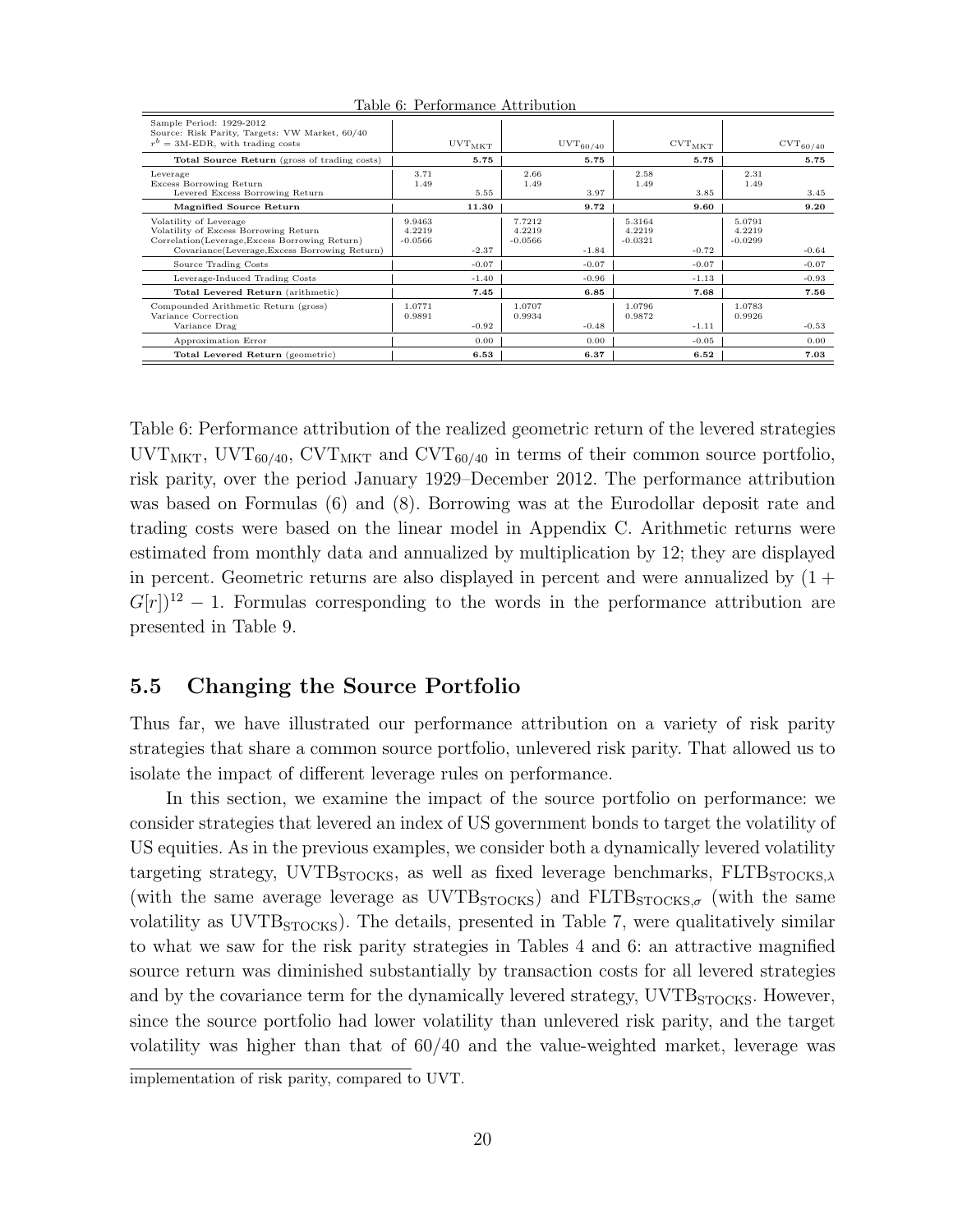higher and the effects were more dramatic.

The covariance term for  $UVTB<sub>STOCKS</sub>$  was  $-4.23\%$  per year, which imposed a larger drag on return than did the covariance terms  $(-1.84\%$  and  $-2.73\%)$  for UVT<sub>60.40</sub> and  $\text{UVT}_{\text{MKT}}$ . Despite the fact that the volatility target in  $\text{UVTB}_{\text{STOCKS}}$  was fixed, the leverage was highly variable due to changes in the inverse of the volatility of the source portfolio of U.S. Treasury bonds.<sup>25</sup>

The correlation between leverage and excess borrowing return to the source portfolio was -.07. So as in the case of the dynamically levered risk parity strategies, a small correlation resulted in a large return drag. The geometric returns to  $\text{FLTB}_{\text{STOCKS},\lambda}$  and  $FLTB<sub>STOCKS, \sigma</sub>$  over our 84-year horizon were 5.93% and 6.94% per year. The geometric return to UVTB<sub>STOCKS</sub> over the same period was 1.7% per year.

<sup>&</sup>lt;sup>25</sup>See Section 6 for an analysis of the covariance term from the standpoint of volatility targeting. Had we made the unrealistic assumptions that financing was at the risk-free rate, and that trading costs were zero, the two FLT strategies would still have easily outperformed the UVT strategy.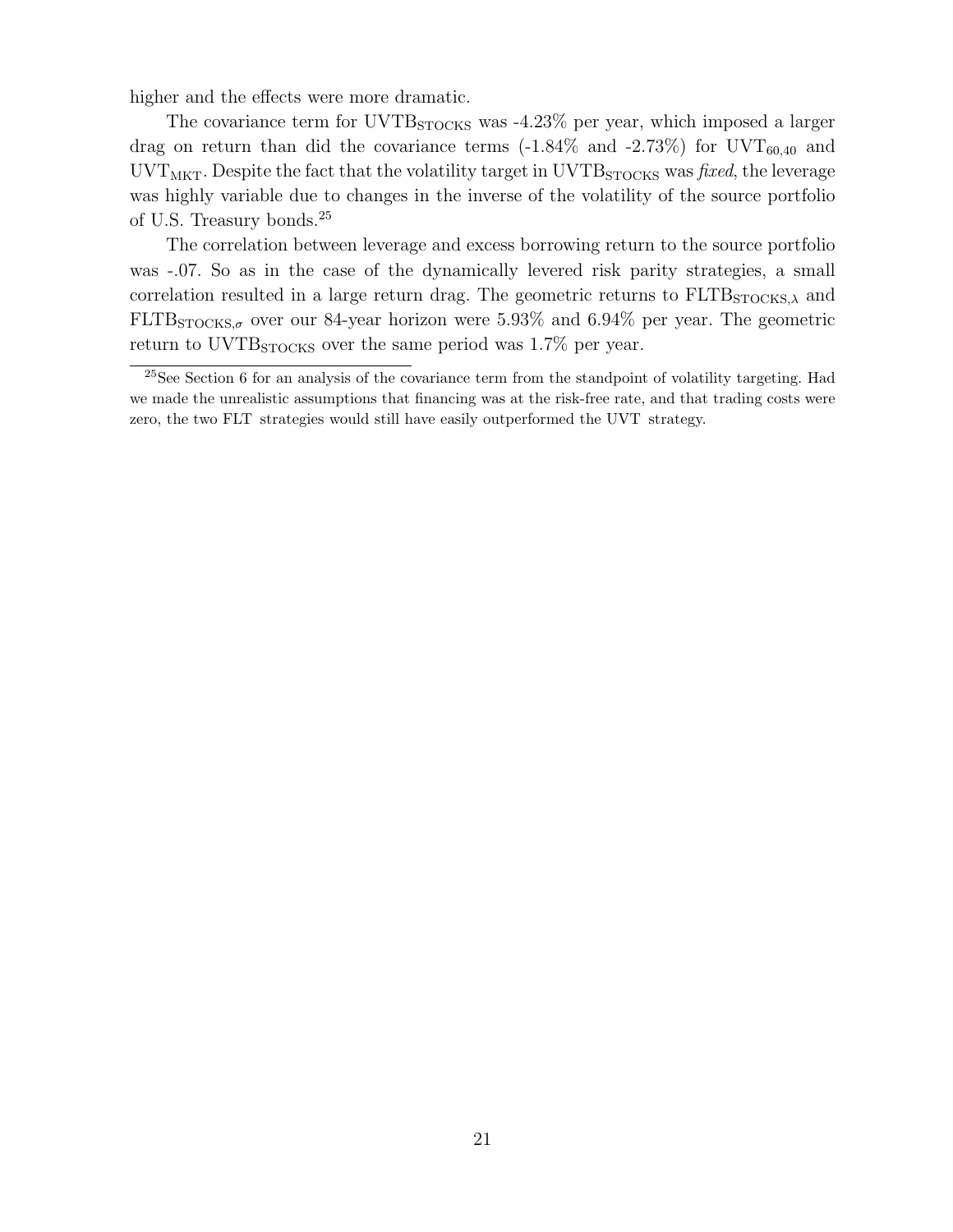| Sample Period: 1929-2012                       |           |                        |        |                                           |        |                                          |
|------------------------------------------------|-----------|------------------------|--------|-------------------------------------------|--------|------------------------------------------|
| Source: Bonds, Target: Stocks                  |           |                        |        |                                           |        |                                          |
| $r^{b} = 3$ M-EDR, with trading costs          |           | $_{\rm UVTB_{STOCKS}}$ |        | $\texttt{FLTB}_{\texttt{STOCKS},\lambda}$ |        | $\textsc{FLTB}_{\textsc{STOCKS},\sigma}$ |
|                                                |           |                        |        |                                           |        |                                          |
| Total Source Return (gross of trading costs)   |           | 5.08                   |        | 5.08                                      |        | 5.08                                     |
| Leverage                                       | 6.43      |                        | 6.49   |                                           | 4.80   |                                          |
| Excess Borrowing Return                        | 0.82      |                        | 0.82   |                                           | 0.82   |                                          |
| Levered Excess Borrowing Return                |           | 5.29                   |        | 5.34                                      |        | 3.95                                     |
| <b>Magnified Source Return</b>                 |           | 10.37                  |        | 10.42                                     |        | 9.03                                     |
| Volatility of Leverage                         | 17.4159   |                        | 0.0000 |                                           | 0.0000 |                                          |
| Volatility of Excess Borrowing Return          | 3.2711    |                        | 3.2711 |                                           | 3.2711 |                                          |
| Correlation(Leverage, Excess Borrowing Return) | $-0.0742$ |                        | 0.0000 |                                           | 0.0000 |                                          |
| Covariance(Leverage, Excess Borrowing Return)  |           | $-4.23$                |        | 0.00                                      |        | 0.00                                     |
| Source Trading Costs                           |           | 0.00                   |        | 0.00                                      |        | 0.00                                     |
| Leverage-Induced Trading Costs                 |           | $-2.59$                |        | $-1.62$                                   |        | $-0.93$                                  |
| Total Levered Return (arithmetic)              |           | 3.55                   |        | 8.80                                      |        | 8.10                                     |
| Compounded Arithmetic Return (gross)           | 1.0361    |                        | 1.0916 |                                           | 1.0841 |                                          |
| Variance Correction                            | 0.9820    |                        | 0.9707 |                                           | 0.9823 |                                          |
| Variance Drag                                  |           | $-1.80$                |        | $-2.84$                                   |        | $-1.61$                                  |
| Approximation Error                            |           | $-0.05$                |        | $-0.02$                                   |        | 0.00                                     |
| Total Levered Return (geometric)               |           | 1.70                   |        | 5.93                                      |        | 6.49                                     |

Table 7: Performance Attribution

Table 7: Performance attribution of the realized geometric return of the levered strategies  $\text{UVTB}_{\text{STOCKS}}$ ,  $\text{FLTB}_{\text{STOCKS},\lambda}$  and  $\text{FLTB}_{\text{STOCKS},\sigma}$  in terms of their common source portfolio, U.S. Treasury bonds, over the period January 1929–December 2012. UVTB<sub>STOCKS</sub> was levered to the volatility of stocks (18.93%) over the period 1929–December 2012.  $FLTB<sub>STOCKS</sub>$ , had fixed leverage 8.72, equal to the average leverage of UVTB $<sub>STOCKS</sub>$ ;</sub>  $FLTB<sub>STOCKS,\sigma</sub>$  had fixed leverage and the same volatility 22.47% as UVTB $_{STOCKS}$ . The performance attribution was based on Formulas (6) and (8). Borrowing was at the Eurodollar deposit rate and trading costs were based on the linear model in Appendix C. Arithmetic returns were estimated from monthly data and annualized by multiplication by 12; they are displayed in percent. Geometric returns are also displayed in percent and were annualized by  $(1 + G[r])^{12} - 1$ . Formulas corresponding to the words in the performance attribution are presented in Table 9.

## 5.6 Historical Performance of the Various Levered and Fully Invested Strategies

Table 8 summarizes the historical performance of our source portfolios (unlevered risk parity and U.S. Treasury Bonds), volatility targets (fully invested 60/40, value-weighted market, and stocks) and the various levered strategies considered in this paper. Unlevered risk parity has the highest Sharpe ratio (0.52), followed closely by U.S. Treasury Bonds (0.49). However, both exhibited low volatility and low excess return, making them unattractive as asset allocations for most investors.<sup>26</sup> Levered strategies are attractive as an asset allocation only if the Sharpe ratio survives leverage.

 $26$ Of course, bonds are often used as one asset class in an asset allocation, such as  $60/40$  or the valueweighted market portfolio. 60/40 has been widely used as an asset allocation, and risk parity has been proposed as an alternative asset allocation; see, for example, Asness et al. (2012).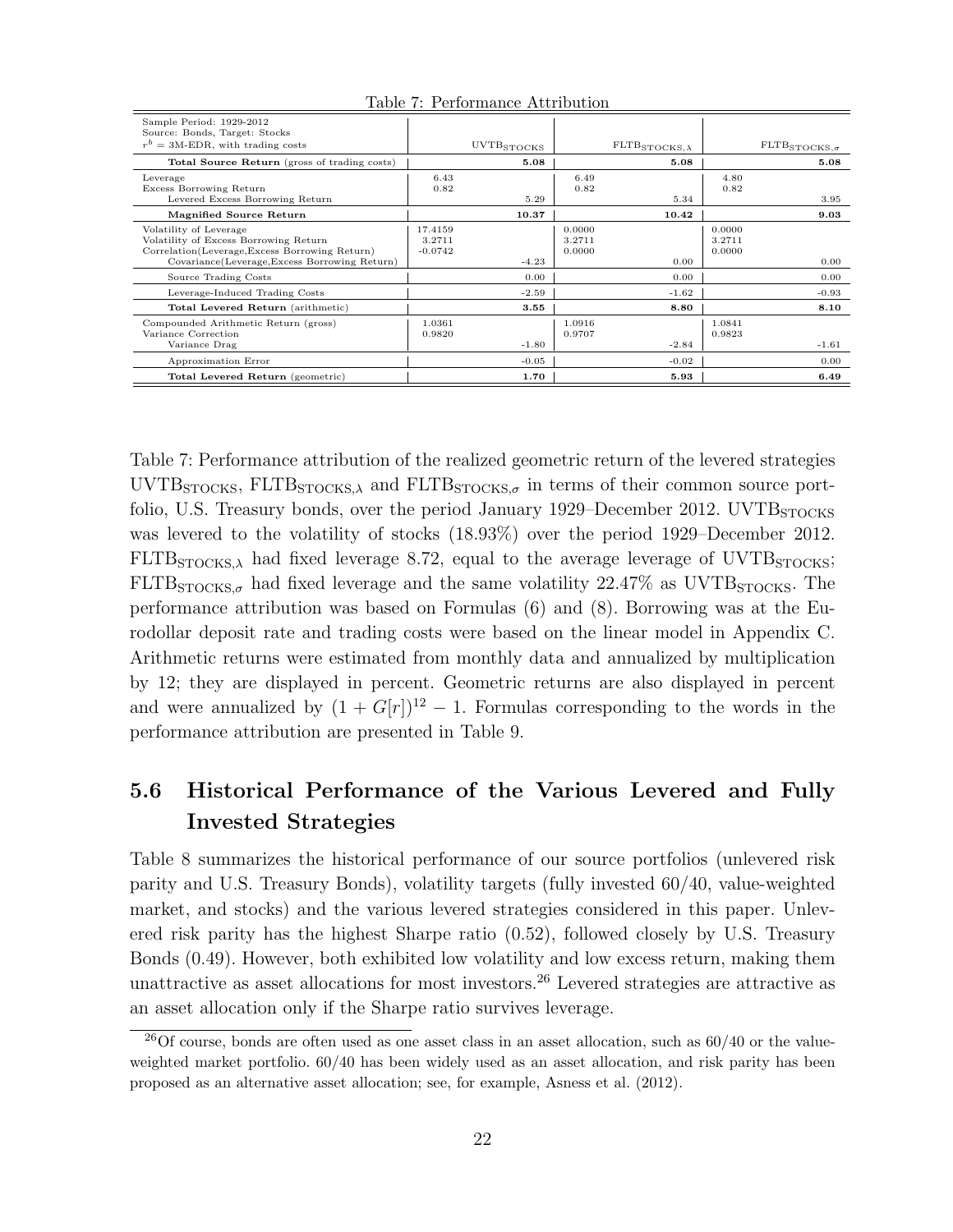As shown in Table 8, the Sharpe ratios of the levered strategies were all lower than the Sharpe ratios of their source portfolios. This highlights a fact that is well-known but often neglected: outside of an idealized setting, the Sharpe ratio is not leverage invariant.

In this article, we highlight two features of a levered strategy that contribute to the difference between its Sharpe ratio and the Sharpe ratio of its source portfolio. The first is transaction costs. Both leverage-induced trading costs and financing costs diminish Sharpe ratio; see Anderson et al. (2012, Formula 1). The second is the covariance term. Since the covariance term was negative in the examples considered in this article, it lowered the Sharpe ratios of the dynamically levered strategies relative to the Sharpe ratios of their source portfolios and comparably calibrated fixed levered strategies. However, as indicated in Figure 2, the correlation between leverage and the return to the source portfolio, which is the driver of the covariance term, can be highly unstable at horizons of three to five years. So unless a leverage-seeking investor has a specific reason to believe this correlation will be positive over a particular period for a particular dynamically levered strategy, or unless he or she enjoys the coin-flip-like risk illustrated in Figure 2, that investor may prefer a fixed leverage strategy.

Table 8: Historical Performance

| Sample Period: 1929-2012<br>Source: Various, Target: Various<br>$r^b = 3M$ -EDR | Arithmetic<br>Total<br>Return | Geometric<br>Total<br>Return | Average<br>Leverage | Volatility     | Arithmetic<br>Excess<br>Return | Sharpe<br>Ratio | Skewness     | Excess<br>Kurtosis |
|---------------------------------------------------------------------------------|-------------------------------|------------------------------|---------------------|----------------|--------------------------------|-----------------|--------------|--------------------|
| 60/40                                                                           | 8.18                          | 7.77                         | 1.00                | 11.58          | 4.69                           | 0.40            | 0.19         | 7.44               |
| VW Market<br>Stocks                                                             | 8.12<br>10.43                 | 7.24                         | 1.00<br>1.00        | 14.93<br>18.93 | 4.63<br>6.95                   | 0.31            | 0.61         | 14.39<br>7.46      |
| Risk Parity                                                                     | 5.68                          | 9.00<br>5.74                 | 1.00                | 4.20           | 2.20                           | 0.37<br>0.52    | 0.18<br>0.05 | 4.92               |
| Bonds                                                                           | 5.08                          | 5.14                         | 1.00                | 3.26           | 1.59                           | 0.49            | 0.03         | 4.74               |
| $_{\rm UVT_{60/40}}$                                                            | 6.85                          | 6.37                         | 3.66                | 11.54          | 3.37                           | 0.29            | $-0.43$      | 2.23               |
| $\text{FLT}_{60/40,\lambda}$                                                    | 9.19                          | 8.29                         | 3.69                | 15.53          | 5.70                           | 0.37            | $-0.01$      | 4.78               |
| $\text{FLT}_{60/40,\sigma}$                                                     | 8.03                          | 7.62                         | 2.75                | 11.57          | 4.54                           | 0.39            | 0.00         | 4.80               |
| $\mathrm{CVT}_{6\underline{0}/4\underline{0}}$                                  | 7.56                          | 7.03                         | 3.31                | 12.22          | 4.07                           | 0.33            | $-0.41$      | 7.13               |
| $_{\rm UVT_{\rm MKT}}$                                                          | 7.45                          | 6.53                         | 4.71                | 14.88          | 3.97                           | 0.27            | $-0.44$      | 2.23               |
| $_{\rm CVT_{\rm MKT}}$                                                          | 7.68                          | 6.52                         | 3.58                | 16.13          | 4.19                           | 0.26            | $-0.75$      | 15.62              |
| UVTBSTOCKS                                                                      | 3.55                          | 1.70                         | 7.43                | 19.10          | 0.07                           | 0.00            | $-0.55$      | 4.75               |
| $\texttt{FLTB}_{\texttt{STOCKS},\lambda}$                                       | 8.80                          | 5.93                         | 7.49                | 24.47          | 5.31                           | 0.22            | $-0.08$      | 4.68               |
| $\texttt{FLTB}_{\texttt{STOCKS},\sigma}$                                        | 8.10                          | 6.49                         | 5.80                | 18.95          | 4.61                           | 0.24            | $-0.07$      | 4.66               |

Table 8: Annualized arithmetic and geometric returns, volatility and Sharpe ratio, of the source portfolios (unlevered risk parity and U.S. Treasury bonds, volatility targets (fully invested 60/40, value-weighted market, and stocks) and the various levered strategies considered in this paper, over the period 1929—2012. Arithmetic returns were estimated from monthly data and annualized by multiplication by 12; they are displayed in percent. Geometric returns are also displayed in percent and were annualized by  $(1 + G[r])^{12} - 1$ . Volatility was measured from monthly returns and annualized by multiplying by  $\sqrt{12}$ . Sharpe ratios were calculated using annualized excess arithmetic return and annualized volatility.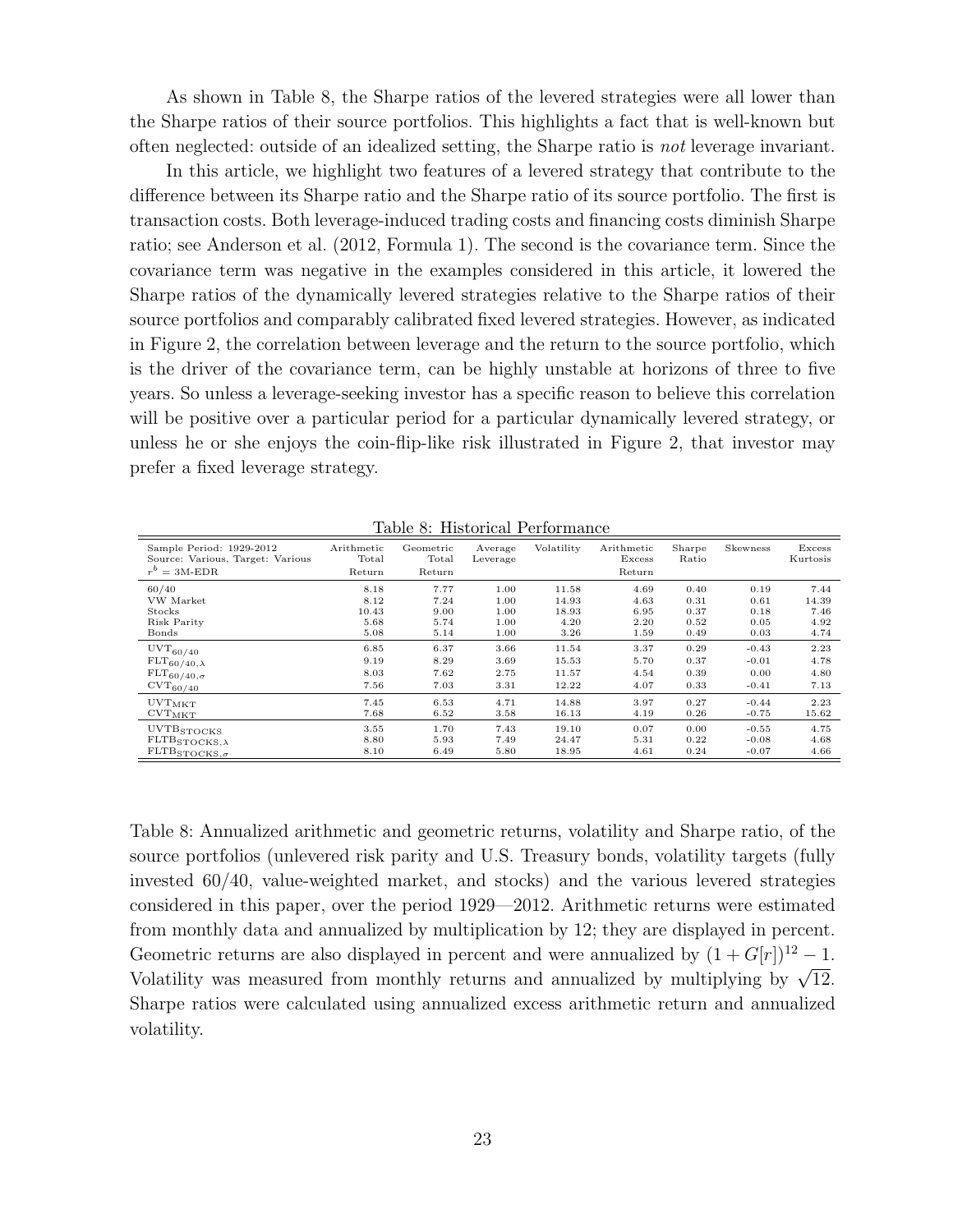## 6 The Covariance Term, Revisited

The most novel part of our analysis is its focus on the covariance between leverage and excess borrowing return. In this section, we examine the covariance term from the standpoint of volatility targeting. We have already noted that leverage reduces the Sharpe ratio if the borrowing rate exceeds the risk-free rate, or if trading incurs costs. However, in a multi-period setting, leverage has an impact on Sharpe ratio even in the absence of those market frictions, via the covariance term. In order to focus on the covariance term, we make the highly unrealistic assumptions that borrowing is at the risk-free rate (i.e.  $r^{b} = r^{f}$ ), which is fixed, and that trading costs are zero. We find that applying UVT leverage does change the Sharpe ratio, even under these assumptions.<sup>27</sup> Variable leverage, as used in UVT, is "an unintended market-timing strategy."<sup>28</sup>

Under these unrealistic assumptions, the excess return of the levered strategy is given by:

$$
r^{\mathbf{L}} - r^f = \lambda \left( r^{\mathbf{S}} - r^f \right) \tag{9}
$$

Suppose we pick a fixed volatility target V; then we must set  $\lambda = \frac{V}{\text{volatility of source}}$ . Thus, we have:

Sharpe ratio of levered strategy

$$
= \frac{E[r^{L} - r^{f}]}{V}
$$
  
\n
$$
= \frac{E\left[\lambda (r^{S} - r^{f})\right]}{V}
$$
  
\n
$$
= \frac{E\left[\frac{V}{\text{volatility of source}} \times (r^{S} - r^{f})\right]}{V}
$$
  
\n
$$
= \frac{E\left[V \times \frac{r^{S} - r^{f}}{\text{volatility of source}}\right]}{V}
$$
  
\n
$$
= E\left[\frac{r^{S} - r^{f}}{\text{volatility of source}}\right]
$$
  
\n
$$
= E\left[r^{S} - r^{f}\right]E\left[\frac{1}{\text{volatility of source}}\right] + \text{cov}\left(r^{S} - r^{f}, \frac{1}{\text{volatility of source}}\right)
$$
(10)

Formula (10) makes it clear that a covariance term will be present in the Sharpe ratio of

<sup>&</sup>lt;sup>27</sup>This issue has been misunderstood in the published literature. For example, Asness et al.  $(2013)$ wrote, "Scaling the returns to any stable risk target (or not scaling them at all) cannot mathematically affect the Sharpe ratio, or the t-statistic of the alpha of our levered portfolios, because we are multiplying the return stream by a fixed constant." Their analysis conflated single-period models with multi-period models, and misstated the construction of the  $UVT_{MKT}$  strategy used in Asness et al. (2012).

<sup>&</sup>lt;sup>28</sup>Asness et al. (2013) asserted that variable *volatility*, rather than variable leverage, is "an unintended market-timing strategy."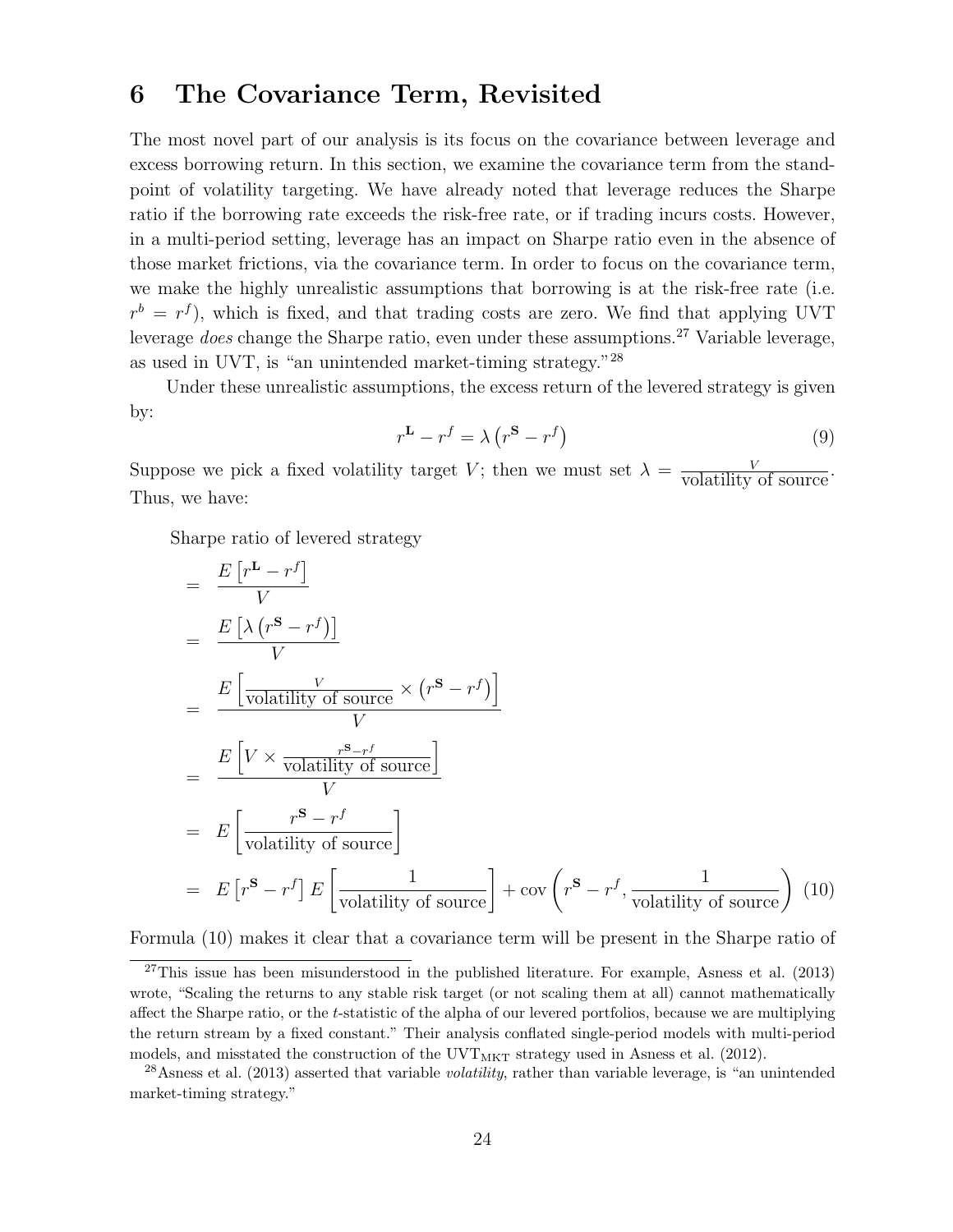any strategy that involves levering a source portfolio of variable volatility to a volatility target. Our empirical examples show that the covariance in Formula (5) has a material effect on realized return and realized Sharpe ratio. It follows that the covariance in Formula (10) has a material effect on realized return and realized Sharpe ratio. Recall that the leverage was especially volatile in the levered strategy UVTB<sub>STOCKS</sub>, which levered a source portfolio of U.S. Treasury bonds to the volatility of stocks; even though the target volatility was constant, the leverage was very volatile precisely because the inverse of the volatility of bonds was high.

## 7 Conclusion

In this article, we developed a platform that supports both backward-looking performance attribution and forward-looking investment decisions concerning levered strategies. Specifically, in Formula (6), we expressed the difference between arithmetic expected return to a levered strategy portfolio and its source portfolio as a sum of four terms:

$$
E[r^{\mathbf{L}}] = E[r^{\mathbf{S}}] + E[\lambda - 1]E[r^{\mathbf{S}} - r^{b}] + \text{cov}(\lambda, r^{\mathbf{S}} - r^{b}) - (E[r^{\text{TCS}}] + E[r^{\text{TCL}}]).
$$

The first two terms, whose sum we have called *magnified source return*, are the ones that most easily come to mind in the context of a levered strategy. However, as we have shown empirically, other factors have a material effect on the cumulative return to a levered strategy. These include the covariance of leverage with the excess borrowing return, trading costs and compounding effects.

Formula (6) accounted for both the covariance term and transaction costs. However, it neglected the effect of compounding, which imposes a variance drag on cumulative return that is not captured in arithmetic expected return. If the levered strategy has high volatility, the variance drag may be substantial. Hence a more accurate decision rule depends on geometric expected return in Formula (8):

$$
G[r] \sim (1 + E[r])e^{-\frac{\text{var}(r)}{2}} - 1.
$$

We used Formulas (6) and (8) to examine the realized performance of fixed leverage (FLT) strategies and two dynamically levered strategies: unconditional volatility targeting (UVT) and conditional volatility targeting (CVT). Some scholars have expressed the view that CVT strategies are poor alternatives to UVT strategies;<sup>29</sup> this view is not supported by the results reported in Tables 4 and 6. In fact, it is the leverage that was implicitly determined by the volatility targets in  $\text{UVT}_{60/40}$  and  $\text{CVT}_{60/40}$ , and not the volatility itself, that interacted with the return to the source portfolio to determine strategy performance. In our 1929–2012 period,  $\text{CVT}_{60/40}$  outperformed  $\text{UVT}_{60/40}$ . Future work is required to determine whether the sign of the covariance term might be predictable at longer horizons.

 $29$ See Asness et al.  $(2013)$ .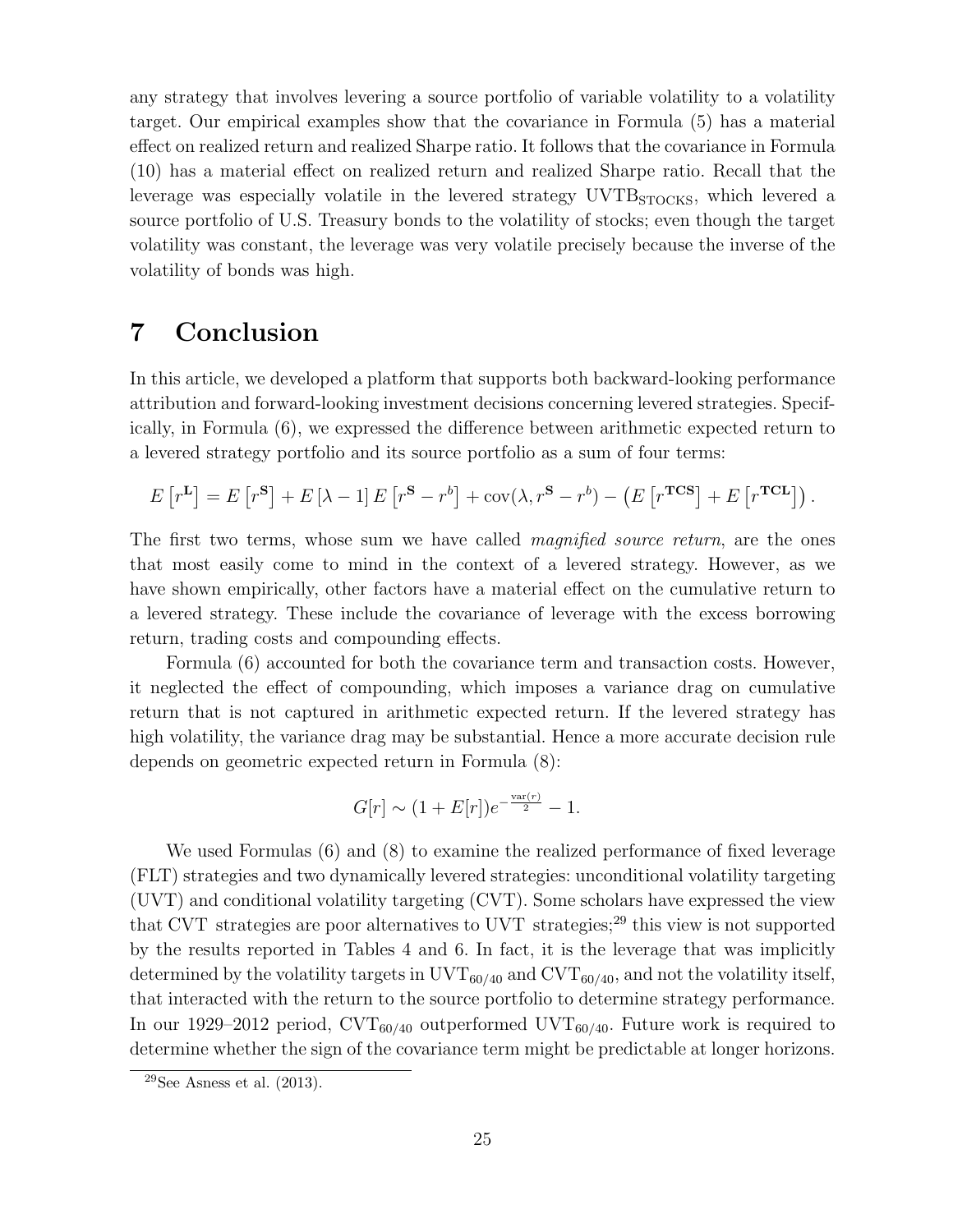In the examples we considered, the cumulative effects of borrowing and trading costs, the variance drag and the covariance term offset much of the benefit of return magnification. Leverage, both fixed and dynamic, substantially lowered Sharpe ratios. In addition, dynamic leverage added noise to returns. Over our 84-year time horizon, fixed leverage strategies outperformed volatility-targeting strategies, and levered strategies had lower Sharpe ratios than their unlevered source portfolios.

Asness et al. (2012) argued that risk parity (levered to the volatility of the market) outperformed  $60/40$  over a long horizon;<sup>30</sup> our analysis does not support this.<sup>31</sup> Risk parity performed relatively well over the period 2008–2012, which featured Fed-supported interest rates that were extraordinarily low by historical standards. But that need not indicate how risk parity will perform in other regimes. Rising interest rates tend to raise the cost of funding a levered strategy and lower the prices of bonds in risk parity portfolios at the same time. Rising interest rates also have the potential to limit corporate profits and thereby exert downward pressure on equity prices. These considerations should be incorporated into any decision to lever low-risk portfolios when interest rates are unusually low.

# Appendices

## A Related Literature

### A.1 CAPM

Finance continues to draw heavily on the Capital Asset Pricing Model (CAPM) developed in Treynor (1962), Treynor and Black (1976), Sharpe (1964), Lintner (1965a), Lintner (1965b), Mossin (1966), and extended in Black and Litterman (1992).<sup>32</sup> In the CAPM, leverage is a means to adjust the level of risk in an efficient portfolio and nothing more. In contrast, Markowitz (2005) illustrated another facet of leverage in the context of a market composed of three coconut farms. In this disarmingly simple example, some investors were leverage-constrained and others were not. The market portfolio was mean-variance inefficient; as a result, no mean-variance investor would choose to hold it, and expected returns of assets did not depend linearly on market betas.

 $30$ It is reasonable to compare the performance of the value-weighted market to risk parity levered to the volatility of the market, and to compare the performance of 60/40 to risk parity levered to the volatility of 60/40. However, it does not seem reasonable to compare the performance of 60/40 to that of risk parity levered to the volatility of the market; we are grateful to Patrice Boucher for this insight.

<sup>31</sup>See, however, the discussion in Section 4.

<sup>&</sup>lt;sup>32</sup>A history of the CAPM elucidating Jack Treynor's role in its development is in French (2003).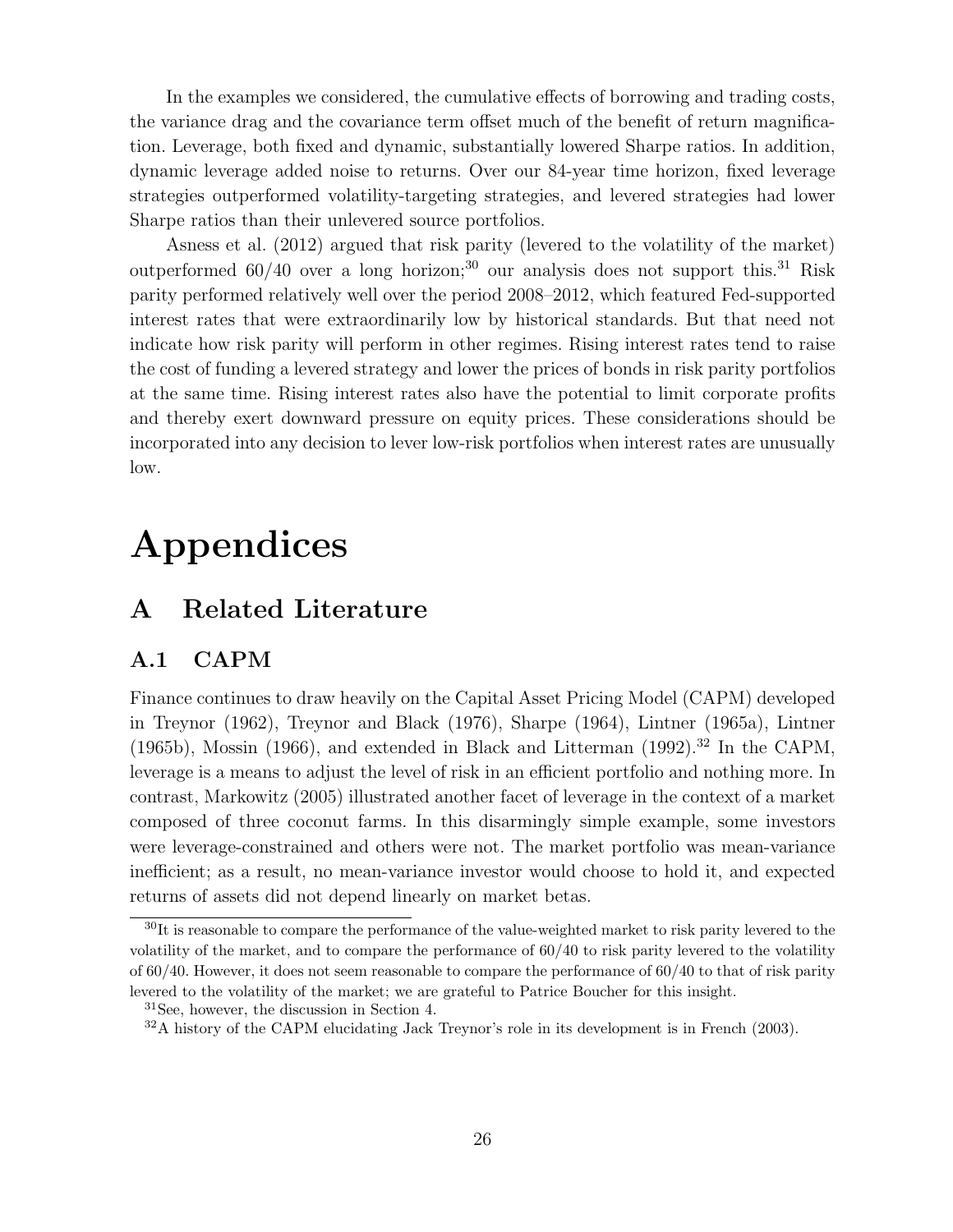### A.2 Measurement of Risk and Nonlinearities

An impediment to a clear understanding of leverage may be the way we measure its risk. Standard risk measures such as volatility, value at risk, expected shortfall, and beta scale linearly with leverage. But as we know from the collapse of Long Term Capital, the relationship between risk and leverage can be non-linear; see, for example, Jorion  $(2000)$ . Föllmer and Schied  $(2002)$  and Föllmer and Schied  $(2011, 2000)$ . Föllmer risk measures that penalize leverage in a super-linear way. Recent experience suggests that these measures may be useful in assessing the risk of levered strategies.

One contribution of this paper is to explain how the interaction between leverage and market frictions creates specific nonlinearities in the relationship between leverage and return. Understanding these specific nonlinearities provides a practical framework to guide the decision on whether and how to lever.

### A.3 Motivations for Leverage

If investors are overconfident in their predictions of investment returns, they may find leverage attractive because it magnifies the returns when times are good, and because they underestimate the risk of bad outcomes.<sup>33</sup>

Perfectly rational investors may also be attracted to leverage by the low risk anomaly, the apparent tendency of certain low-risk portfolios to have higher risk-adjusted return than high-risk portfolios. An investor who believes in the low risk anomaly will be tempted to lever low-risk portfolios, in the hope of achieving high expected returns at acceptable levels of risk.

In a CAPM world, investors with below-average risk aversion will choose to lever the market portfolio.<sup>34</sup> The low risk anomaly provides a rational argument for investors with typical risk aversion to use leverage. Indeed, the low risk anomaly is arguably the only rational argument for an investor to use leverage in an investment portfolio composed of publicly traded securities.<sup>35</sup> Differences in risk aversion could explain some investors choosing higher expected return at the price of higher volatility, but there is little reason for a rational investor to choose leverage unless the source portfolio being levered offers superior *risk-adjusted* returns, at a volatility *below* the investor's risk tolerance.

<sup>&</sup>lt;sup>33</sup>A positive relationship between overconfident CEOs and firm leverage is documented in Malmendier et al. (2011). Shefrin and Statman (2011) identified excessive leverage taken by overconfident bankers as a contributor to the global financial crisis.

<sup>&</sup>lt;sup>34</sup>Note, however, that the market portfolio in CAPM includes bonds and other risky asset classes, rather than just stocks. Levered strategies include the use of margin, and futures and other derivatives, to assemble levered equity-only portfolios, which behave quite differently from levered portfolios in CAPM.

<sup>&</sup>lt;sup>35</sup>There are, of course, other rational arguments for using leverage in other contexts. The leverage provided by a mortgage may be the only feasible way for a household to buy a house, which provides a stream of consumption benefits and tax advantages in addition to facilitating an investment in the real estate market. Companies leverage their shareholder equity with borrowing to finance operations, for a variety of reasons, including differences in risk aversion, informational asymmetries, and tax implications.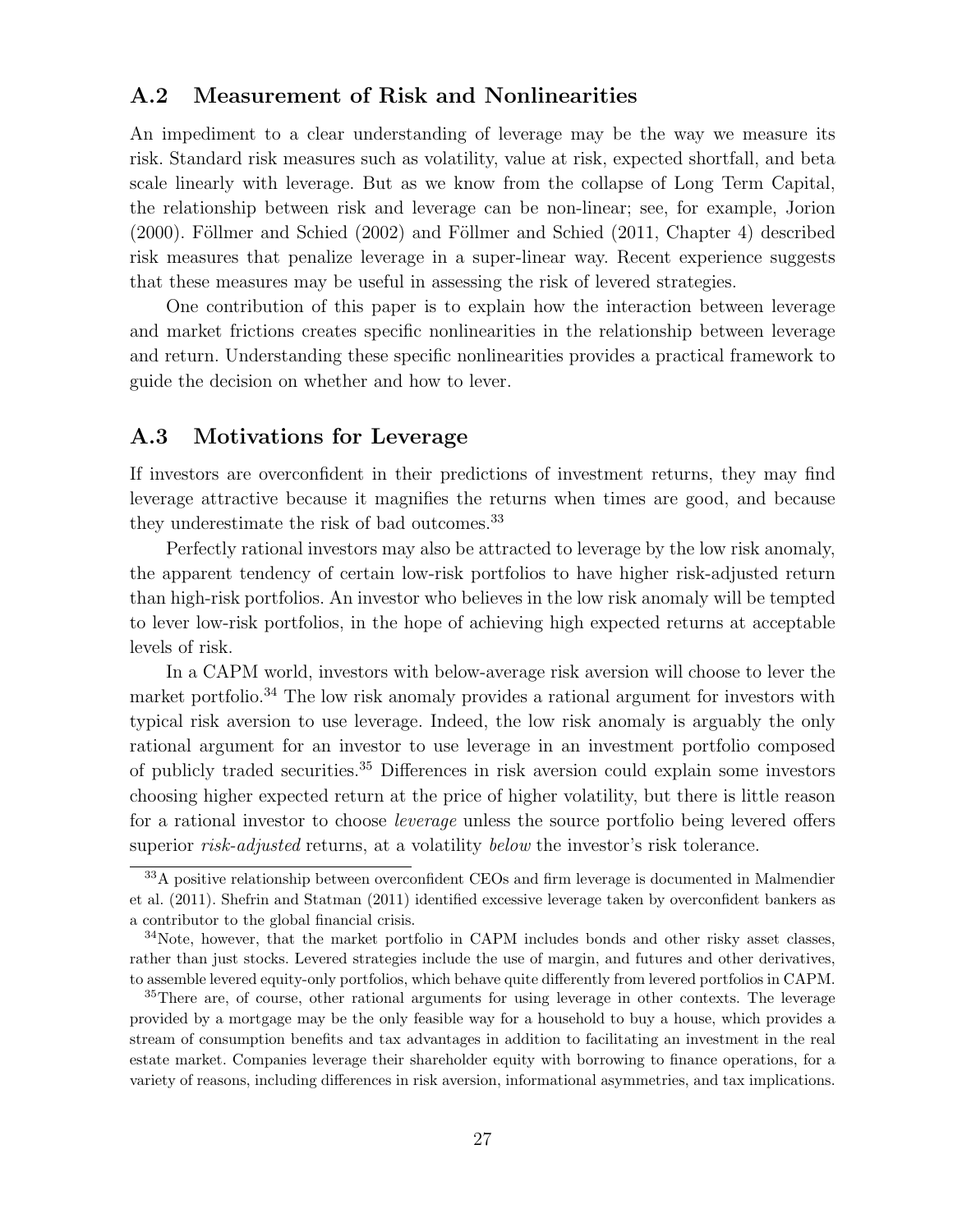### A.4 Levered Low-Risk Strategies

Low-risk investing refers to a diverse collection of investment strategies that emphasize low beta, low idiosyncratic risk, low volatility or downside protection. The collection of lowrisk strategies includes broad asset allocations, but it also includes narrower strategies restricted to a single asset class. An early reference to low-risk investing is Markowitz (1952) who commented that a minimum-variance portfolio is mean-variance optimal if all assets returns are uncorrelated and have equal expectations. But low-risk strategies typically require leverage in order to meet expected return targets. In an exploration of this idea, Frazzini and Pedersen (2013) echoed some of the conclusions in Markowitz (2005), and they complemented theory with an empirical study of an implicitly levered equity risk factor that was long low-beta stocks and short high-beta stocks. This factor descended from Black et al. (1972), which provided evidence that the CAPM may not properly reflect market behavior.

### A.5 Empirical Evidence on Levered Low-Risk Investing

There is a growing empirical literature indicating that market frictions may prevent investors from harvesting the returns promised by a frictionless analysis of levered low-risk strategies. Anderson et al. (2012) showed that financing and trading costs can negate the abnormal profits earned by a levered risk parity strategy in a friction-free market. Li et al. (2014) and Fu (2009) showed that market frictions may impede the ability to scale up the return of low-risk strategies through leverage.<sup>36</sup>

Asset allocation that is based on capital weights has a long and distinguished history; see, for example Graham (1949) and Bogle (2007). However, rules-based strategies that allocate risk instead of, or in addition to, capital are of a more recent vintage. Riskbased investing is discussed in Lörtscher (1990), Kessler and Schwarz (1996), Qian (2005), Clarke et al. (2011), Shah (2011), Sefton et al. (2011), Clarke et al. (2013), Anderson et al. (2012), Cowan and Wilderman (2011), Bailey and de Prado (2012), Goldberg and Mahmoud (2013) and elsewhere. Strategies that target volatility are also gaining acceptance, although the literature is still sparse. Goldsticker (2012) compared volatility targeting strategies to standard allocations such as fixed-mix, and found that the relative performance of the strategies was period dependent.

### A.6 The Effect of Leverage on Markets

Another important question is the extent to which leverage may *contribute* to market instability. See, for example, Brunnermeier and Pedersen (2009), Adrian and Shin (2010) and Geanakoplos (2010). We do not address that question here, as we restrict our analysis

<sup>36</sup>Ross (2004) provided an example of the limits to arbitraging mispricings of interest-only strips of mortgage backed securities.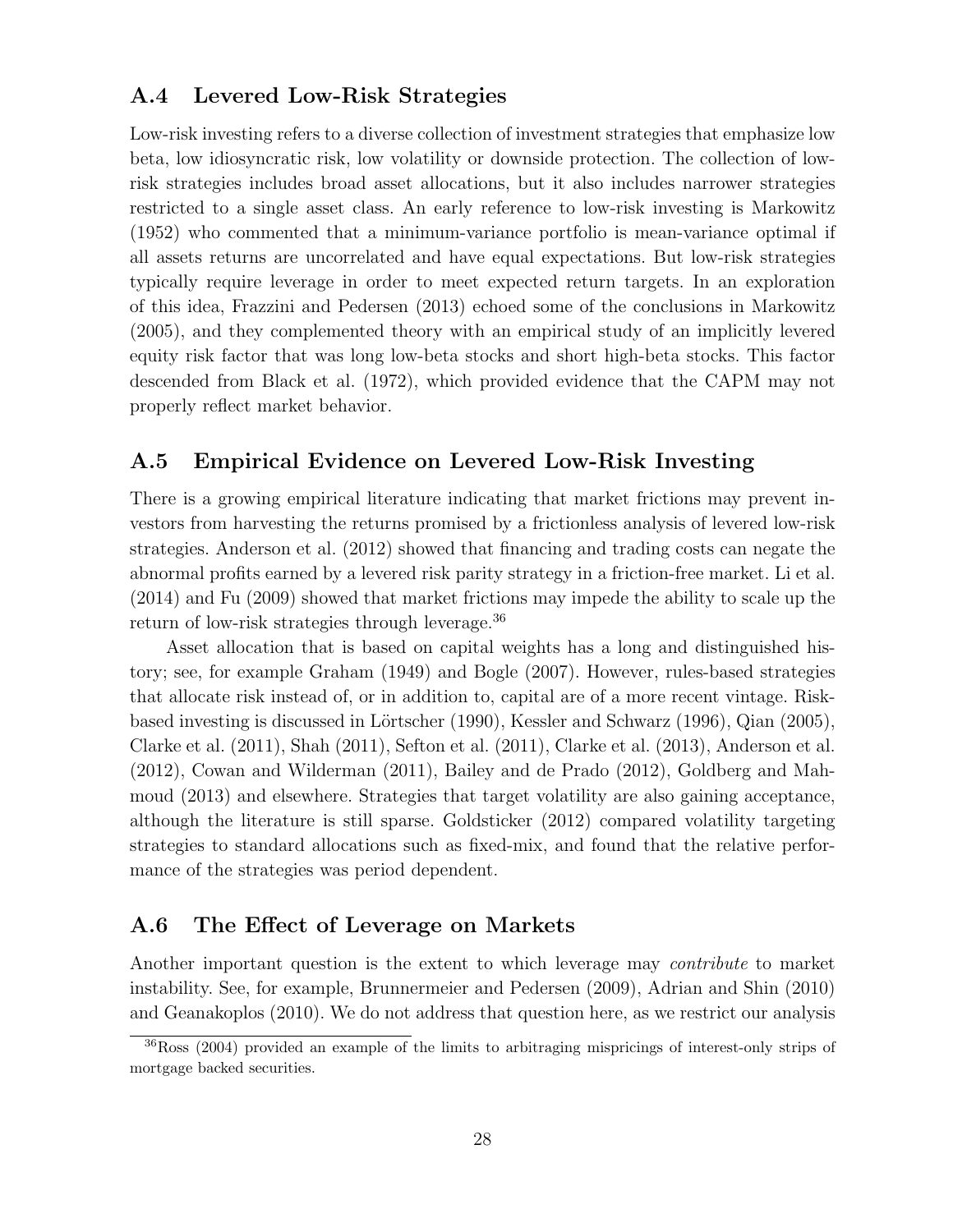to the effect of leverage on the return of investment strategies, taking the distribution of the underlying asset returns as given.

### A.7 Arithmetic versus Geometric Return

Despite the large literature on the importance of compounding to investment outcomes, analyses of investment strategies are often based on arithmetic expected return. Background references on compounding and geometric return include Fernholz (2002) and MacLean et al. (2011). Perold and Sharpe (1988) discussed how the interplay among volatility, rebalancing and compound return causes a fully-invested fixed-mix or portfolioinsurance strategy to behave differently from a buy-and-hold strategy with the same initial mix. Booth and Fama (1992) worked out the relationship between the compound return to a fixed-mix portfolio and its constituents, and their results were applied to portfolios that include commodities in Willenbrock (2011). Markowitz (2012) compared six different mean-variance approximations to geometric return.

## B Data

The results presented in this paper were based on CRSP stock and bond data from January of 1929 through December of 2012. The aggregate stock return is the CRSP value weighted market return (including dividends) from the table Monthly Stock–Market Indices  $(NYSE/AMEX/NASDAQ)$  – variable name *vwretd*. The aggregate bond return was the face value outstanding (cross-sectionally) weighted average of the unadjusted return for each bond in the *CRSP Monthly Treasury (Master)* table. In this table, the variable name for the unadjusted return is *retnua* and for the face value outstanding is *iout1r.* All bonds in the table were used, provided the values for both *retnua* and *iout1r* were not missing.

The proxy for the risk-free rate was the USA Government 90-day T-Bills Secondary Market rate, provided by Global Financial Data (http://www.globalfinancialdata. com), covering the period from January of 1929 through December of 2012. The proxy for the cost of financing leverage was the U.S. 3-Month Euro-Dollar Deposit rate, downloaded from the Federal Reserve (http://www.federalreserve.gov/releases/h15/data.htm). The 3-Month Euro-Dollar Deposit data is available from January of 1971 through December of 2012. Prior to January of 1971, a constant of 60 basis points was added to the 90-day T-Bill rate.<sup>37</sup> Trading costs were calculated using the procedure described in Appendix C. We assumed the cost of trading was 100 basis points from 1926 to 1955, 50 basis points from 1956 to 1970, and 10 basis points from 1971 onward.

The construction of the unlevered and levered risk parity strategies was exactly as

<sup>&</sup>lt;sup>37</sup>The average difference between the 90-day T-Bill Rate and the 3-Month Euro-Dollar Deposit Rate from 1971 through 2012 was 102 basis points. So our estimate of 60 basis points was relatively conservative.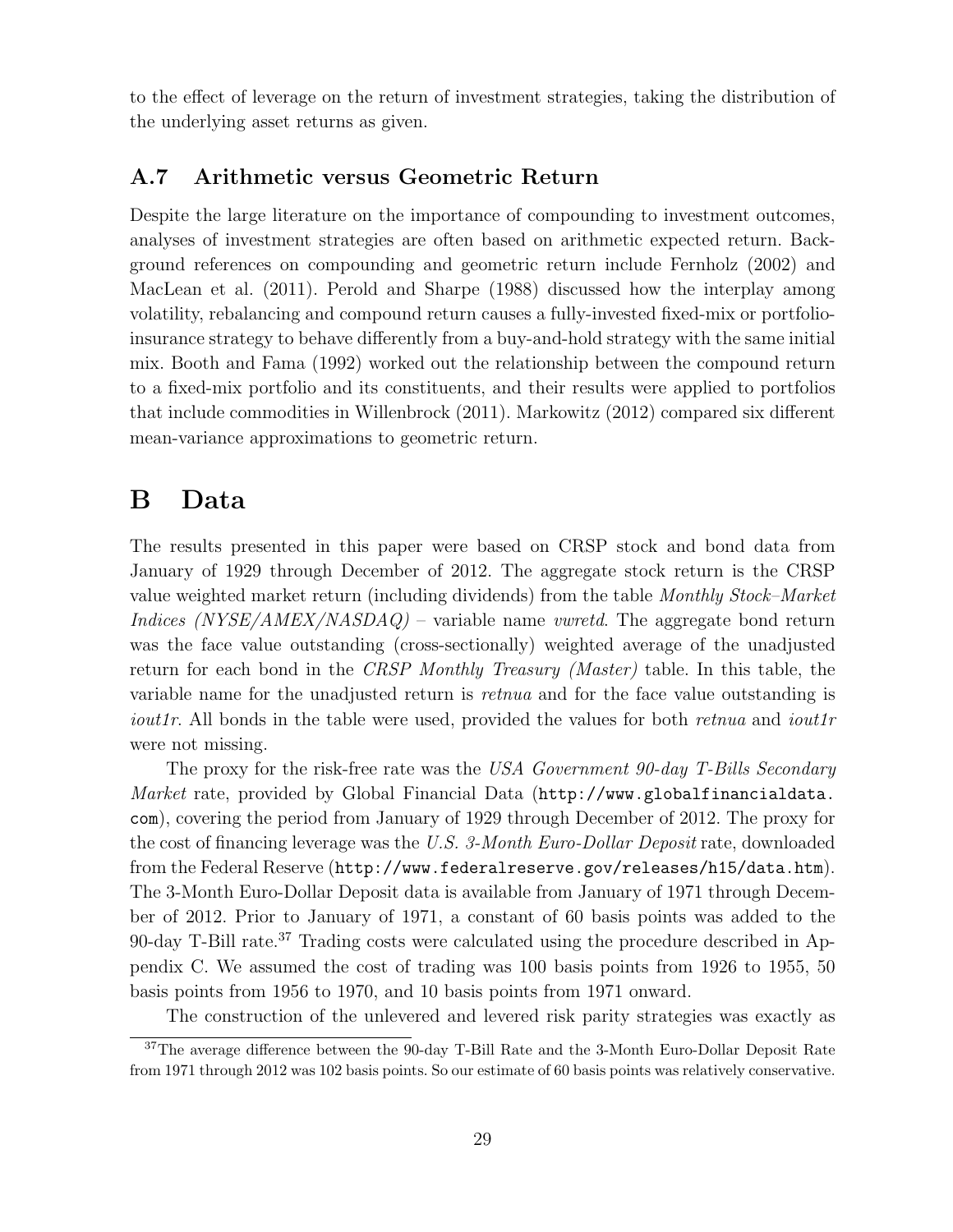detailed in Anderson et al. (2012). The construction of the bonds levered to stock strategies was the analogue for the case of a single asset class.

Anderson et al. (2012), following Asness et al. (2012), used the volatility of the market as the target for risk parity. Here, we used the volatility of 60/40 as the target, because it provides a more appropriate comparison to traditional strategies used by institutional investors. The return of UVT strategies is particularly sensitive to the volatility target.

## C Trading Costs

We estimate the drag on return that stems from the turnover-induced trading required to maintain leverage targets in a strategy that levers a source portfolio S.

At time t, the strategy calls for an investment with a leverage ratio of  $\lambda_t$ . We make the harmless assumption that the value of the levered strategy at t, denoted  $L_t$ , is \$1.<sup>38</sup> Then the holdings in the source portfolio, or assets, are  $A_t = \lambda_t$ . The debt at time t is given by  $D_t = \lambda_t - 1$ .

We need to find holdings  $A_{t+1}$  in the portfolio at time  $t+1$  that are consistent with the leverage target  $\lambda_{t+1}$ . This turns out to be a fixed point problem since the trading costs must come out of the investor's equity. Between times t and  $t + 1$ , the value of the source portfolio changes from  $S_t$  to  $S_{t+1}$  and the strategy calls for rebalancing to achieve leverage  $\lambda_{t+1}$ . Just prior to rebalancing, the value of the investment is

$$
A_t' = \lambda_t (1 + r_t^{\mathbf{S}}),\tag{11}
$$

the liability has grown to  $D'_t = (\lambda_t - 1)(1 + r_t^b)$  and the investor's equity is:

$$
L'_{t} = A'_{t} - D'_{t}
$$
  
=  $\lambda_{t}(1 + r_{t}^{S}) - (\lambda_{t} - 1)(1 + r_{t}^{b}).$  (12)

Note that in Formulas (11) and (12), we use the source return  $r_t^{\mathbf{S}}$  gross of trading costs in the source portfolio.

Let  $w_t = (w_{t1}, \ldots, w_{tn})^\top$  denote the vector of relative weights assigned to the n asset classes in the source portfolio at time t, so that  $\sum_{i=1}^{n} w_{ti} = 1$  for all t. Just prior to rebalancing, the weights have changed to  $w'_t = (w'_{t1}, \ldots, w'_{tn})^\top$ , where  $w'_{ti} = \frac{w_{ti}(1+r_i^t)}{1+r_i^S}$  $\frac{i(1+r_i)}{1+r_i^S}$ . At time  $t + 1$ , the strategy is rebalanced according to its rules, which produces holdings of  $A_{t+1}w_{t+1}$  in the *n* asset classes. We let  $x_t = (x_{t1}, \ldots, x_{tn})^\top$  denote the vector of dollar amounts of the changes in value due to rebalancing, so that:

$$
x_t = A_{t+1} w_{t+1} - A'_t w'_t. \tag{13}
$$

<sup>&</sup>lt;sup>38</sup>This assumption is harmless in a linear model of trading costs, which we develop here. It would be inappropriate for a realistic model of market impact.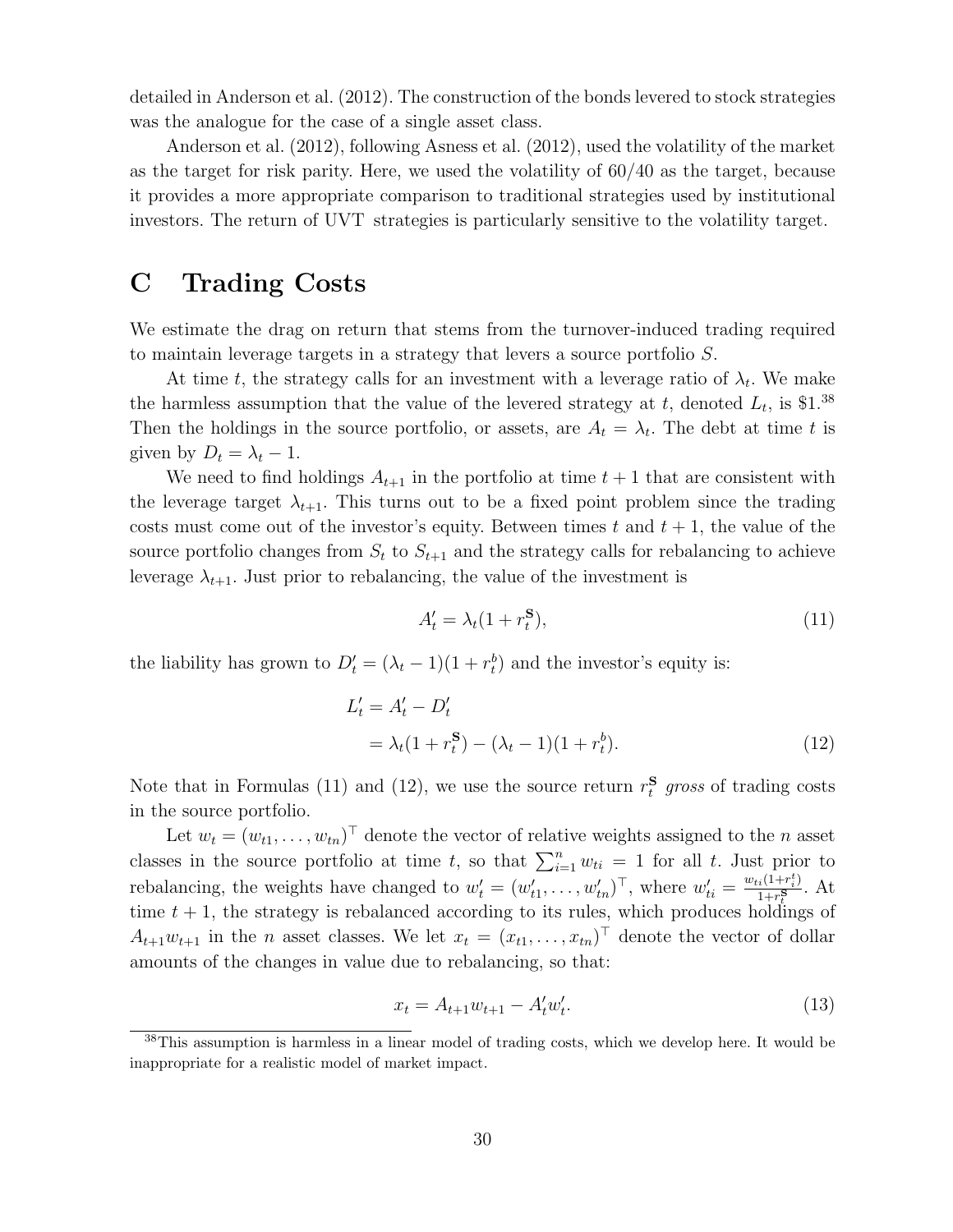If we assume a linear model, the cost of trading  $x_t$  is  $\kappa ||x_t||_1 = \sum_{i=1}^n |x_{ti}|$  for some  $\kappa \geq 0$ . The cost reduces the investor's equity to:

$$
L_{t+1} = L'_t - \kappa ||x_t||_1
$$
  
=  $\lambda_t (1 + r_t^S) - (\lambda_t - 1)(1 + r_t^b) - \kappa ||x_t||_1.$  (14)

Now let

$$
g(\alpha) = \frac{\alpha}{L_{t+1}} - \lambda_{t+1}
$$
  
= 
$$
\frac{\alpha}{L_t' - h(\alpha)} - \lambda_{t+1},
$$

where  $g(\alpha)$  denotes the leverage implied by holding  $\alpha w_{t+1}$  in the *n* assets, taking into account the effect of trading costs on equity  $L_{t+1}$ , minus the desired leverage. Assuming that g is defined on the whole interval  $[0, \lambda_{t+1} L'_t]$ , it is continuous,  $g(0) = -\lambda_{t+1} < 0$ , and  $g(\lambda_{t+1} L t)$ , so by the Intermediate Value Theorem, there exists  $\alpha_{t+1}$  such that  $g(\alpha_{t+1}) =$  $0.39$  The value of  $\alpha_{t+1}$  can readily be found by a bisection algorithm, which worked well in all of the empirical situations studied in this paper.<sup>40</sup>

We set  $A_{t+1} = \alpha_{t+1}$ , so the holdings of the *n* assets are given by  $A_{t+1}w_{t+1} = \alpha_{t+1}w_{t+1}$ . The reduction in return due to trading costs is given by:

$$
r^{\mathbf{TC}} = \kappa \|\alpha_{t+1} w_{t+1} - A'_t w'_t\|_1. \tag{15}
$$

We compute the trading cost incurred by the source portfolio,  $E[r^{\text{TCS}}]$  in the same way and define the trading cost due to leverage by

$$
E[r^{\mathbf{TCL}}] = E[r^{\mathbf{TC}}] - E[r^{\mathbf{TCS}}].
$$
\n(16)

## D Geometric Return

In order to analyze the effects of compounding, Booth and Fama (1992) expressed continuously compounded return in terms of arithmetic return. We have chosen to analyze the effects of compounding using the geometric average of monthly returns. Our Formula (19) for the geometric average of monthly returns is somewhat simpler than the formula for continuously compounded return in Booth and Fama (1992). Both derivations rely on the second-order Taylor expansion approximation of the logarithm.

Let  $L_t$  denote the equity in a strategy at month t, where  $t = 0, 1, \ldots, T$ .

<sup>&</sup>lt;sup>39</sup>Typically,  $\alpha_{t+1}$  is uniquely determined; if not, choose the largest value satisfying the equation.

<sup>&</sup>lt;sup>40</sup>If there is no  $\alpha_{t+1}$  such that  $g(\alpha) = 0$ , it means the equity of the strategy is so low that the transaction costs in getting to the desired leverage wipe out the equity. We do not observe such severe drawdown in our empirical examples, but clearly it would be possible with extreme leverage or a very volatile source portfolio.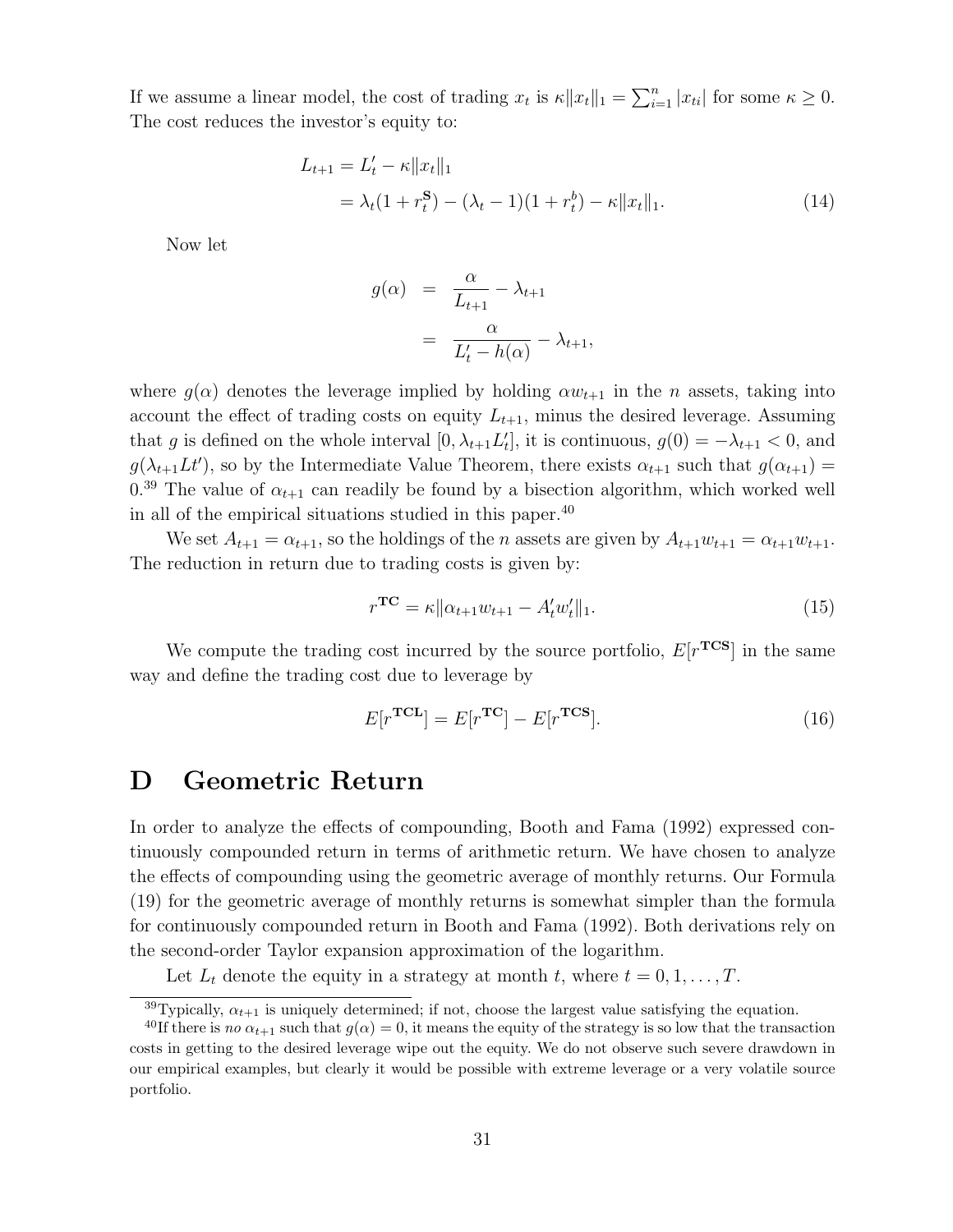The correct ranking of realized strategy performance, taking compounding into account, is given by  $G[r]$ , the geometric average of the monthly returns, minus one:

$$
G[r] = \left(\frac{L_T}{L_0}\right)^{1/T} - 1
$$
  
= 
$$
\left[\prod_{t=0}^{T-1} \frac{L_{t+1}}{L_t}\right]^{1/T} - 1
$$
  
= 
$$
\left[\prod_{t=0}^{T-1} (1+r_t)\right]^{1/T} - 1
$$
 (17)

Because the logarithm is strictly increasing,  $log(1 + G[r])$  induces exactly the same ranking of realized strategy returns as  $G[r]$ . It is a different ranking than the one induced by  $E[r]$  and  $\log(1 + E[r])$ , requiring a correction term involving var $(r)$ :

$$
\log (1 + G[r]) = \frac{1}{T} \sum_{t=0}^{T-1} \log (1 + r_t)
$$
  
\n
$$
\sim \frac{1}{T} \sum_{t=0}^{T-1} \left( r_t - \frac{(r_t)^2}{2} \right)
$$
  
\n
$$
= \frac{1}{T} \sum_{t=0}^{T-1} r_t - \frac{1}{T} \sum_{t=0}^{T-1} \frac{(r_t)^2}{2}
$$
  
\n
$$
= E[r] - \frac{\text{var}(r) + (E(r))^2}{2}
$$
  
\n
$$
\sim \log (1 + E[r]) - \frac{\text{var}(r)}{2}
$$
 (19)

$$
G[r] \sim (1 + E[r]) e^{-\frac{\text{var}(r)}{2}} - 1 \tag{20}
$$

Formulas (18) and (19) approximate the logarithm by its quadratic Taylor polynomial. When  $r_t > 0$ , the Taylor series for logarithm is alternating and decreasing in absolute value for  $|r_t| < 1$ , so the error in the approximation of  $\log(1 + r_t)$  in Formula (18) is negative and bounded above in magnitude by  $|r^t|^3/3$  for each month t. When  $r_t < 0$ , the error is positive and may be somewhat larger than  $|r^t|^3/3$ . Since the monthly returns are both positive and negative, the errors in months with negative returns will substantially offset the errors in months with positive returns, so the errors will tend not to accumulate over time. The approximation error in annual geometric return was at most one basis point in our risk parity examples (see Table 4) and five basis points in our levered bond examples (see Table 7).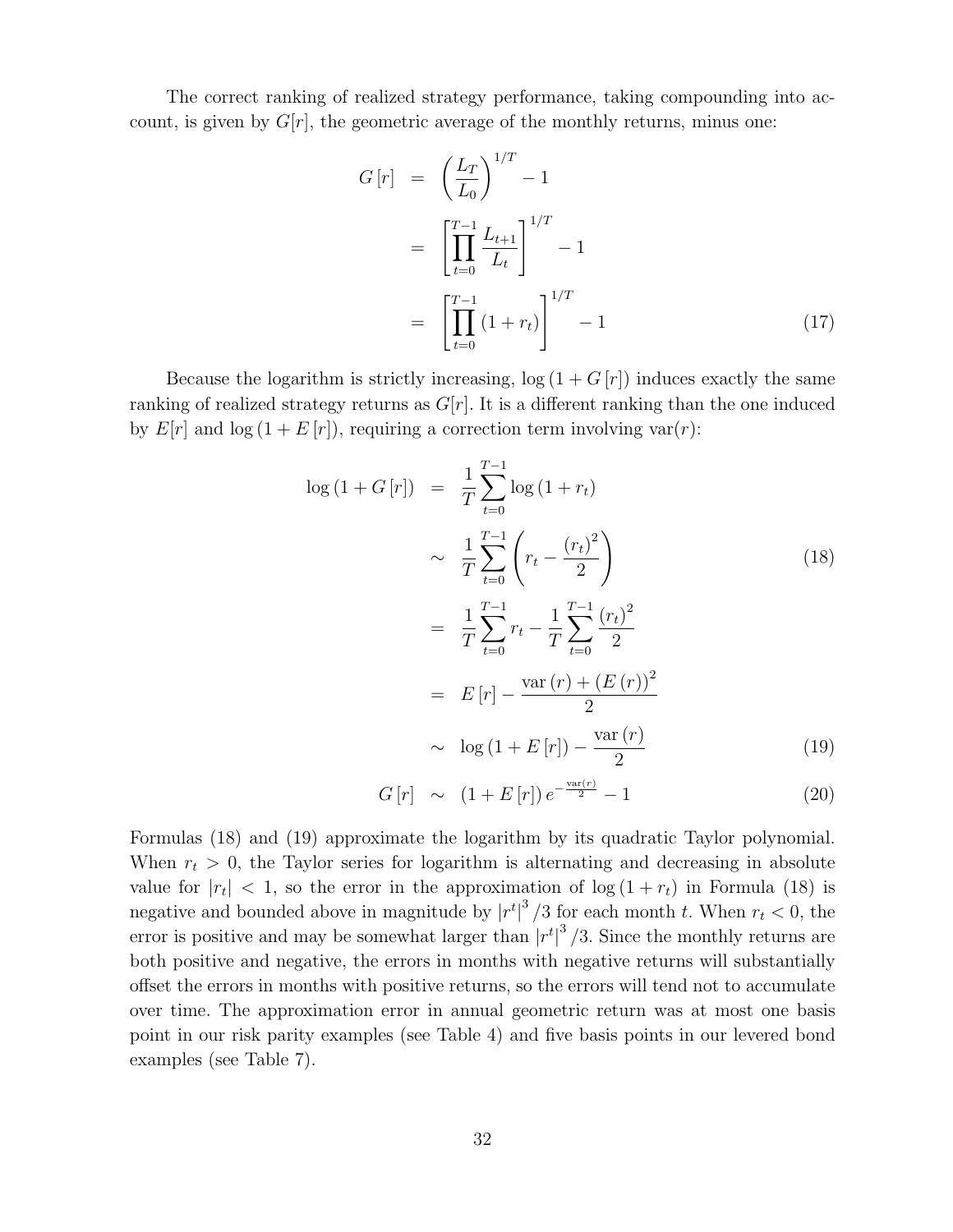## E Words and Formulas

Table 9 presents the formulas accompanying the words in our Performance Attribution Tables 2, 4, 6 and 7.

| Table 9: Performance Attribution                                                                                                                                     |                                                                                                                                                             |  |  |  |  |
|----------------------------------------------------------------------------------------------------------------------------------------------------------------------|-------------------------------------------------------------------------------------------------------------------------------------------------------------|--|--|--|--|
| Description:                                                                                                                                                         | Formula:                                                                                                                                                    |  |  |  |  |
| <b>Total Source Return</b> (gross of trading costs)                                                                                                                  | $\mathbb{E}[\mathbf{r}^{\mathbf{S}}]$ (gross of trading costs)                                                                                              |  |  |  |  |
| Leverage<br><b>Excess Borrowing Return</b><br>Levered Excess Borrowing Return                                                                                        | $\mathbb{E}[\lambda-1]$<br>$\mathbb{E}[r^S-r^b]$<br>$\mathbb{E}[\lambda-1] \cdot \mathbb{E}[r^S-r^b]$                                                       |  |  |  |  |
| Magnified Source Return                                                                                                                                              | $\mathbb{E}[\mathbf{r}^{\mathbf{S}}] + \mathbb{E}[\lambda - \mathbf{1}] \cdot \mathbb{E}[\mathbf{r}^{\mathbf{S}} - \mathbf{r}^{\mathbf{b}}]$                |  |  |  |  |
| Volatility of Leverage<br>Volatility of Excess Borrowing Return<br>Correlation (Leverage, Excess Borrowing Return)<br>Covariance (Leverage, Excess Borrowing Return) | $\frac{\sigma(\lambda)}{\sigma(r^S-r^b)}$<br>$\rho(\lambda, r^S - r^b)$<br>$Cov(\lambda, r^S - r^b)$                                                        |  |  |  |  |
| Source Trading Costs                                                                                                                                                 | $-\mathbb{E}[r^{TCS}]$                                                                                                                                      |  |  |  |  |
| Leverage-Induced Trading Costs                                                                                                                                       | $-\mathbb{E}[r^{TCL}]$                                                                                                                                      |  |  |  |  |
| Total Levered Return (arithmetic)                                                                                                                                    | $\mathbb{E}[\mathbf{r}^{\mathbf{L}}]$                                                                                                                       |  |  |  |  |
| Compounded Arithmetic Return (gross)<br>Variance Correction<br>Variance Drag                                                                                         | $(1 + \mathbb{E}[r^L]/1200)^{12}$<br>$\exp(-\sigma_{-L}^{2}/2)$<br>$[(1+\mathbb{E}[r^L]/1200)^{12}\cdot \exp(-\sigma_{-L}^2/2)-1]\cdot 100-\mathbb{E}[r^L]$ |  |  |  |  |
| Approximation Error                                                                                                                                                  | $\mathbb{G}[\mathbf{r}^{\mathbf{L}}] - [(1 + \mathbb{E}[r^L]/1200)^{12} \cdot \exp(-\sigma^2)^2/2) - 1] \cdot 100$                                          |  |  |  |  |
| Total Levered Return (geometric)                                                                                                                                     | $\mathbb{G}[\mathbf{r^L}]$                                                                                                                                  |  |  |  |  |

Table 9: Formulas corresponding to the words used in Performance Attribution Tables 2, 4, 6 and 7.

## References

- Tobias Adrian and Hyun Song Shin. Liquidity and Leverage. J. Finan. Intermediation, 19:418–437, 2010.
- Robert M. Anderson, Stephen W. Bianchi and Lisa R. Goldberg. Will My Risk Parity Strategy Outperform? Financial Analysts Journal, 68(6):75–93, 2012.
- Clifford Asness, Andrea Frazzini and Lasse Heje Pedersen. Leverage Aversion and Risk Parity. Financial Analysts Journal, 68(1):47–59, 2012.
- Clifford Asness, Andrea Frazzini and Lasse Heje Pedersen. Will My Risk Parity Strategy Outperform?: A Comment. Financial Analysts Journal, 69(2):12–15, 2013.
- David H. Bailey and Marcos López de Prado. Balanced Baskets: A New Approach to Trading and Hedging Risks. Journal of Investment Strategies, 1(4):21–62, 2012.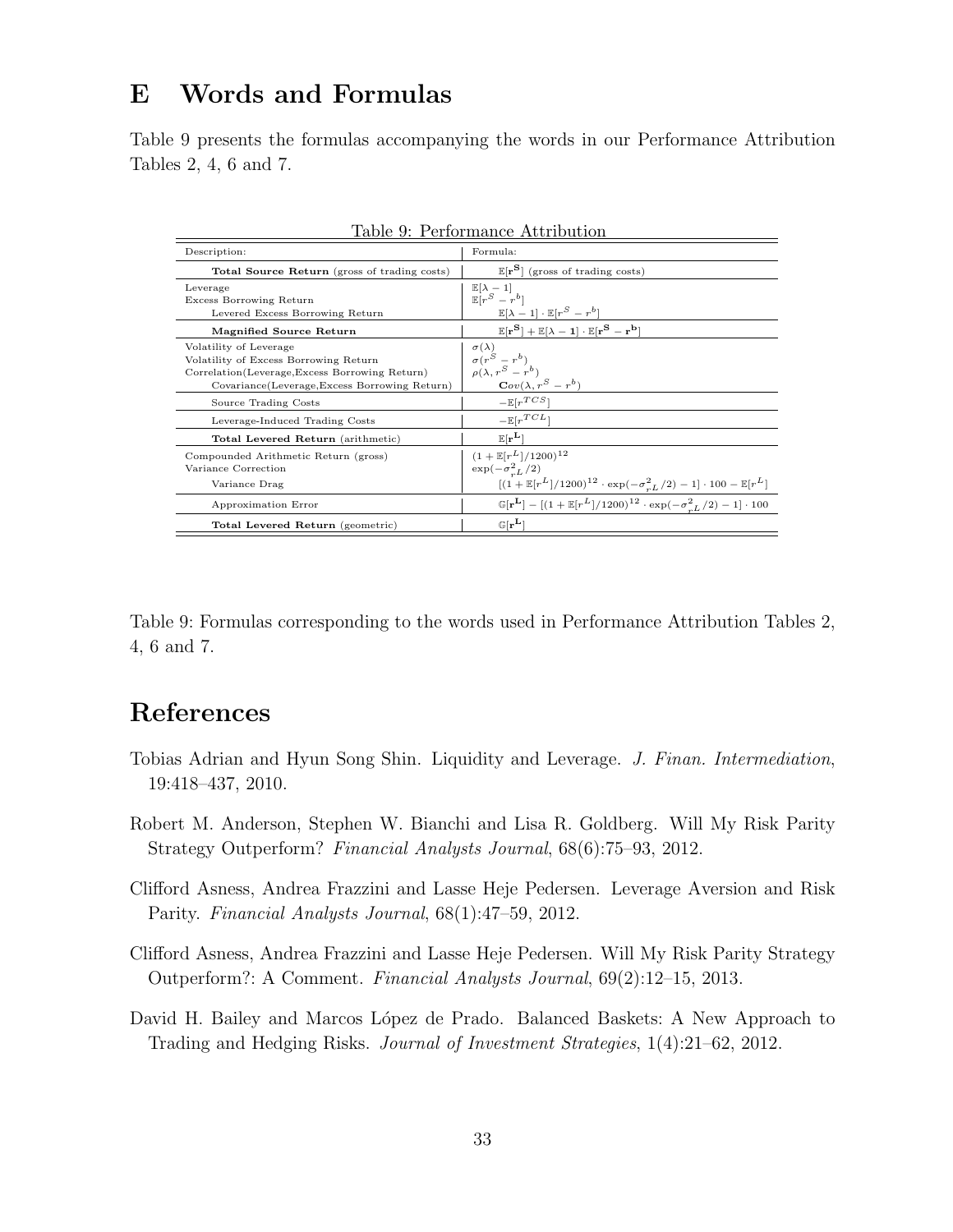- Fischer Black, Michael C. Jensen and Myron Scholes. The Capital Asset Pricing Model: Some Empirical Tests. In Michael C. Jensen, editor, Studies in the Theory of Capital Markets, pages 79–121. Praeger Publishers Inc., 1972.
- Fisher Black and Robert Litterman. Global Portfolio Optimization. Financial Analysts Journal, September:28–43, 1992.
- John C. Bogle. The Little Book of Common Sense Investing: The Only Way to Guarantee Your Fair Share of Stock Market Returns (Little Books. Big Profits). Wiley, 2007.
- David G. Booth and Eugene F. Fama. Diversification Returns. Financial Analysts Journal, 48(3):26–32, 1992.
- Markus K. Brunnermeier and Lasse Heje Pedersen. Market Liquidity and Funding Liquidity. Review of Financial Studies, 22(6):2201–2238, 2009.
- Roger Clarke, Harindra De Silva and Stephen Thorley. Minimum Variance Portfolio Composition. Journal of Portfolio Management, 37(2):31–45, 2011.
- Roger Clarke, Harindra De Silva and Stephen Thorley. Minimum Variance, Maximum Diversification and Risk Parity: An Analytic Perspective. Journal of Portfolio Management, 39(3):39–53, 2013.
- David Cowan and Sam Wilderman. Rethinking Risk: What the Beta Puzzle Tells us About Investing, 2011. GMO White Paper.
- E. Robert Fernholz. Stochastic Portfolio Theory. Springer, New York, 2002.
- Hans Föllmer and Alexander Schied. Convex Risk Measures and Trading Constraints. Finance and Stochastics, 6:429–427, 2002.
- Hans Föllmer and Alexander Schied. Stochastic Finance: An Introduction in Discrete Time. Walter de Gruyter, third edition, 2011.
- Andrea Frazzini and Lasse Heje Pedersen. Betting Against Beta. forthcoming in Journal of Financial Economics, 2013.
- Craig French. The Treynor Capital Asset Pricing Model. Journal of Investment Management, 1(2):60–72, 2003.
- Fangjian Fu. Idiosyncratic Risk and the Cross-Section of Expected Stock Returns. Journal of Financial Economics, 91:24–37, 2009.
- John Geanakoplos. The Leverage Cycle, 2010. Cowles Foundation Discussion Paper No.. 1715R.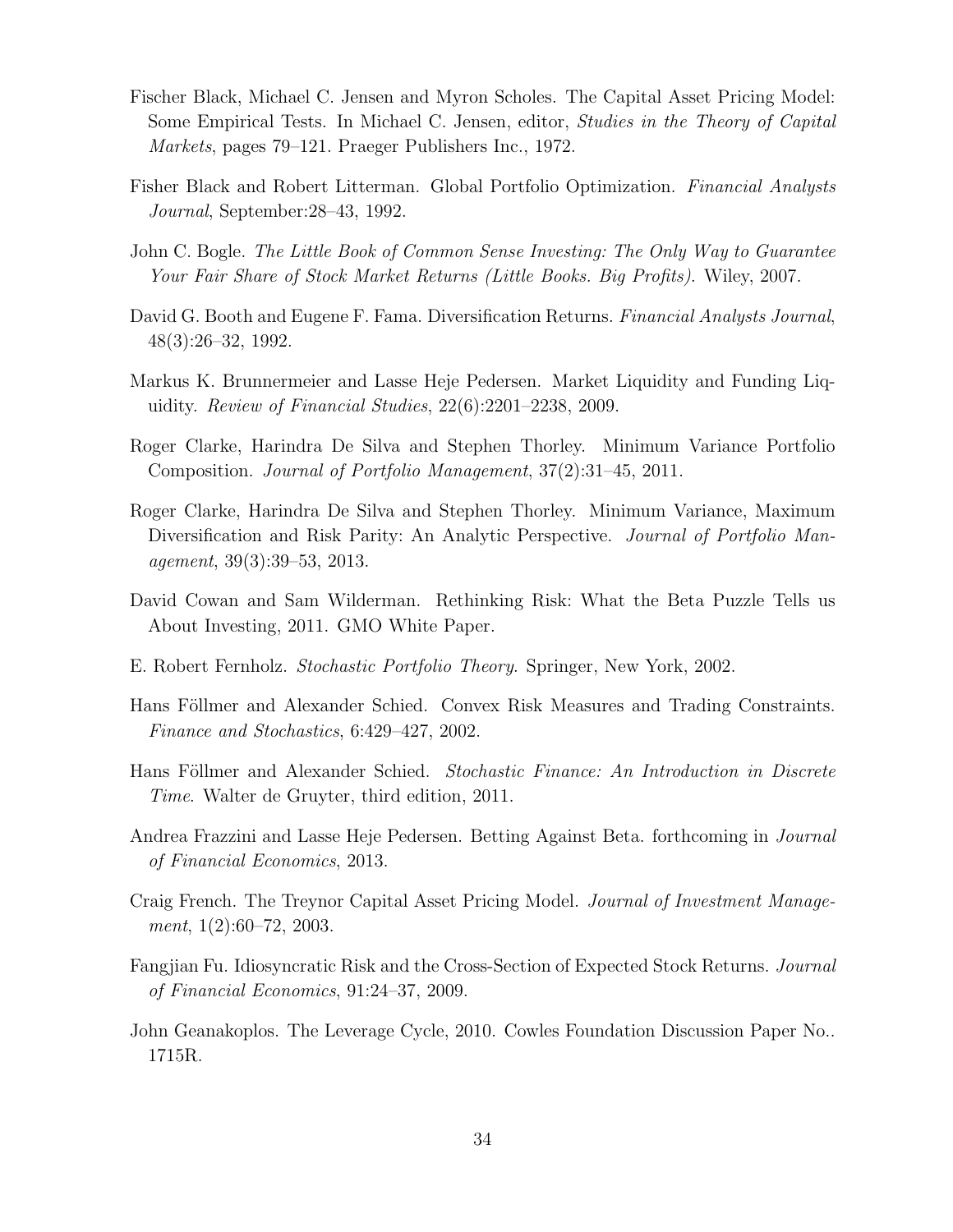- Lisa R. Goldberg and Ola Mahmoud. Risk Without Return. *Journal of Investment* Strategies, 2(2):111–120, 2013.
- Ralph Goldsticker. Volatility Targeting May Miss the Mark, 2012. BNY Mellon Asset Management.
- Benjamin Graham. The Intelligent Investor. Collins, 1949.
- Philippe Jorion. Risk Management Lessons From Long-Term Capital Management. European Financial Management, 2000.
- Christoph Kessler and G¨unter Schwarz. Investment management for private investors at SBC - The benchmark, 1996. Swiss Bank Corporation / The Global 2nd Quarter.
- Rob Kozlowski. Kansas City Employees pension fund commits to BlackRock for Risk Parity. *Pensions & Investments*, June 20, 2013.
- Xi Li, Rodney Sullivan and Luis Garcia-Feijoo. The Limits to Arbitrage and the Low Risk Anomaly. Financial Analysts Journal, 70(1):52–63, 2014.
- John Lintner. Securities, Prices, Risk and Maximal Gains from Diversification. The Journal of Finance, 20(4):13–37, 1965a.
- John Lintner. The Valuation of Risk Assets and the Selection of Risky Investments in Stock Portfolios and Capital Budgets. Review of Economics and Statistics, 47(1):587– 615, 1965b.
- Rudolf Lörtscher. Investment Policy at SBC basic premises and model, 1990. Swiss Bank Corporation / The Global 10/90.
- Leonard C. MacLean, Edward O. Thorp and William T. Ziemba. The Kelly Capital Growth Investment Criterion. World Scientific, 2011.
- Ulrike Malmendier, Geoffrey Tate and Jon Yan. Overconfidence and Early-Life Experiences: The Effect of Managerial Traits on Corporate Financial Policies. Journal of Finance, 66(5):1687–1783, 2011.
- Harry Markowitz. Portfolio Selection. Journal of Finance, VII(1):77–91, 1952.
- Harry Markowitz. Mean-Variance Approximations to the Geometric Mean. Annals of Financial Economics, 7(1), 2012.
- Harry M. Markowitz. Market Efficiency: A Theoretical Distinction and So What? Financial Analysts Journal, September/October:17–30, 2005.
- Jan Mossin. Equilibrium in a Capital Asset Market. Econometrica, 34(4):768–783, 1966.